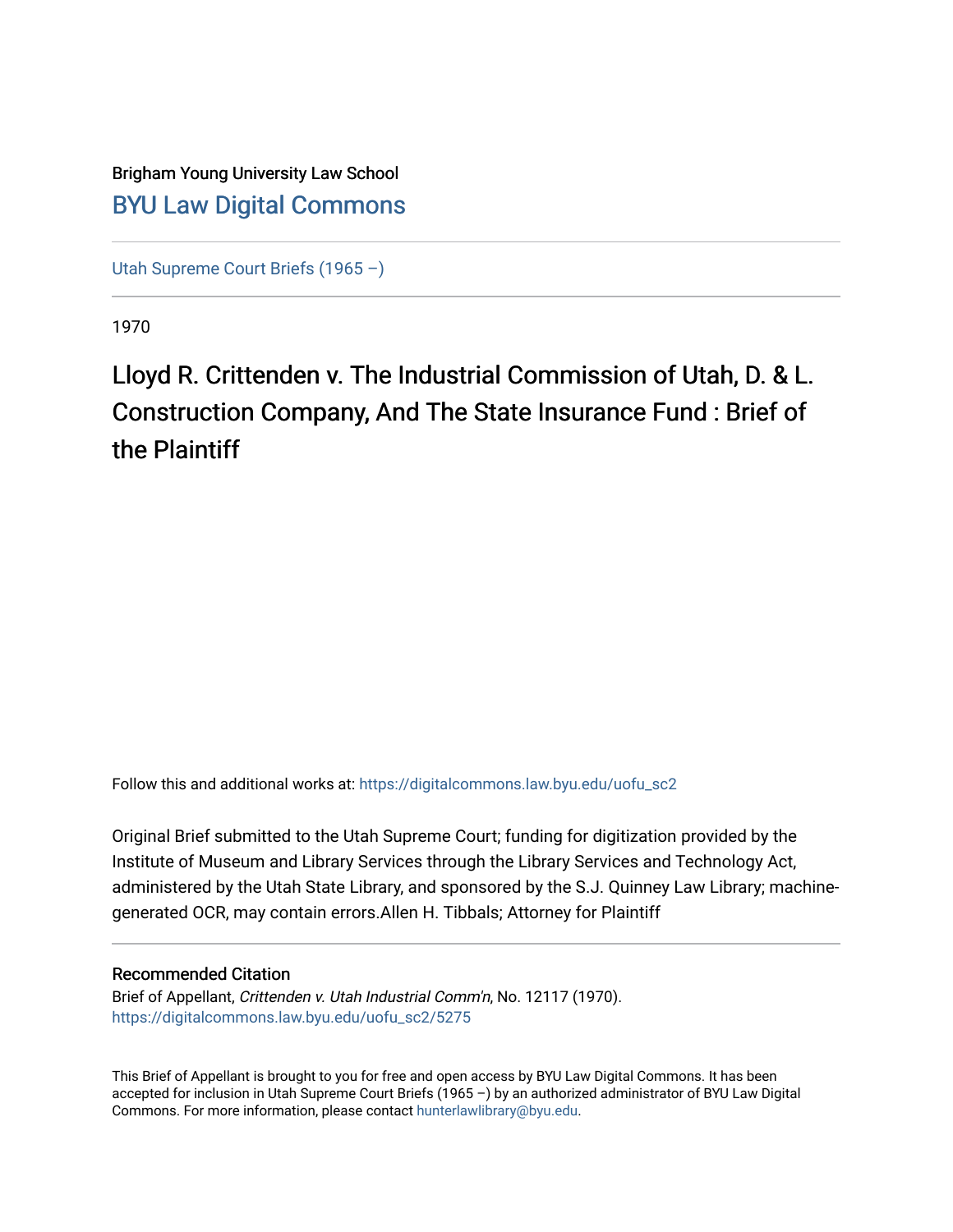# IN THE SUPREME COURT OF THE STATE OF UTAH

LLOYD R. CRITTENDEN, *Plaintiff,* 

vs.

THE INDUSTRIAL (Case No.<br>
COMMISSION OF UTAH COMMISSION OF UTAH. D. & L. CONSTRUCTION COMPANY, and THE STATE INSURANCE FUND, *Defendants.* 

BRIEF OF THE PLAINTIFF

WRIT OF REVIEW TO THE INDUSTRIAL COMMISSION OF THE STATE OF UTAH

> ALLEN H. TIBBALS 604 El Paso Natural Gas Building 315 East Second South Street Salt Lake City, Utah 84111 *Attorney for Plaintiff*

ROBERT D. MOORE<br>530 Judge Building Salt Lake City, Utah 84111 *Attorney for D. & L. Construction Co. an*<br> *The State Insurance Fund, Defendints* Attorney General of the State of Utah AUG <sup>1</sup> - 1970 State Capitol Building Salt Lake City, Utah 84114 **Cleik, Supreme Court, Utah**<br>*Attorney for*  $The Industrial Commission of Utah$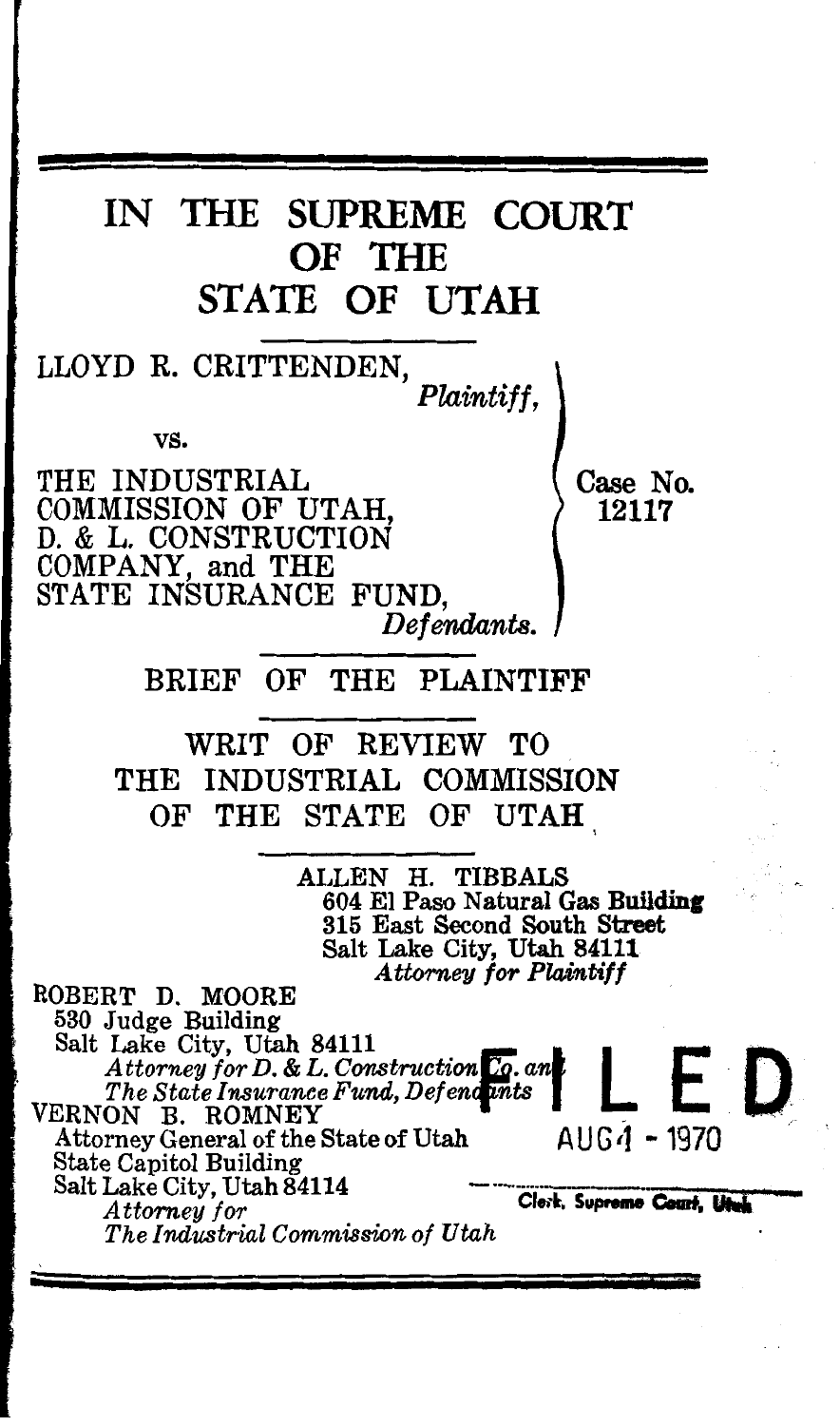# TABLE OF CONTENTS

|                                                                                                                                                                                                                                                                                                                                                                                                                                                                                                                                                                                   | Page             |
|-----------------------------------------------------------------------------------------------------------------------------------------------------------------------------------------------------------------------------------------------------------------------------------------------------------------------------------------------------------------------------------------------------------------------------------------------------------------------------------------------------------------------------------------------------------------------------------|------------------|
| STATEMENT OF THE NATURE OF THE CASE                                                                                                                                                                                                                                                                                                                                                                                                                                                                                                                                               | $\mathbf{1}$     |
| DISPOSITION OF THE CASE<br>BEFORE THE INDUSTRIAL COMMISSION                                                                                                                                                                                                                                                                                                                                                                                                                                                                                                                       | 1                |
| NATURE OF RELIEF SOUGHT ON APPEAL                                                                                                                                                                                                                                                                                                                                                                                                                                                                                                                                                 | $\overline{2}$   |
|                                                                                                                                                                                                                                                                                                                                                                                                                                                                                                                                                                                   | $\overline{2}$   |
| STATEMENT OF POINT RELIED UPON  13                                                                                                                                                                                                                                                                                                                                                                                                                                                                                                                                                |                  |
| THE INDUSTRIAL COMMISSION ARBI-<br>TRARILY AND CAPRICIOUSLY IGNOR-<br>ED AND DISCOUNTED ALL COMPE-<br>TENT UNCONTRADICTED EVIDENCE<br>ESTABLISHING THE CHAIN OF CAUS-<br>ATION FROM THE INDUSTRIAL ACCI-<br>DENT TO THE ULTIMATE PROLAPSE<br>OF THE DISC IN PLAINTIFF'S BACK<br>AND THE SURGERY TO CORRECT THE<br>CONDITION, AND ADOPTED THE<br>FINDINGS AND CONCLUSIONS OF<br>THE MEDICAL PANEL WHICH WERE<br>BASED UPON HERESAY, SUPPOSITION<br>AND UNSUPPORTED BY THE EVI-<br>DENCE AND WHICH, CONTRARY TO<br>THE LAW OF THIS STATE, RESOLVED<br>ALL DOUBTS AGAINST PLAINTIFF. |                  |
|                                                                                                                                                                                                                                                                                                                                                                                                                                                                                                                                                                                   |                  |
| CONCLUSION 22                                                                                                                                                                                                                                                                                                                                                                                                                                                                                                                                                                     |                  |
| TABLE OF AUTHORITIES CITED<br>STATUTES:                                                                                                                                                                                                                                                                                                                                                                                                                                                                                                                                           |                  |
|                                                                                                                                                                                                                                                                                                                                                                                                                                                                                                                                                                                   |                  |
|                                                                                                                                                                                                                                                                                                                                                                                                                                                                                                                                                                                   | $\boldsymbol{2}$ |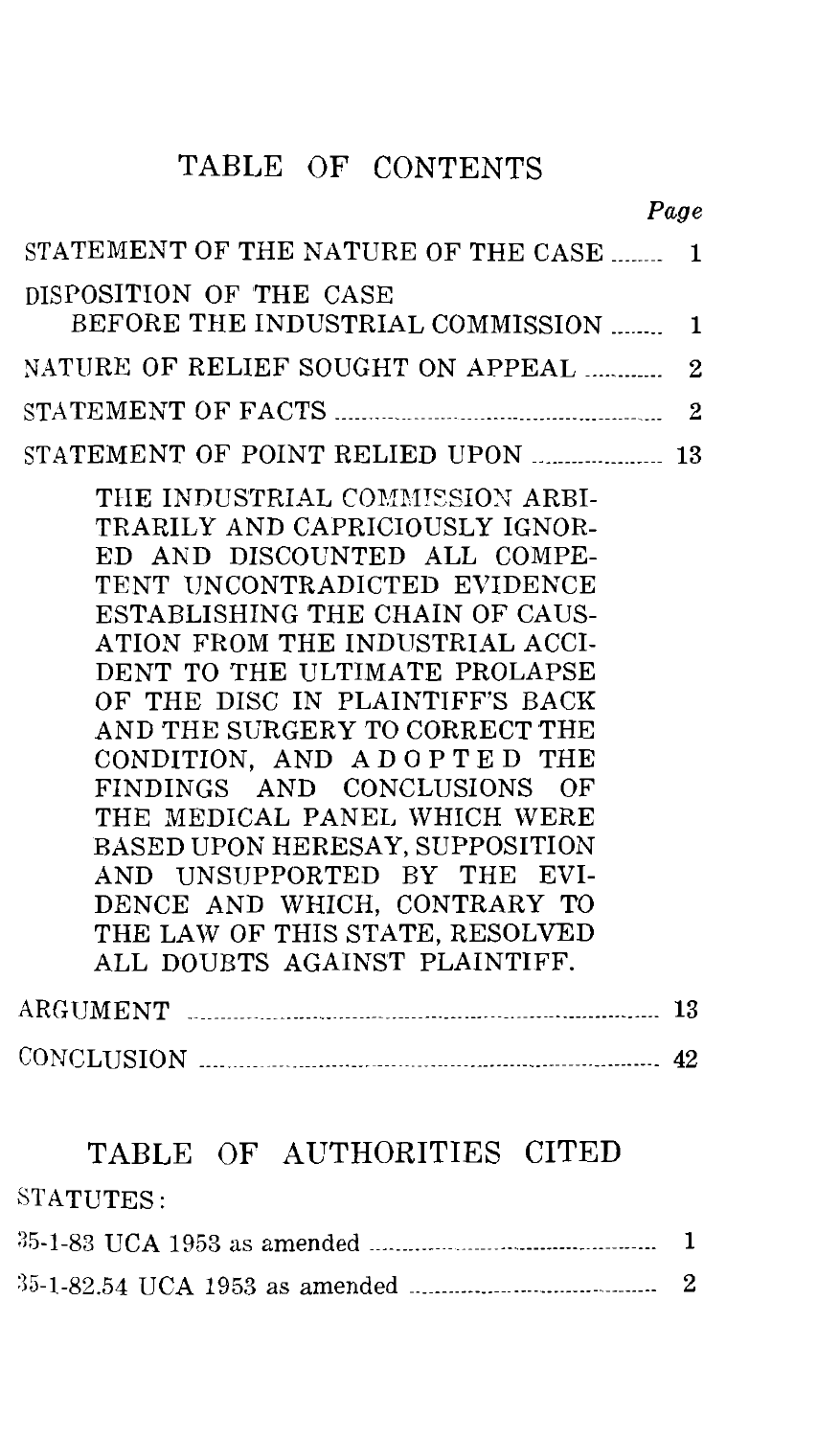# TABLE OF CONTENTS - Continued

 $Page$ 

| Workmen's Compensation Act                             |  |
|--------------------------------------------------------|--|
| CASE CITATIONS:                                        |  |
| Baker vs. Industrial Commission et al,                 |  |
| Chandler vs. The Industrial Commission et al,          |  |
| Jensen vs. United States Fuel et al.                   |  |
| Jones vs. California Packing Corp. et al,              |  |
| $M \& K\$ Corporation vs. Industrial Commission et al, |  |
| Mullins vs. Tanksleary (Oklahoma) 376 P2d 590  37      |  |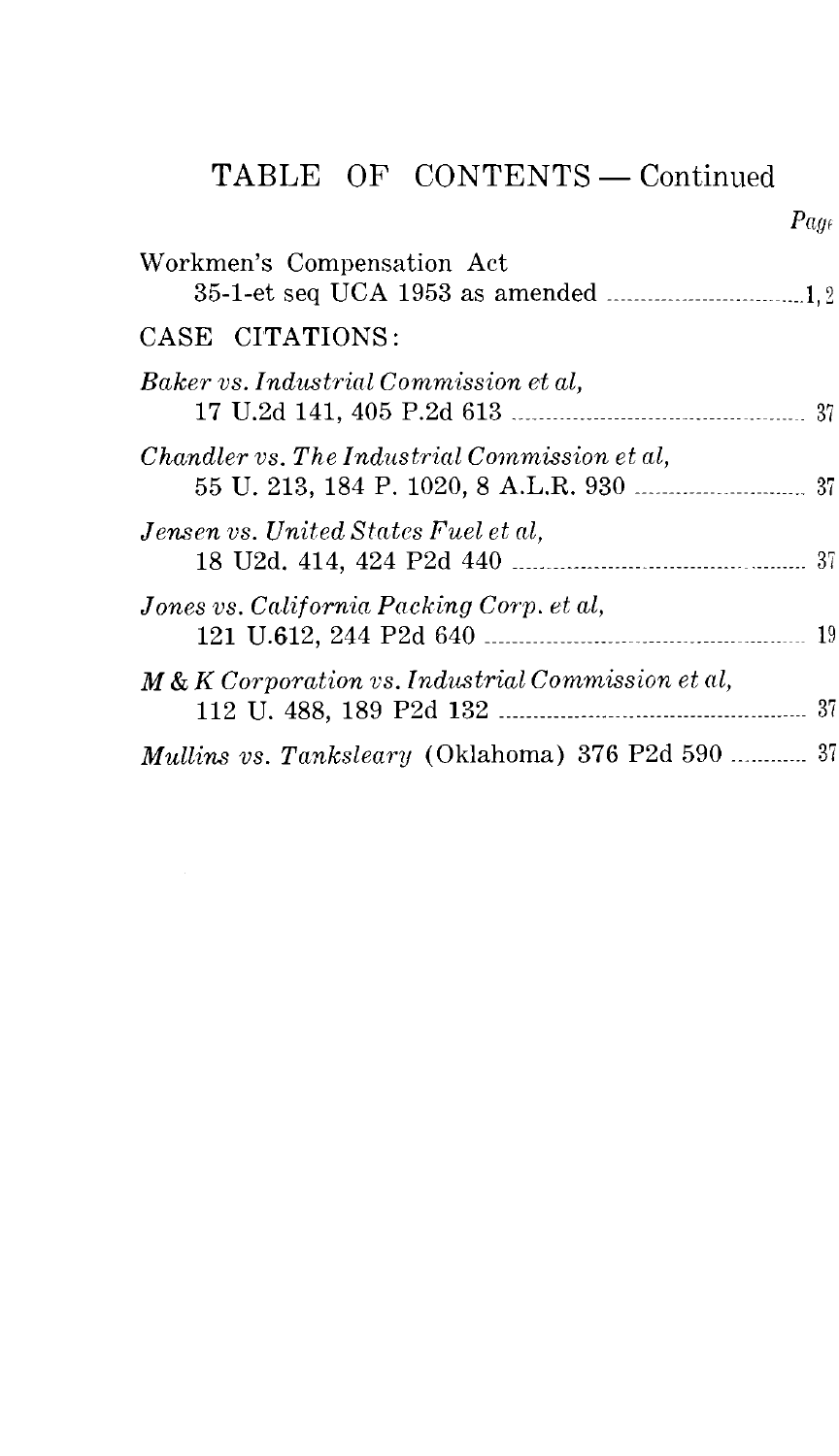



STATEMENT OF THE NATURE OF THE CASE

Plaintiff applied to The Industrial Commission of Utah for an award under the Workmen's Compensation Act of Utah 35-1-1-106 inc. for injuries arising out of an industrial accident in the course of his employment. The claim of the applicant was denied by The Industrial Commission. This is an action for review by the Supreme Court under the terms and provision of  $35-1-83/1953$  as amended, of the action of The Industrial Commission in denying plaintiff's claim.

### THE DISPOSITION OF THE CASE BEFORE THE INDUSTRIAL COMMISSION

The Hearing Examiner, Robert J. Shaughnessy, denied plaintiff's application for an award. A motion for review was filed in accordance with the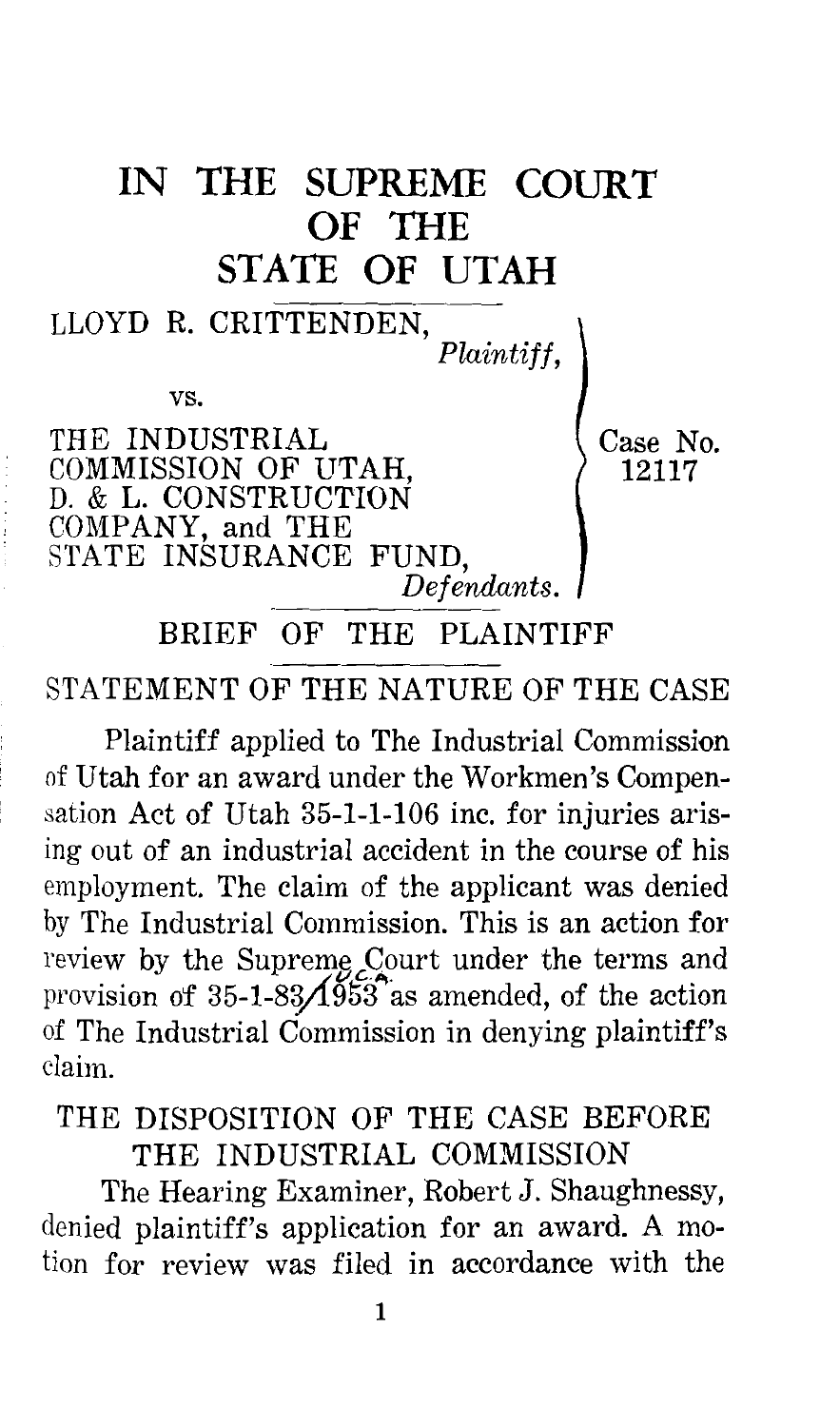terms of  $35$ -1-82.54. UCA 1953 as amended. The Industrial Commission affirmed the findings of the Examiner and denied the claim.

### THE NATURE OF THE RELIEF SOUGHT ON APPEAL

Plaintiff seeks to have the Supreme Court on review reverse the action of The Industrial Commission and direct that body to make an award under the Workmen's Compensation Law of the State of Utah for the benefits to which by law the plaintiff is entitled.

#### STATEMENT OF THE FACTS

The following facts were admitted by stipulation, by admission, or were uncontroverted:

Lloyd R. Crittenden, plaintiff, was an operating and managing partner in D. & L. Construction Company, contractor, at all times pertinent in this case and particularly on November 16, 1963. (R. 1, 10, 14, 15). Together with his partner, Doug Jones, Mr. Crittenden was operating a 10 ton crawler type tractor with back hoe and bulldozer attachments, owned by the D. & L. Construction Company. On the day in question, while operating the said tractor for the partnership, by which he was employed, Mr. Crittenden noted an apparent oil leak. (R. 15, 16). Mr. Crittenden and Mr. Jones placed railroad ties upon the cement apron in front of the workshop or garage utilized by the partnership in the mainten· ance of its equipment, located on the property of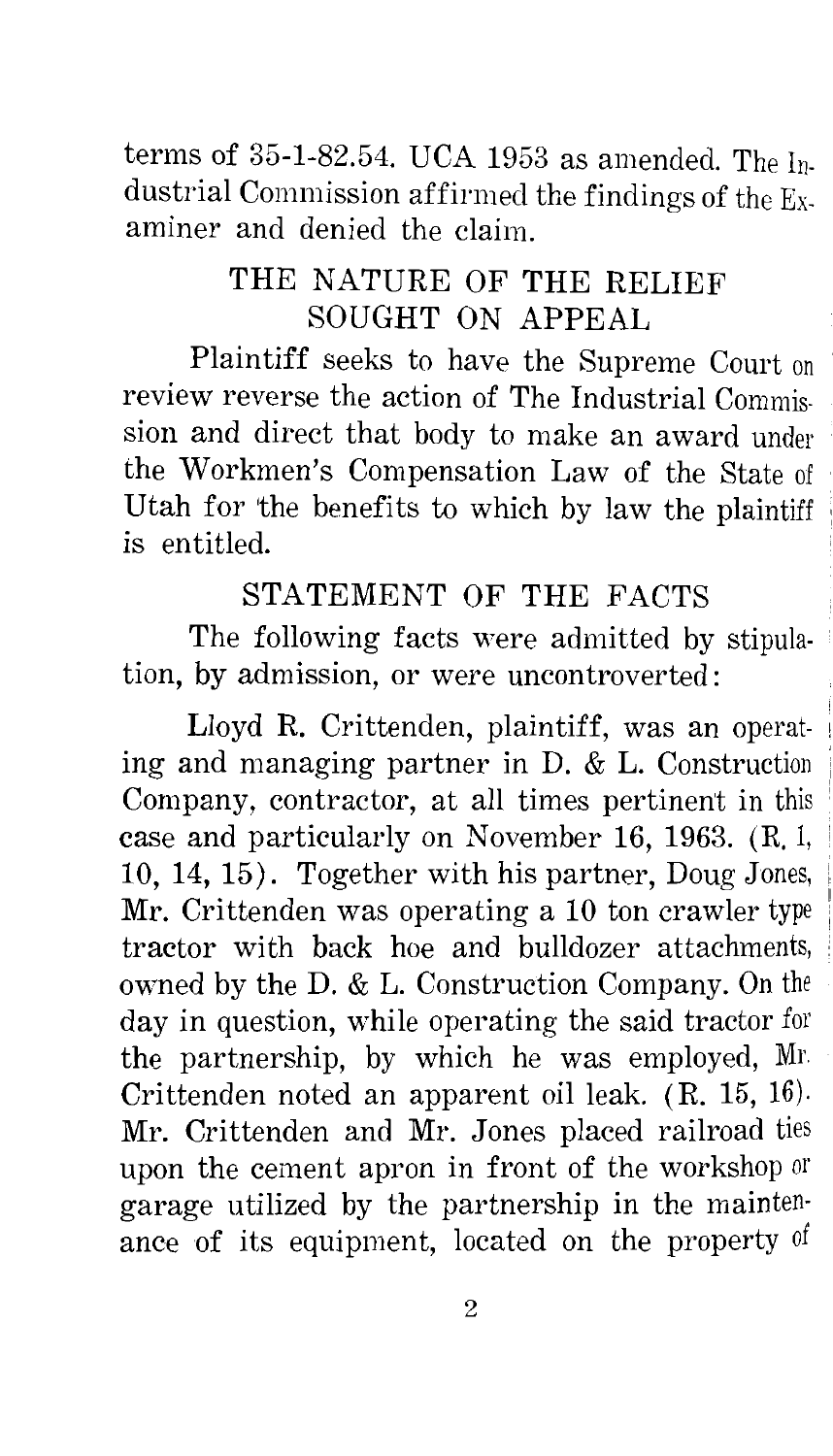plaintiff's father approximately two and one-half miles south of Coalville, Utah in Summit County. (R. 16-19). Mr. Jones then proceeded to back the tractor onto these ties to elevate the tractor sufficiently to permit a man to get underneath the unit and examine if for the purpose of locating the source of the oil leak. (R. 16, 19). Plaintiff got under the tractor and was examining the underside when one of the ties broke and gave way and the tractor slipped off the ties, pinning the plaintiff between a steel plate  $\frac{3}{4}$ " thick, about 6" wide and 30" long, welded to the underside of the tractor as a support to the back hoe, and the ground.  $(R. 16, 17)$ . The plaintiff was lying on his right side and the machine rested on his left hip and thigh. (R. 17). Plaintiff's hip was on the concrete slab. (R. 17). The plaintiff immediately became aware of terrible pain and pressure and the machine '"squoze" him until it could rest on the ground. (R. 17). Plaintiff's partner, Mr. Jones, drove the machine off of the plaintiff and as he did so, the machine dragged and pulled plaintiff along on the ground until he in some way came free from under the machine. (R. 18). Plaintiff did not lose consciousness during this accident and described the pain he suffered as, "and it was a real severe pain - probably the worst I have ever suffered. And I have been burned and other things like that, that I have felt was bad pain. This was the worst that I have ever suffered." (R. 18, Lines 13 thru 16). His sister-in-law, Marjorie Crittenden, called a doctor,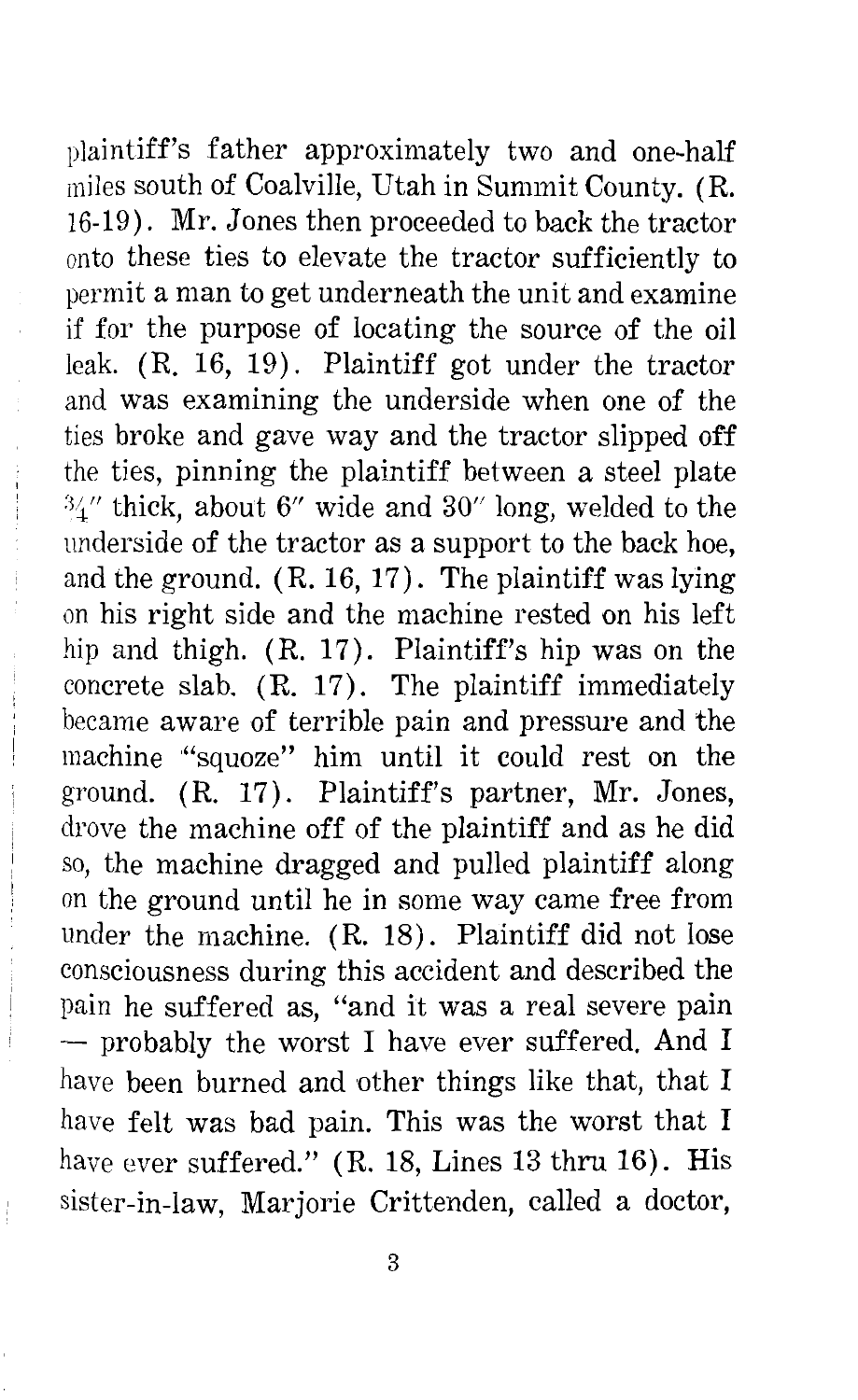mainder of that year and did not commence doing anything of that nature until March or April of the succeeding year.  $(R. 22)$ . The plaintiff worked the following year approximately five months for W.W. Clyde and in the next year worked some seven months for Morrison-Knudsen, each time as an operator of heavy equipment. (R. 37, 38). Never at any time after the accident was the plaintiff free of pain and discomfort in his back, radiating down into his leg. ( R. 31, 32). Plaintiff 'testified he was unable to do any lifting and his effeciency and ability to work on heavy equipment was impaired.  $(R, 32)$ . He would have episodes when the pain was not as great and he felt better and then would again suffer new bouts of pain and discomfort, ultimately resulting in his returning to Dr. Parker in June 1966 because of his extreme discomfort. ( R. 25, 26). Dr. Parker recommended that plaintiff see a specialist and in August of 1966 he contacted Stewart A. Wright, M.D., a neurosurgeon. (R. 27). Dr. Wright first saw plaintiff August 1, 1966 and performed a complete examination in his office. (R. 27, 150). The history and notes taken by Dr. Wright were introduced in evidence before the Examiner for The Industrial Commission. (R. 11, Exhibits 1, 2 & 3; R. 57, 58, 59). As a result of the office examination, Dr. Wright concluded that "Mr. Crittenden had suffered an injury to the spine in the lower lumbar area when the accident had occurred, and that as a result of this injury the patient had finally developed an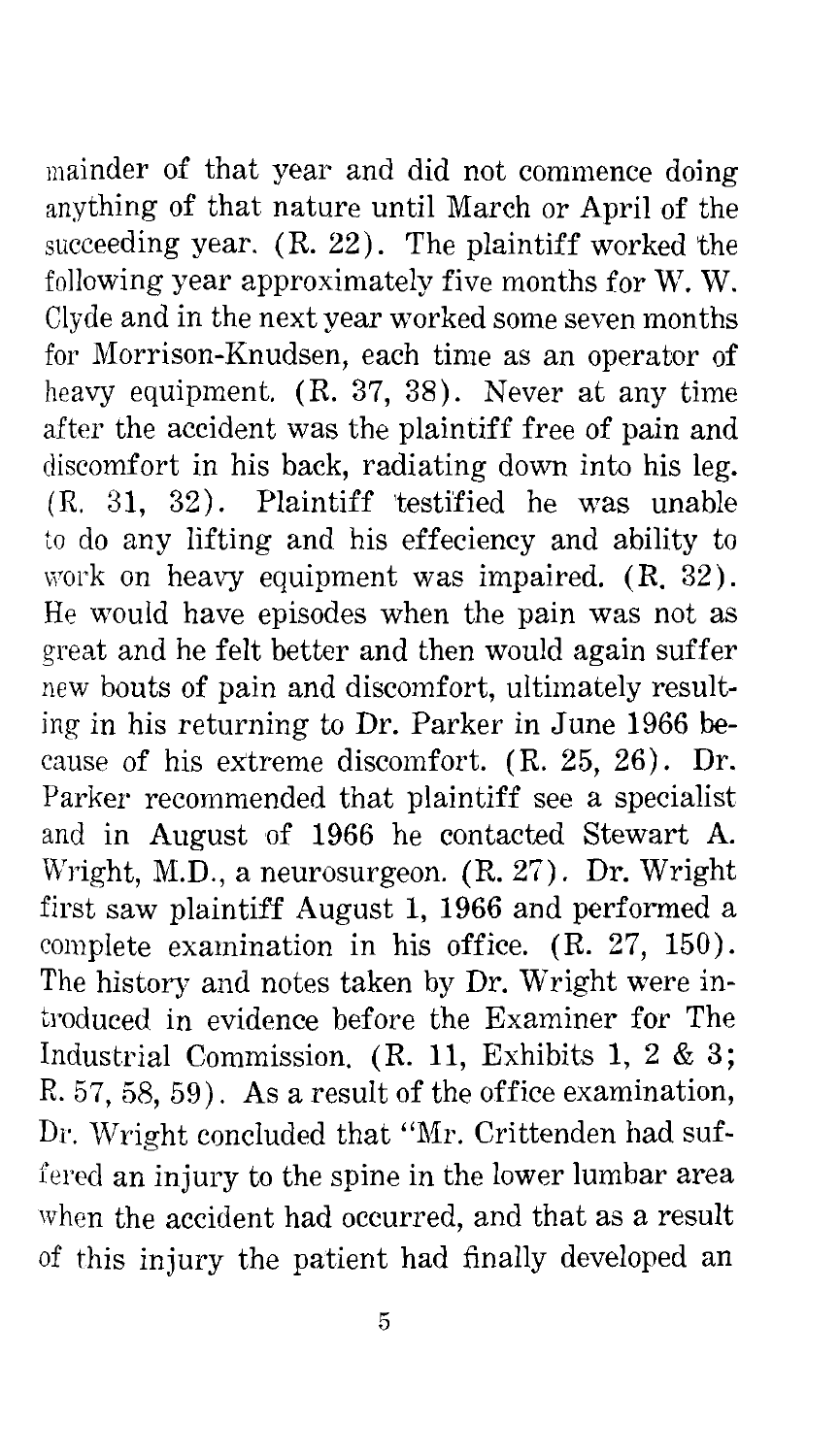Dr. Reed Parker of Coalville. (R. 18). Mr. Crittenden continued to lie on the ground, partly on his right side and partly on his back, until the doctor came. At the time that the doctor arrived, he had others present and himself assist Mr. Crittenden in straightening himself out on the ground. "He pulled my legs out straight, laid my body out straight, on my back, and then asked me about where I had pain and things of that nature." (R. 20). Mr. Crittenden testified that he had pain in his legs, hip, back and shoulder. The doctor then asked him if he could stand by himself but Mr. Crittenden was unable to do so, but did stand with help. He was helped to the ambulance, laid down in the back part and was taken to his home. ( R. 20). Dr. Parker did nothing for him, took no X-rays, made no examination other than a cursory examination at 'the scene, without even removing the clothing from the plaintiff. (R. 19, 20). The plaintiff testified that the accident happened on a Saturday. ( R. 21). He remained in bed the rest of that day, all day Sunday and Monday.  $(R, 21)$ . On the following Tuesday his partner came to the house and advised him he was having a problem on the job. (R. 21). The plaintiff was unable to move by himself but with Mr. Jones' help, succeeded in getting out to a pickup truck. Mr. Jones drove him to the job, from which point he was able to examine the problem from the truck, advise as to what should be done, and then returned home.  $(R. 21)$ . The plaintiff was unable to do any operation of heavy equipment the re-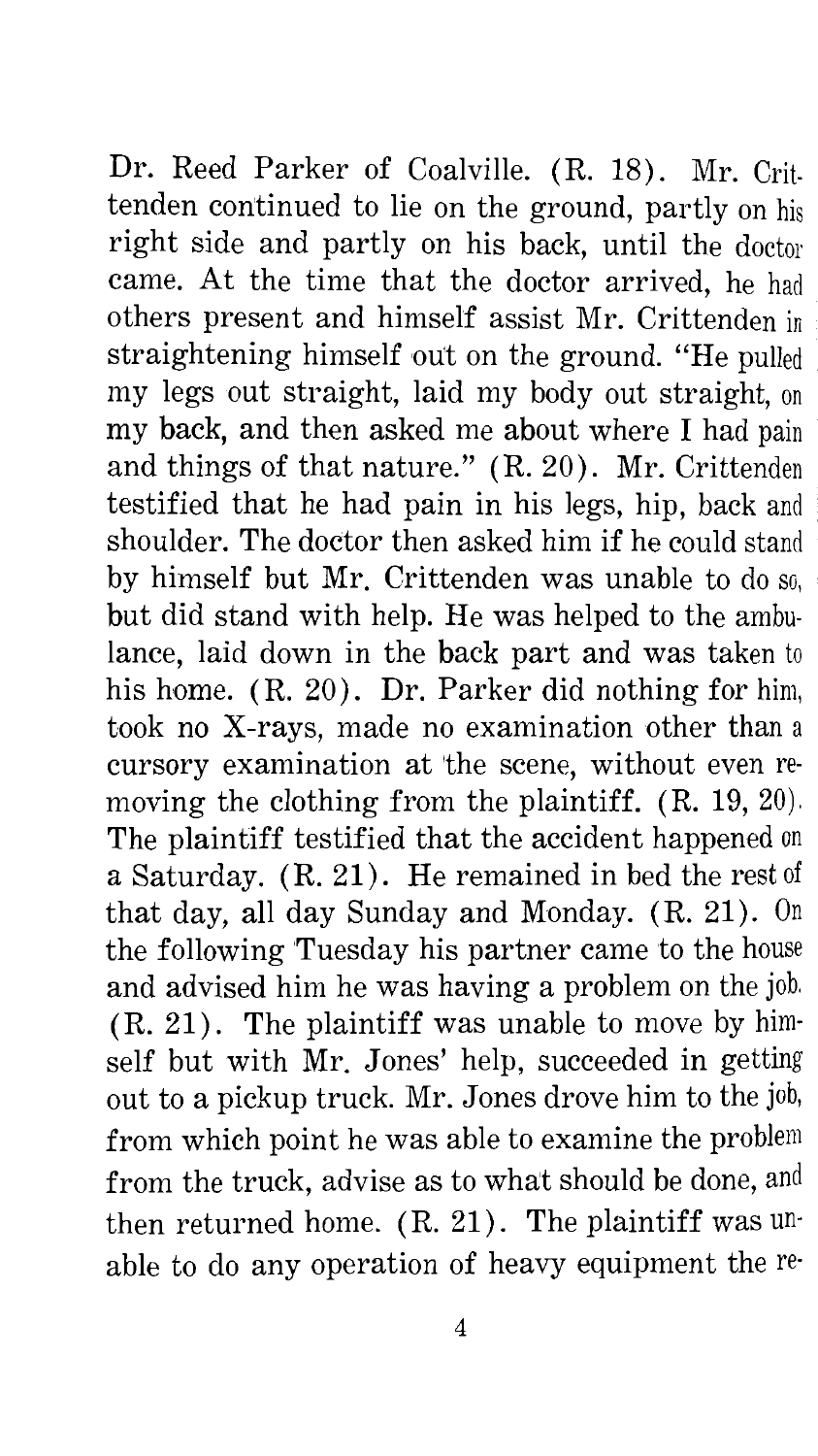acute protrusion of the lumbar disc between the fifth lumbar vertebra and the sacrum, and that this acute protrusion of the disc was what was giving him his severe distress at the time I first examined him." (R. 153). Dr. Wright hospitalized Mr. Crittenden at St. Mark's Hospital August 9, 1966 and had a myelogram done on the 10th of August 1966. (R. 154). The roentgenologist's report who read the myelogram was submitted to The Industrial Commission as an exhibit attached to plaintiff's motion to dismiss and vacate the report and findings of the medical panel. (R. 209-217). On the 11th of August Dr. Wright did surgery at St. Mark's Hospital and removed virtually  $100\%$  of the disc material and found that the disc between the fifth lumbar vertebra and the top of the sacrum had ruptured entirely through its own capsule and also through the ligaments which line the anterior wall of the spinal canal and hold the vertebrae together. ( R. 156). Dr. Wright removed the pieces that lay free outside of the interspace and in the spinal canal, then enlarged the rent in the ligaments and removed a further large amount of disc material. (R. 156, 157). The pathologist's report of the examination of the material removed was attached to the motion to dismiss and vacate the report and findings of the medical panel and was submitted to The Industrial Commission. (R. 209-216). Dr. Wright testified specifically that in his opinion the condition for which surgery was requried in 1966 stemmed from and was caused by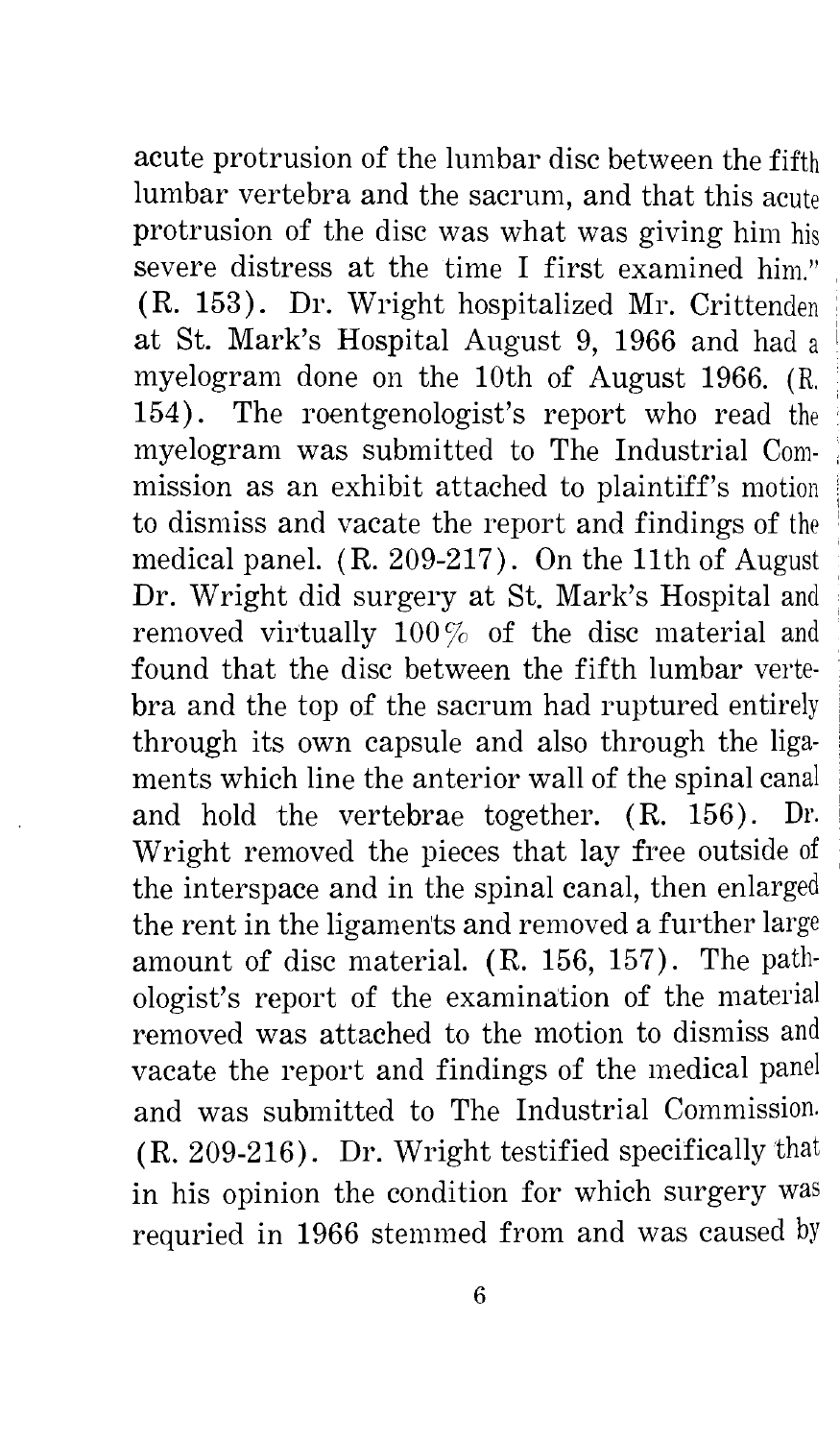the industrial accident of which Mr. Crittenden was the victim November 16, 1963. (R. 153, 160, Report R. 57, 287). Upon application by the plaintiff herein for benefits and a hearing, a hearing was scheduled before Robert J. Shaughnessy, Examiner for The Industrial Commission, on the 13th day of February 1967. The plaintiff appeared and his testimony was taken. (R. 8 thru 46). Plaintiff also had available for examination and presentation before the Examiner, corroborative witnesses relative to the accident and the injuries which Mr. Crittenden suffered thereby. Mr. Doug Jones, Mr. Crittenden's partner, was actually operating the tractor and removed it from Mr. Crittenden after it fell upon him. ( R. 43) . At the instance of the attorney for The State Insurance Fund, Mr. Robert Moore, Mr. Jones was not examined, it being stipulated that he would testify in corroboration of Mr. Crittenden's testimony, and in addition, would state "that he has known Mr. Crittenden for many years prior to the time of the accident and had never known him to have any back 'trouble, and that to his personal observation, Mr. Crittenden was incapable of operating equipment in the fall of 1963 after the accident and did so with great difficulty during the period of the year 1964 while they were in business together." (R. 44). Mr. Crittenden's brother, Kay Crittenden, was present and ready to testify but at the request of the attorney for the defendant, was not examined, it being stipulated that he would testify that he and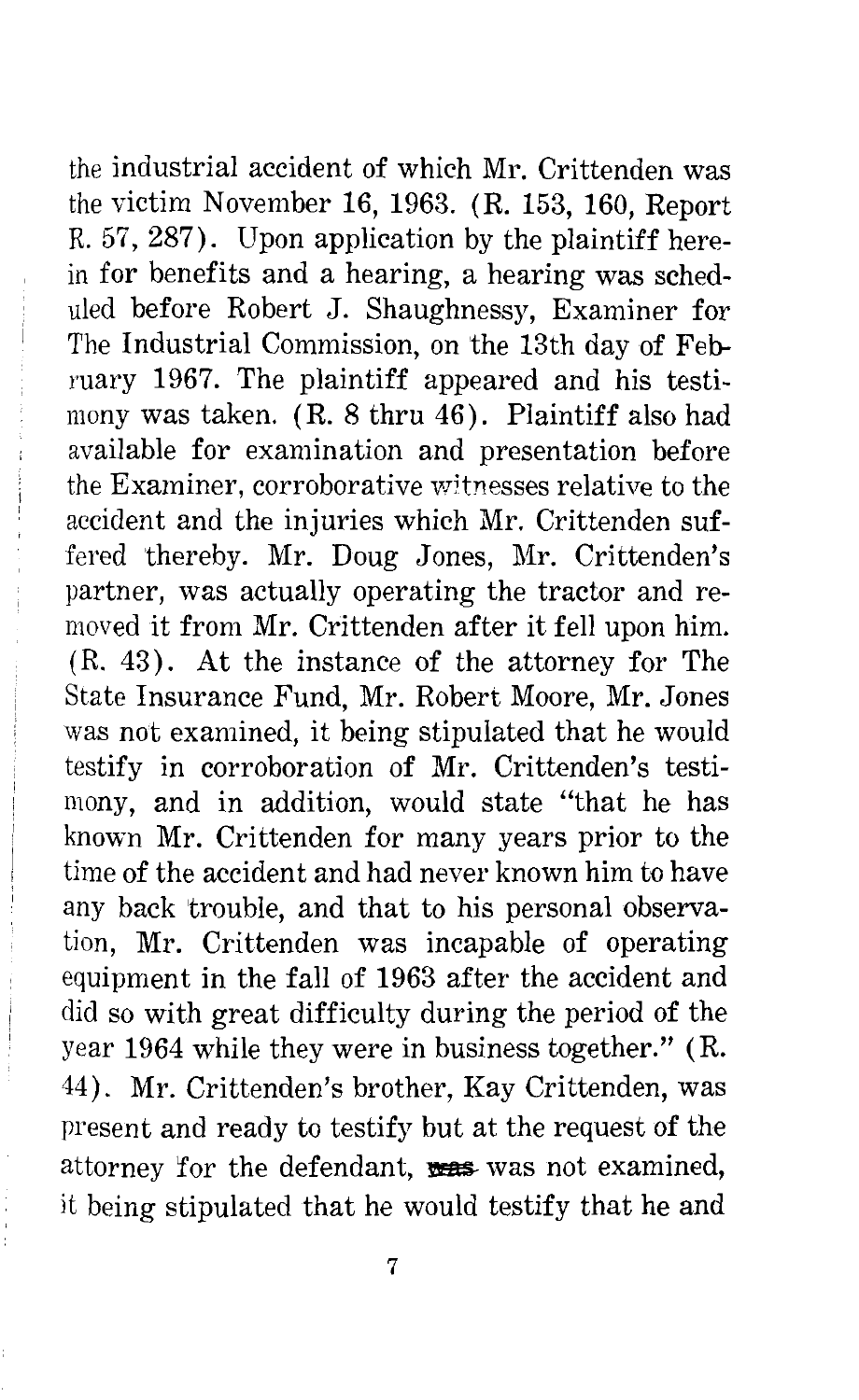the plaintiff had seen each other together nearly two or three times a week most of their lives and that to his knowledge he had never heard of Lloyd having any back trouble prior to the time of the accident, that he was present at the time of the accident and that it was his wife who had called the doctor on the day of the accident. (R. 45). Mr. Keith Black, an employee of the D. & L. Construction Company, who was likewise present at the scene of the accident, was also available for testimony but at the request of the attorney for the defendant, The State Insurance Fund, it was stipulated that if he were examined he would testify that he had known Lloyd Crittenden, the plaintiff, and had worked for him, that Mr. Crittenden had never had any trouble with his back until after this accident and that from that time on he had had more or less continuous trouble in getting up and down off the equipment or being able to handle it, and that this condition persisted, to his knowledge, as long as he was associated with Lloyd, and he had observed him as a neighbor and acquaintance. (R. 45). Mr. Black was present and in the employ of the D. & L. Construction Company at the time that the accident occurred and had helped place the ties that the tractor was backed on to before it slipped off onto Mr. Crittenden. (R. 46). Mrs. Crittenden, wife of the plaintiff, (Betty R. Crittenden), was examined and testified as to the discomfort that the plaintiff suffered continually from the time of the accident until it finally became so bad that he "had to have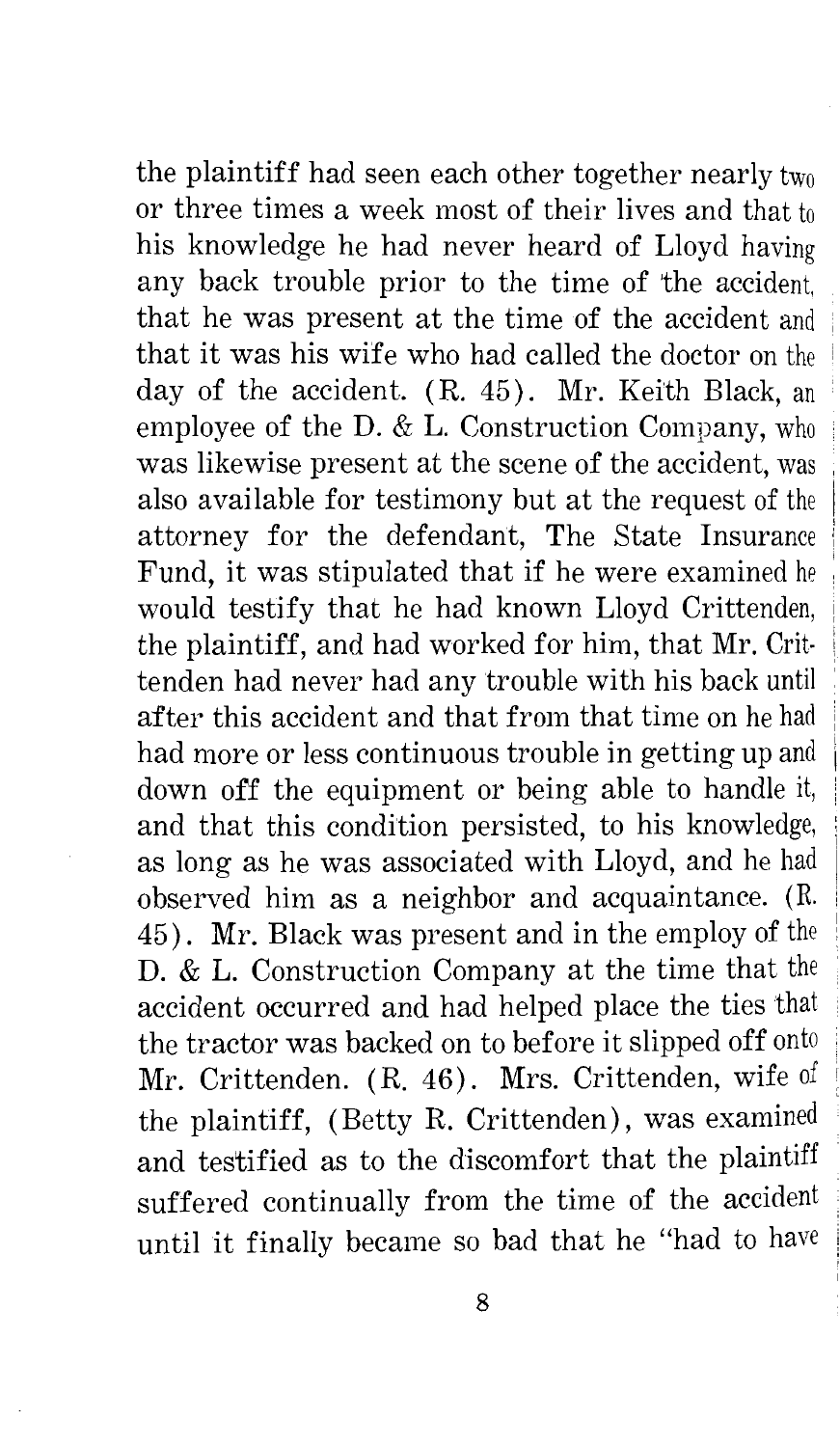something done."  $(R. 50, Line 22)$ . In response to the question as to why the plaintiff had suffered along for such a long time before going back to a physician for further assistance, Mrs. Crittenden testified, "Well, he figured that he'd probably be hospitalized and we just couldn't, he just didn't feel like we could afford to have him hospitalized." (R. 51).

The matter was determined to be one for the review of a medical panel, and a medical panel was appointed by letter of March 24, 1967. (R. 62). The panel consisted of three orthopedists, chairmaned by Wallace E. Hess, M.D., and consisting of Dr. Hess, Dr. Thomas D. Noonan, and Dr. Norman R. Beck. Apparently Dr. Hess summarized the information contained in The Industrial Commission file for the benefit of the other panel members. (R. 64 thru 66). Thereafter, a panel report was written and submitted, bearing date of May 1, 1967 and received by The Industrial Commission May 23, 1967, in which the panel reached the conclusion that they were unable to relate the condition necessitating surgery by Dr. Wright to the accident of November 16, 1963. (R. 7 4). Plaintiff, by and through his counsel, immediately filed objections to the findings and conclusions of the medical panel. (R. 78 thru 81). A hearing was granted on the objections and the transcript of the hearing in which Dr. Hess was examined is found at R. 84 to 128. Further reference to the testimony of Dr. Hess will be made in the argument. Pursuant to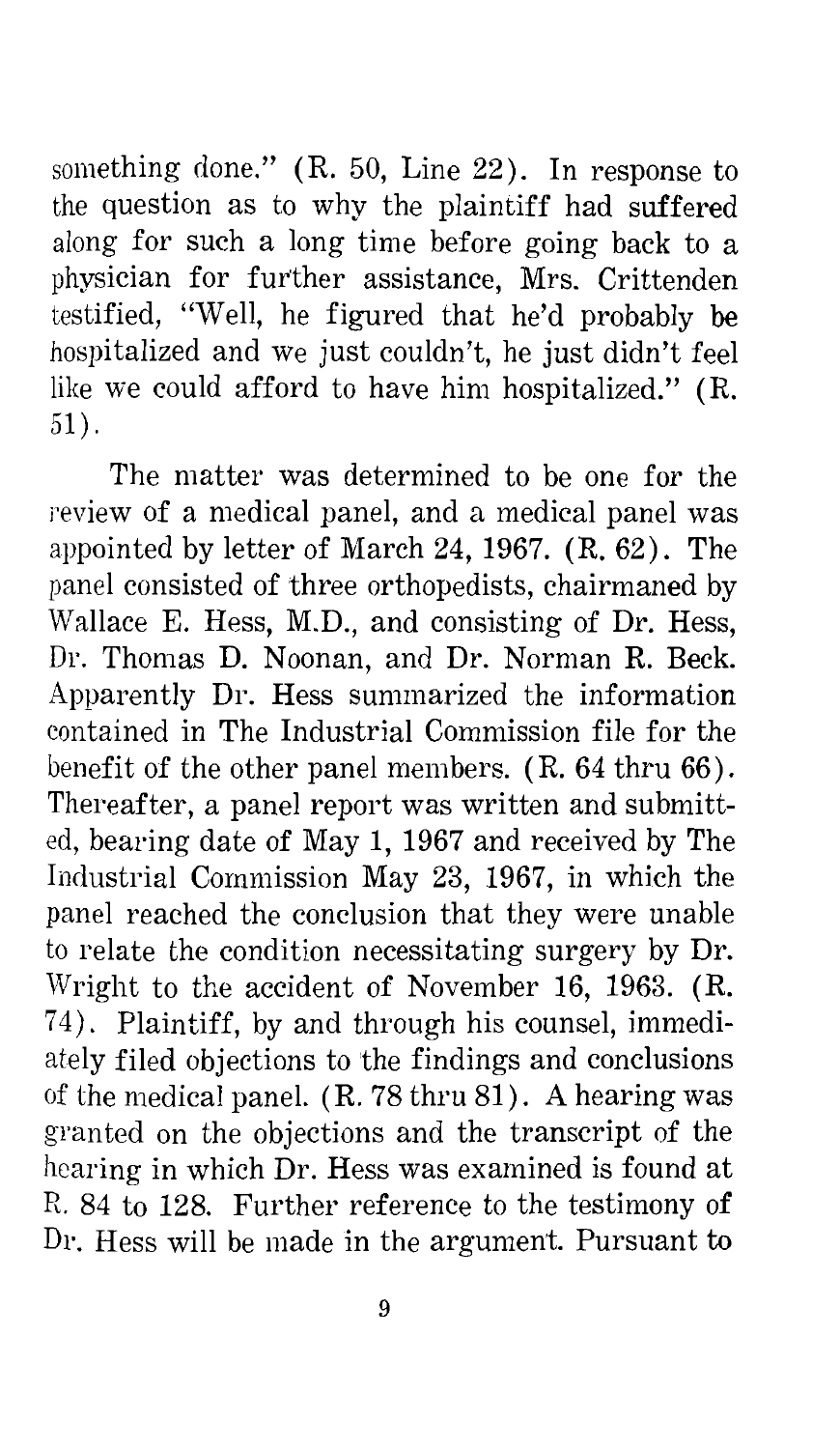an understanding had at the time of the appearance of Dr. Hess, since Dr. Wright could not appear at the same time, arrangement were made and Dr. Wright appeared before the Examiner to testify with regard to this matter on behalf of the plaintiff on August 31st, 1967. Dr. Wright's testimony appears in the record at R. 148 to 198 inc. On January 2, 1968, a letter was directed to the attorney for the plaintiff by the Hearing Examiner, Mr. Shaughnessy, requesting advice as to the further intentions of the plaintiff in connection with the case in regard to the introduction of any further medical evidence. (R. 206). A response was sent on January 8th advising the Examiner that if the transcript of record which had then become available bore out the personal recollections of the attorney, that it was the intention of the attorney to recommend to the plaintiff that a motion to dismiss and vacate the report and findings of the medical panel be filed. (R. 207). This motion was in fact filed on the 23rd of February 1968. (R. 209 thru 217 inc.). The attorney for The State Insurance Fund, Mr. Moore, filed a letter with The Industrial Commission, to the attention of the Examiner, under date of March 22nd, stating it was his view that the motion filed by the plaintiff should not be a basis for the summary dismissal of the find· ings of the panel, and requesting that a hearing  $\mathbf{b}$ provided at which Dr. Hess, the Chairman of the medical panel, might comment upon the testimony of Dr. Stewart A. Wright. (R. 220). A response was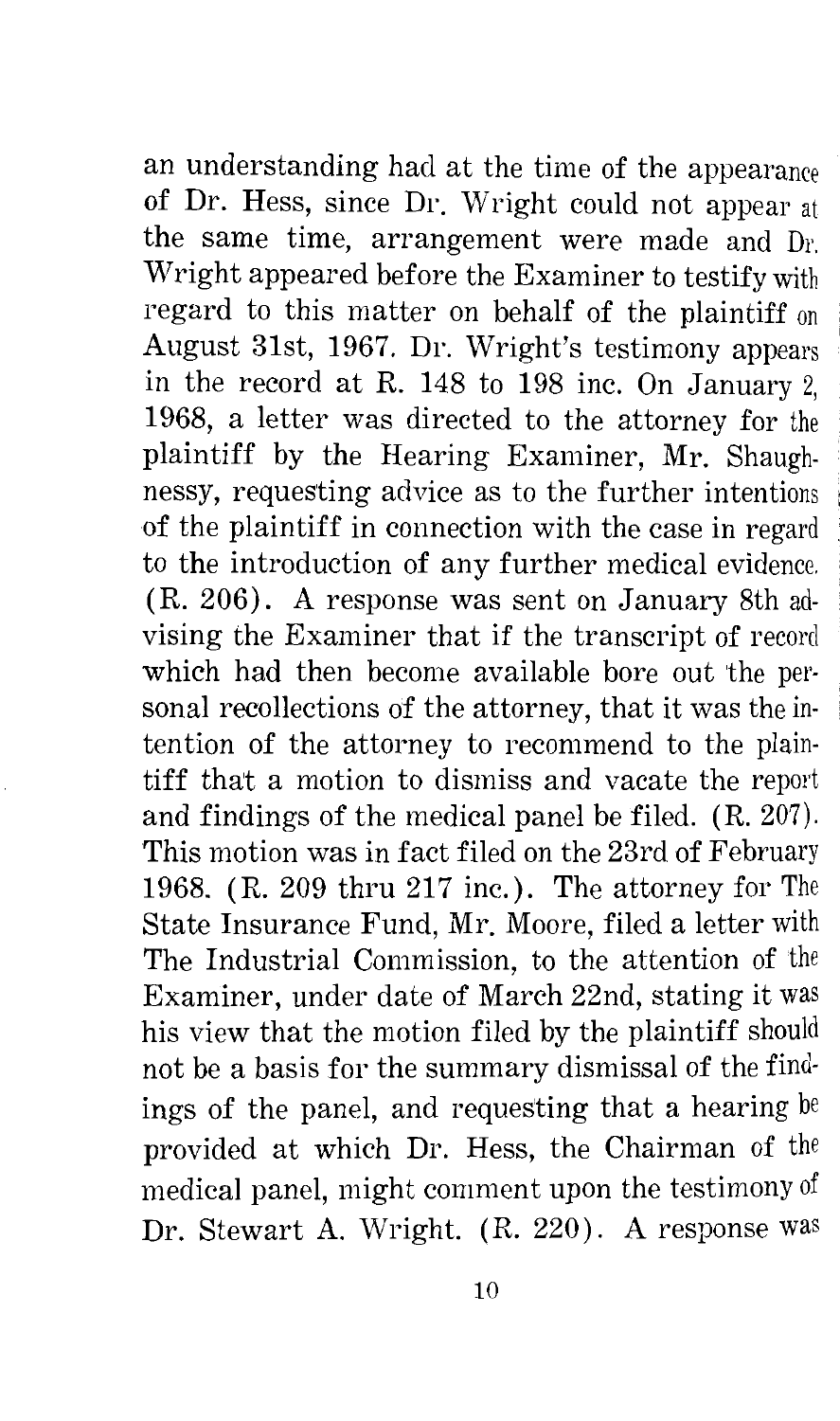filed to this letter on March 25, 1968 by the attorney for the plaintiff. ( R. 221,222). But without making any disposition of plaintiff's motion to dismiss the medical panel and its findings or to permit appearance or argument thereon and without acting on the request by attorney for defendants for further examination of Dr. Hess, the Examiner peremptorily made and entered findings of fact and conclusion of law and an order denying the plaintiff's claim. (R. 224 thru 226). The Industrial Commission indicatedits approval of the Examiner's report and decision as of June 5, 1969. A motion by plaintiff for review of the findings of fact, conclusions of law and order made and entered by the Examiner was filed before the Commission June 19, 1969. (R. 227-231 inc.). An order was made and entered August 13, 1969 by The Industrial Commission, granting the motion for review and setting up an additional hearing to permit examination of the medical panel chairman and the plaintiff's physician in the presence of each other. (R. 233). The Commission in its order granting the review further requested the presentation of a complete medical history and any other information germane to the issues.  $(R. 233)$ . In response thereto plaintiff filed his affidavit of medical history and a supporting letter from Reed J. Parker, M.D. of Coalville, his family physician, certifying that he had never at any time treated the plaintiff for back complaints prior to November 1963. (R. 238, 240). Dr. Hess and Dr. Beck of the medical panel, and Dr.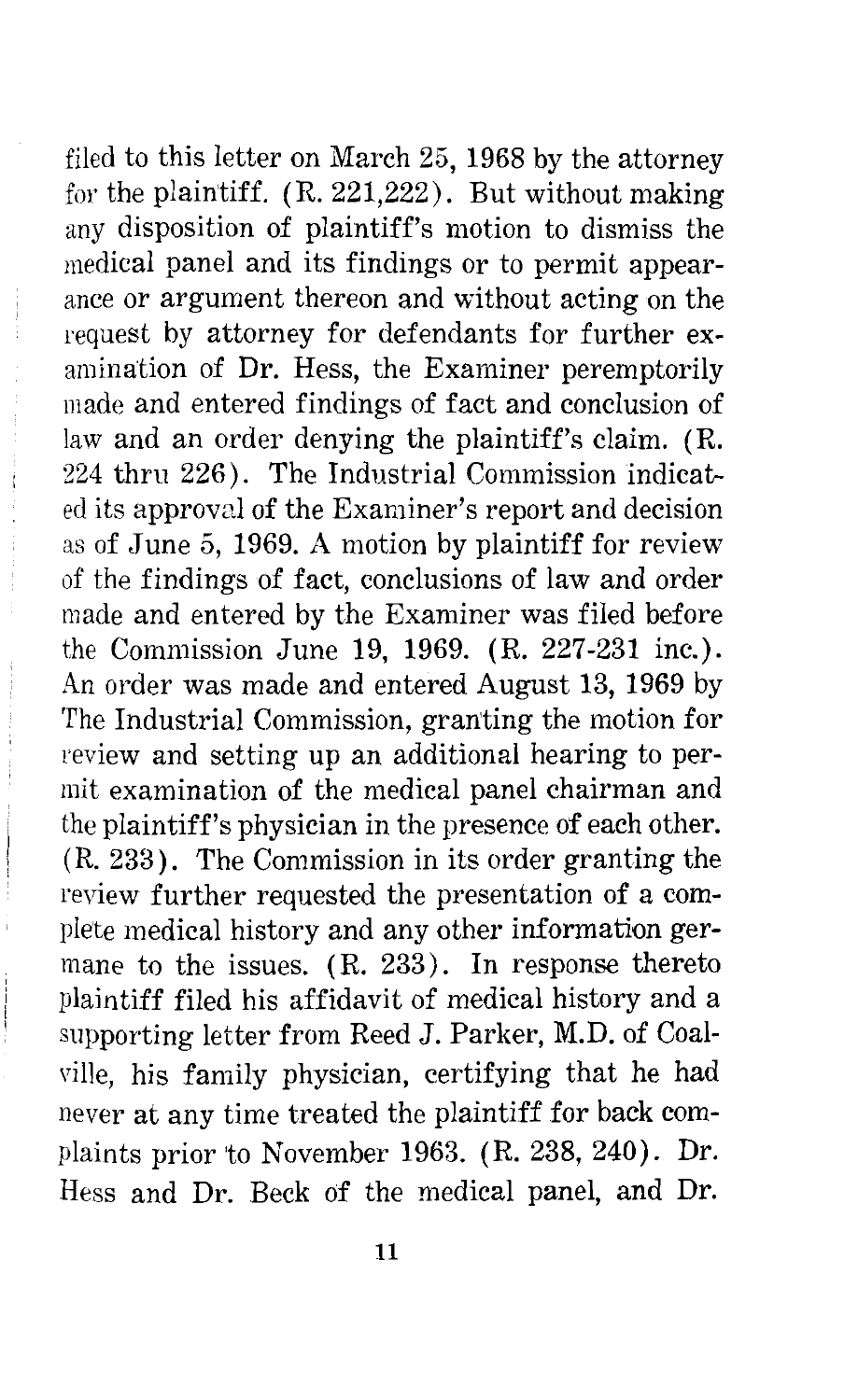Stewart A. Wright, plaintiff's physician, were present and examined on January 29, 1970. (R. 251- 318). Further testimony was also taken at this hearing from the plaintiff relative to the present condition of his back and pertinent to the question of whether between the time of the industrial accident in November 1963 and the time of surgery, August 1966, plaintiff had suffered any other accident or in- <sup>1</sup> jury or there had been any occasion of stress of which he became cognizant or was aware that might have contributed to or caused the acute symptoms which took him to Dr. Wright and resulted in the surgical procedure in August of 1966. ( R. 297 -300 inc.). Mr. Crittenden's testimony was that there was no such incident and that he had not been aware of any particular time at which this condition worsened, that it appeared to him to be a gradual thing which ultimately culminated in the problem and resulted in his having to see Dr. Wright. (R. 29, 298, 299). Mr. Crittenden further testified that since the surgical procedure performed by Dr. Wright, his back had so improved and was in such condition that he had during the summer of 1969 contracted to do sidewalk work for Coalville City and personally did a big share of the finishing work on this sidewalk which required that he be bent over, using his back in the work of finishing the concrete. (R. 299). The Commission Hearing on Review was conducted by Commissioner Stephen M. Hadley, inasmuch as the Hearing Examiner who had heard the main case, Robert J.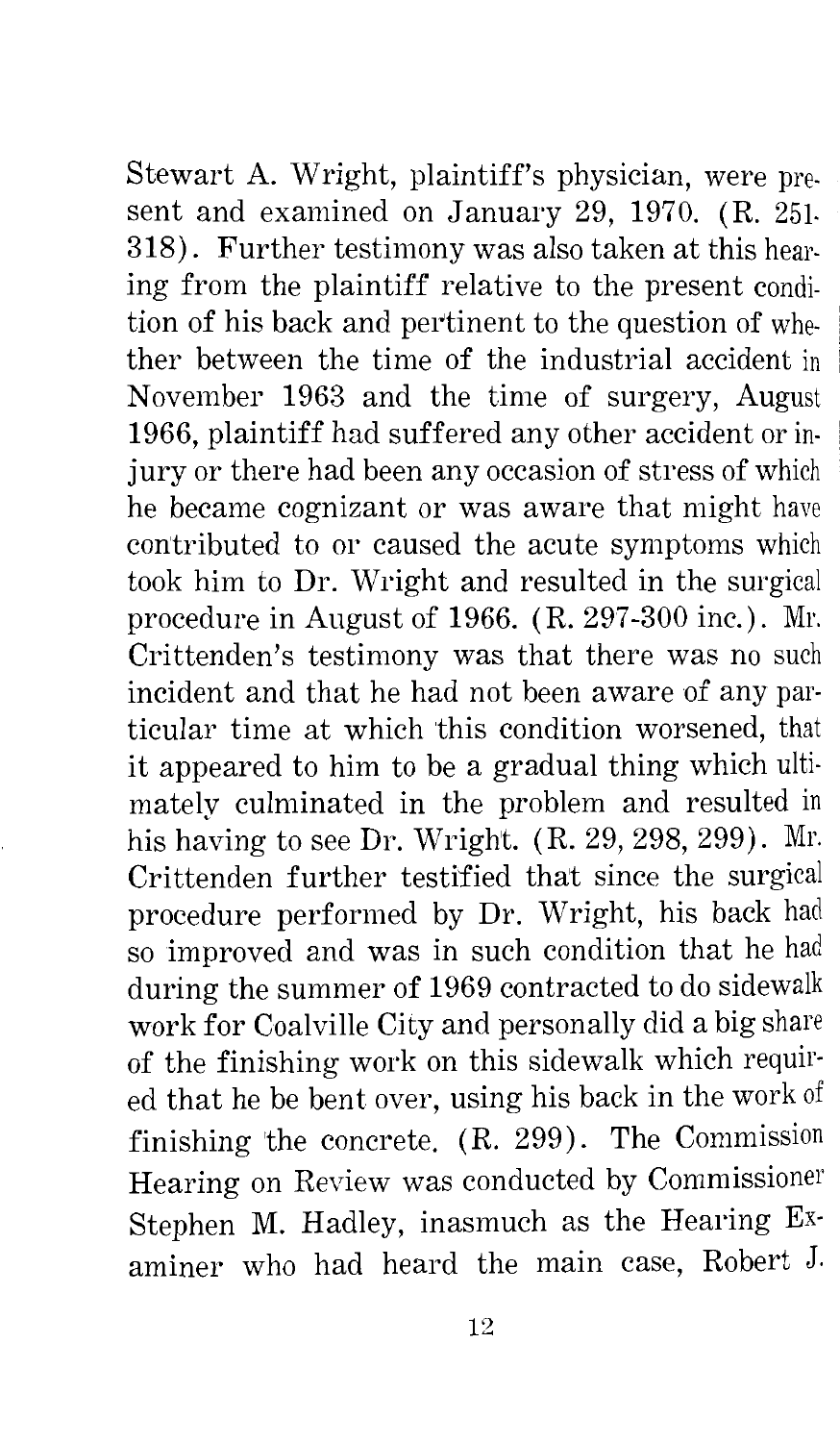Shaughnessy, was no longer with the Commission. ( R. 252). Thereafter, the Commission entered an order entitled ''Supplemental Order" dated April 30, 1970. No additional findings of fact were made. The Commission sustained the Hearing Examiner's order of June 5, 1969 and denied the plaintiff's claim. (R. 319-324 inc.).

STATEMENT OF POINT RELIED UPON

THE INDUSTRIAL COMMISSION ARBITRARILY AND CAPRICIOUSLY IGNORED AND DISCOUNTED ALL<br>COMPETENT UNCONTRADICT-COMPETENT UNCONTRADICT-<br>ED EVIDENCE ESTABLISHING THE ED EVIDENCE ESTABLISHING THE<br>CHAIN OF CAUSATION FROM THE CHAIN OF CAUSATION FROM INDUSTRIAL ACCIDENT TO THE UL-TIMATE PROLAPSE OF THE DISC IN PLAINTIFF'S BACK AND THE SUR-GERY TO CORRECT THE CONDITION, AND ADOPTED THE FINDINGS AND CONCLUSIONS OF THE ME DIC AL PANEL WHICH WERE BASED UPON HERESAY, SUPPOSITION AND UN-SUPPORTED BY THE EVIDENCE AND WHICH, CONTRARY TO THE LAW OF THIS STATE, RESOLVED ALL DOUBTS AGAINST PLAINTIFF.

#### ARGUMENT

THE INDUSTRIAL COMMISSION ARBI-TRARILY AND CAPRICIOUSLY IGNORED AND DISCOUNTED ALL COMPETENT UN-CONTRADICTED EVIDENCE ESTABLISHING THE CHAIN OF CAUSATION FROM THE IN-DUSTRIAL ACCIDENT TO THE ULTIMATE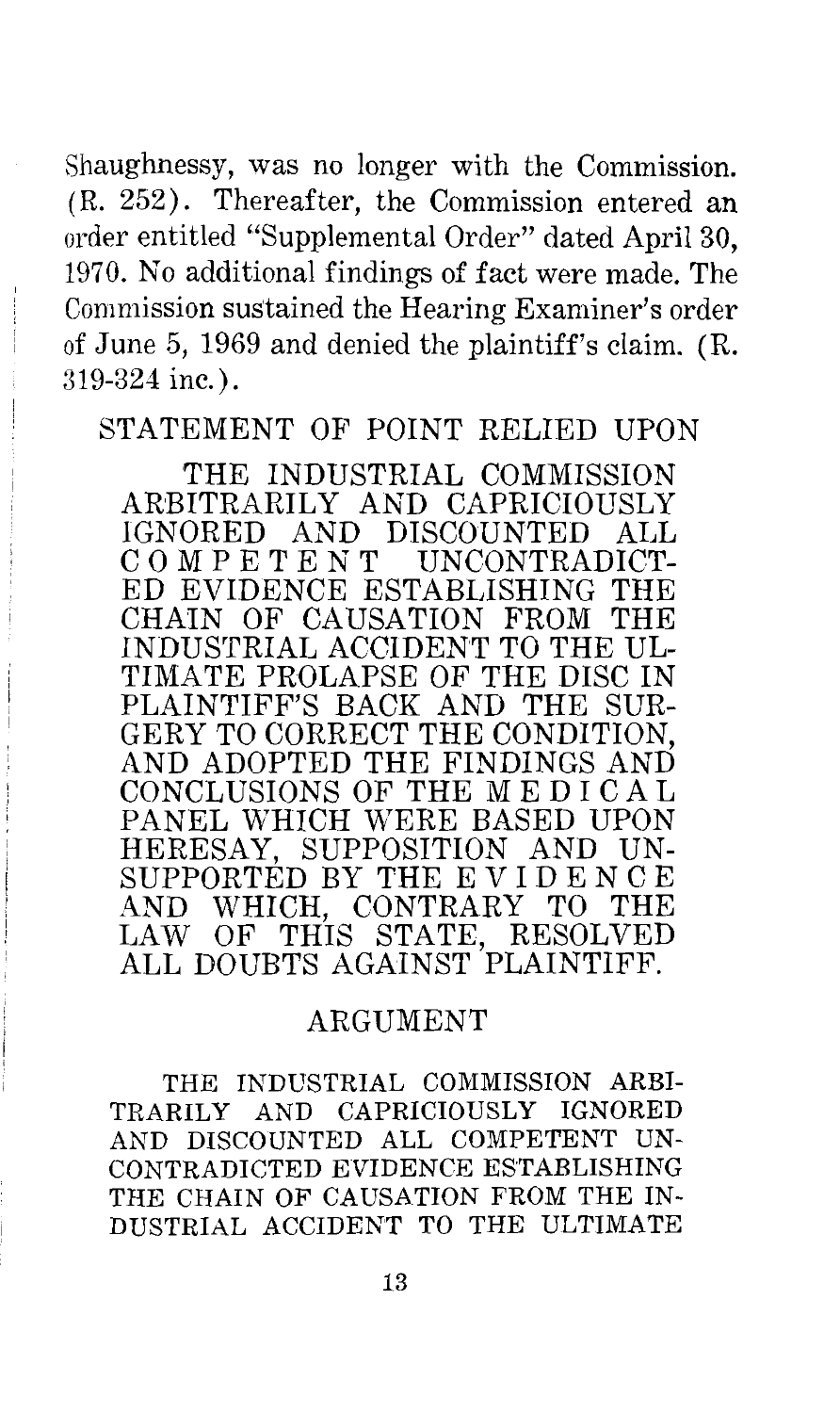PROLAPSE OF THE DISC IN PLAINTIFF'S BACK AND THE SURGERY TO CORRECT THE CONDITION, AND ADOPTED THE FINDINGS AND CONCLUSIONS OF THE MEDICAL PAN-EL WHICH WERE BASED UPON HEARSAY, SUPPOSITION AND UNSUPPORTED BY THE EVIDENCE AND WHICH, CONTRARY TO THE LAW OF THIS STATE, RESOLVED ALL DOUBTS AGAINST PLAINTIFF.

In the long fought battle to try and establish the plaintiff's claim before The Industrial Commission 1 to the compensation which the law intended for him to have, not one person has ever questioned the fact that Lloyd Crittenden, plaintiff, in the course of his employment, was by accident crushed under a 10 ton crawler tractor. The implication, while not expressed <sup>1</sup> in so many words in the record, has been clear that he was lucky to be alive. Perhaps it was the feeling of the Commission in denying his claim that grati· tude for his life having been spared should cause him to forego any claim for compensation. Certainly, such reasoning is of greater logic than the reasoning em· ployed by the Commission in denying his justified claim.

The problem, as stated by Mr. Robert D. Moore, attorney for The State Insurance Fund, at the original and first hearing on this matter, is

> "The only issue here is purely a medical panel question; that is, whether or not the accident that occurred in November of 1963 is what occasioned the applicant's present diffi· culties, including his recent surgery." (R. 10, 11).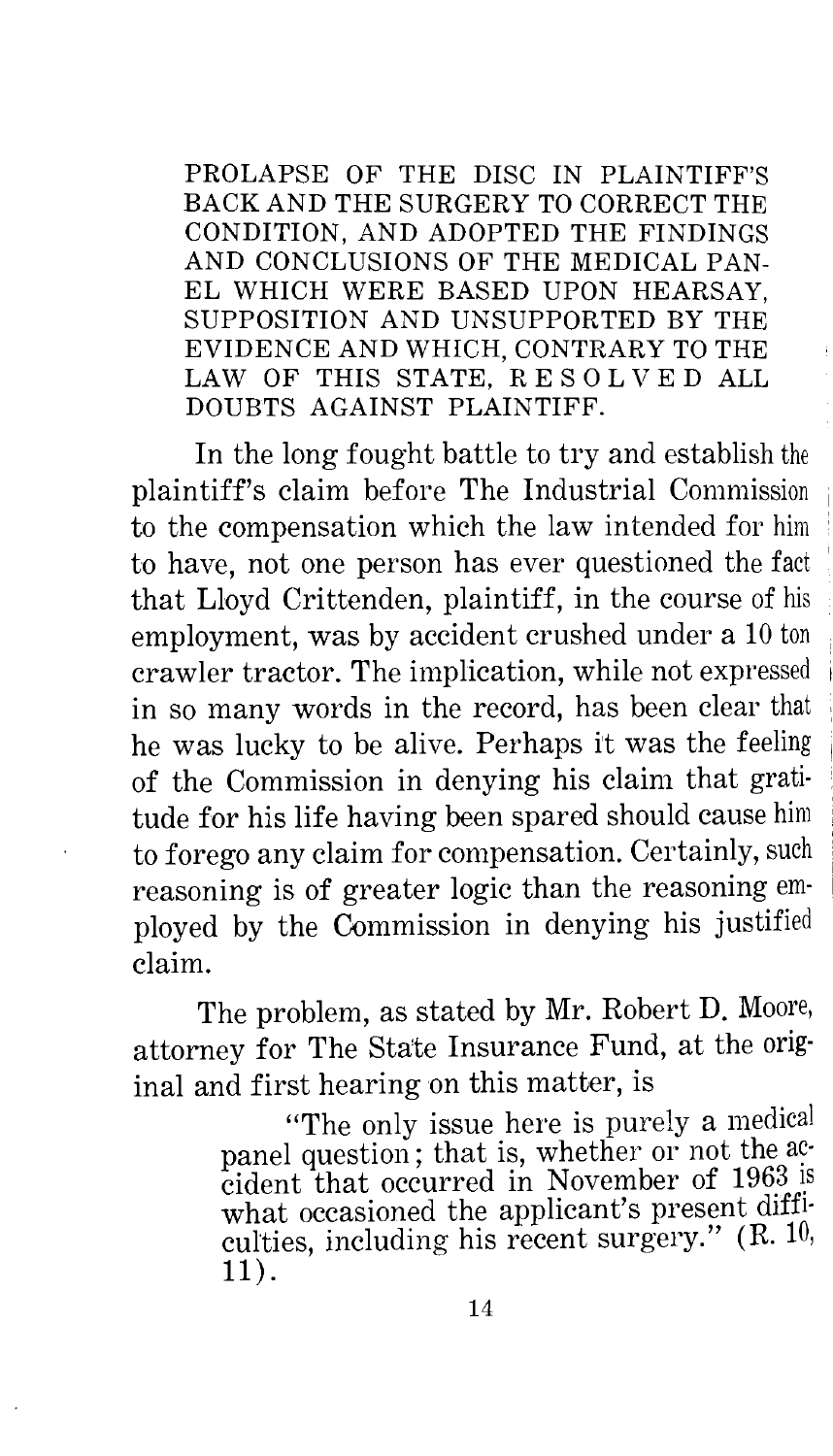Mr. Crittenden's story of what happened to him, of the pain that he felt and of the continuing pain in his back and legs from the time of the accident in November 1963, until he ultimately saw Dr. Wright in August of 1966 and underwent corrective surgery, has never been challenged. The chairman of the medical panel, on interrogation, affirmed his belief in the veracity of the plaintiff:

- "Q. Do you belive that the fact that Mr. Crittenden did not consult a physician, although he has testified and I know of no reason why his word should not be taken, Doctor, that he was in continuous pain from the time of this accident until it became so acute that he finally had to succumb to a physician's attentions, and you believe that these symptoms which he described to you and which he stated have existed since the time of this accident, are not truly stated?
- "A. No, as I stated in another hearing, we found Mr. Crittenden to be a very fine gentleman." (R. 283).

The medical panel called to review the work of Dr. Wright and the particular case of the plaintiff, consisted of three orthopedists. Dr. Wright, the physician and surgeon who attended the plaintiff, diagnosed the condition and performed the corrective surgery on plaintiff's spine, is a neurosurgeon. It is interesting to note that Dr. Hess, chairman of the medical panel, admitted that there was a running feud between the orthopedic surgeons and the neuro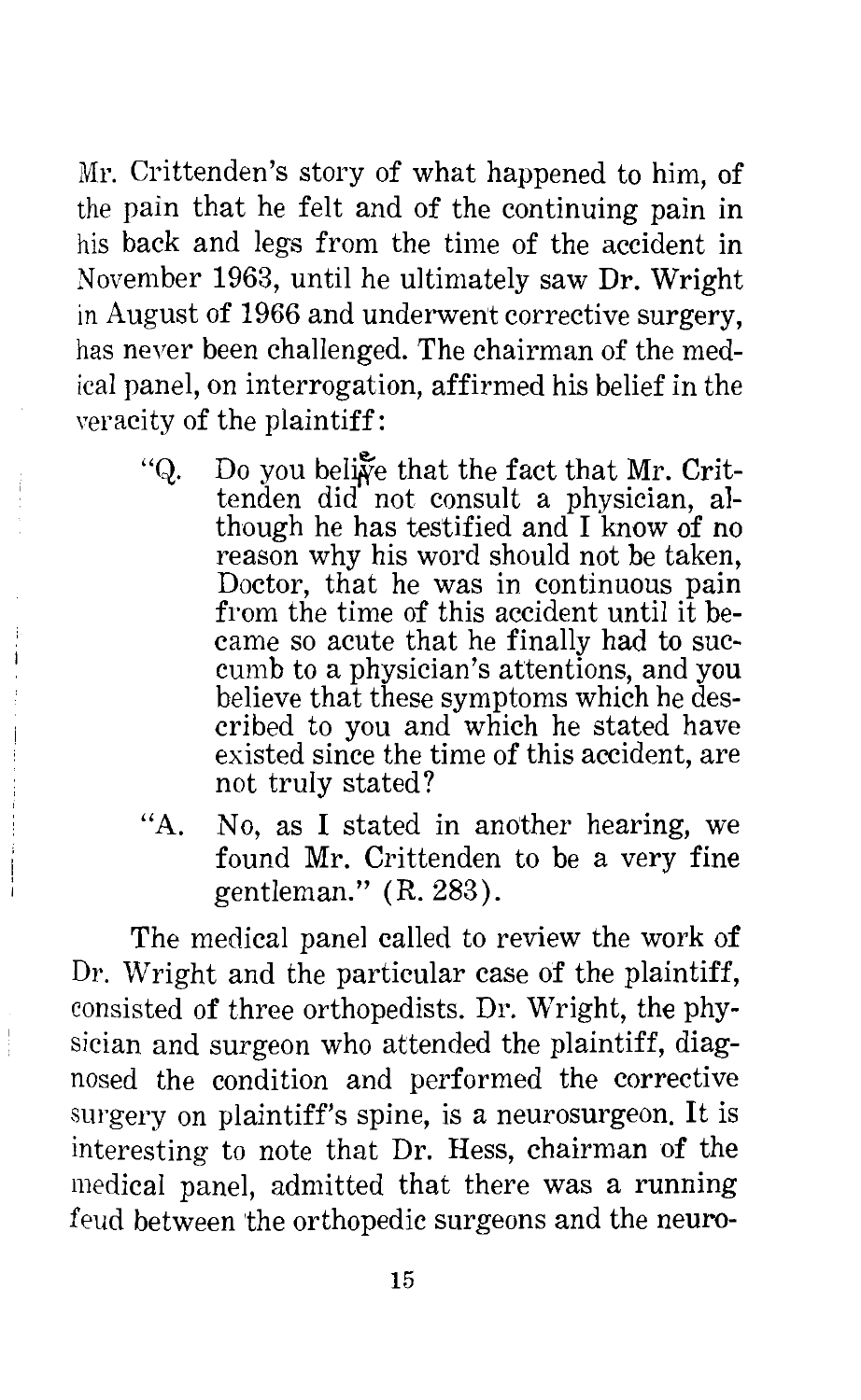surgeons. (R. 98, 99). That such a disagreement between the members of the profession should be allowed to introduce itself into deliberations involving the right of the plaintiff in this case to workmen's compensation, is appalling but it is manifest that it did so, to the extent that plaintiff's attorney made formal objection to the composition of the panel. (R. 199). The Referee took judicial notice of this con- ' flict.  $(R. 175)$ . The objection by the plaintiff's attorney to the investigation made by the panel outside 1 the scope of the material that was submitted to it and to the composition of the panel is s'tated at R. 198, 199.

The effect that this difference between the two specialties within the medical profession had in this case is manifest in the report that was submitted by the panel. In its original report, the panel stated:

> "3. The applicant has not reached a fixed state. He has had a simple disc excision, the degenerate disc remains, and prognosis is guarded." (R. 74, 75).

The medical panel was not called upon to speak with regard 'to the prognosis or the corrective surgery that had been performed. It was asked only one question,

> "'The Hearing Examiner is interested in determination of whether or not, as a reasonable medical probability, that the injury of November 1963 contributed to or was causally related to the subsequent back difficulty and surgery. You are also to make inquiry as to whether or not any pre-existing disease, in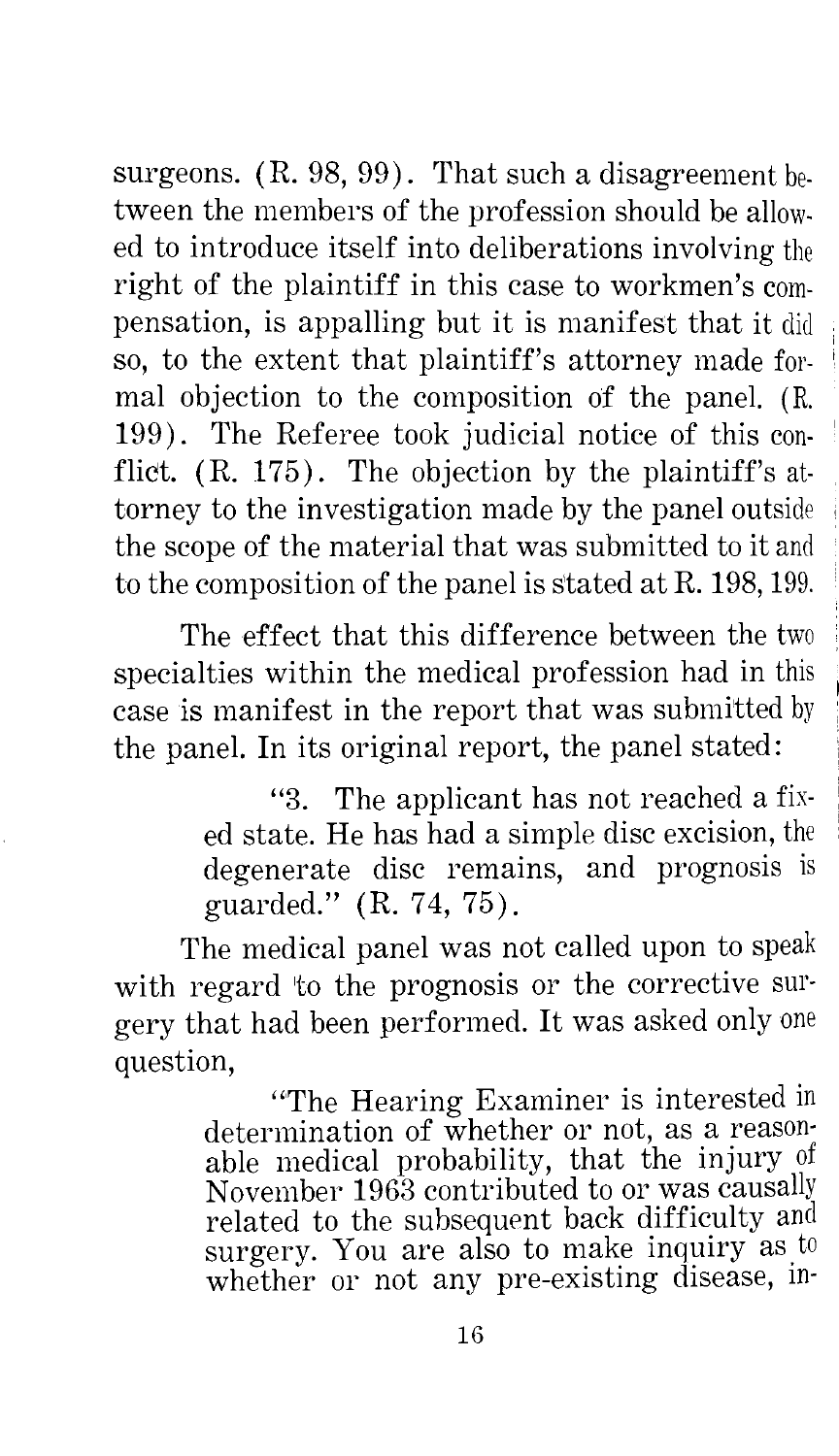jury, or congenital defect contributed to the problem and if so, how much?" (R. 62).

The panel was not in any way called upon to comment upon the professional services of Dr. Wright but nevertheless did so. In attempting to explain the inclusion of this statement in the panel report, Dr. Hess testified:

- "Q. Now you say in No. 3 of your findings, 'The applicant has not reached a fixed state.  $\hat{H}$ e has had a simple disc excision, that degenerate disc remains, and prognosis is guarded.' Now, what is a disc excision if it isn't the removal of this offending disc?
- "A. It's just what I said, the removal of all loose material between L-5 and S-1 that it is possible to remove. That does not cure cure the problem.
- "Q. Now, what is the cure of the problem then, Doctor?
- "A. I think I can explain this and it will help. May I state that I have read the objection and you infer that the panel implied that Stewart Wright might not have performed the best surgery on this patient. The panel did not wish to imply this, but this is a long term argument between the orthopedic surgeons and the neurosurgeons. The orthopedic surgeons, in general, believe in not only removing this loose disc material, but orthodizing this space. Stripping. Putting that joint out of commission. And this is what the panel had reference to. This man still has a worn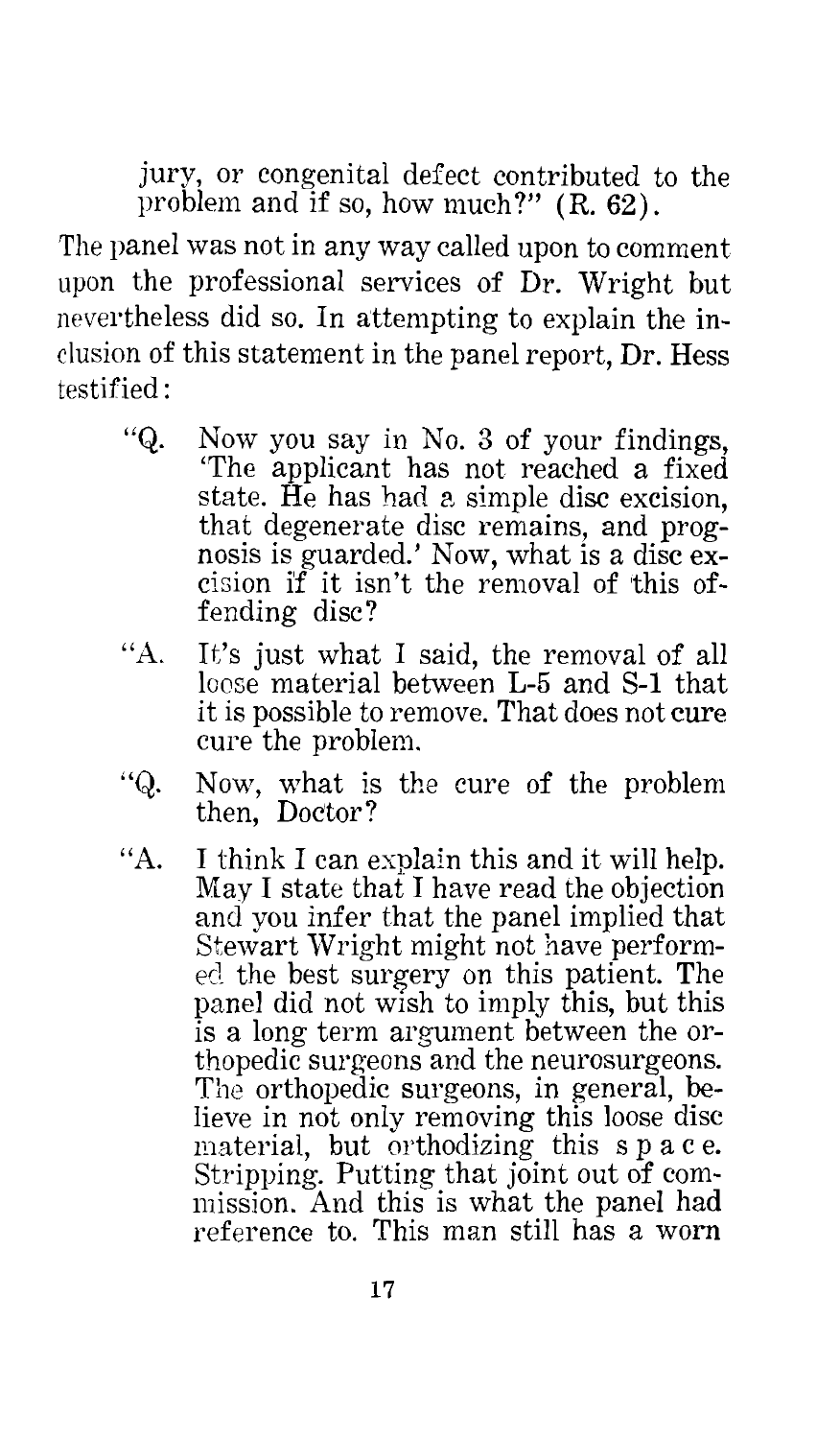out bearing, so to speak. He does not have a bony fixation. He still has a potential source of disability." (R. 98, 99).

The medical panel was in error in its prognosis as well as its conclusion that the condition treated was not a consequence of the industrial accident. The passage of time (this matter has been pending for more than three years before The Industrial Commission) permits the plaintiff to demonstrate clearly the error in the prognosis. At the final hearing before The Industrial Commission on Review, January 29th, 1970, Mr. Crittenden testified:

- "Q. Now, Mr. Crittenden, since the appearance before this Commission in Februarv 1967, as a part of the Medical Panel's report they indicate that, 'the degenerative<br>disc remains, and the prognosis is guarded.' Would you state to the Commission<br>what you have done, by way of earning a living this past year and what the condition of your back is presently?
- "A. Well, actually I have continued the same type of work. I haven't changed since 1957, which at that time I worked for Mountain Fuel Supply. And since that time I have been in business for myself, and I have done the same type of work Now this past summer I contracted to do sidewalk work for Coalville City, and ing this time I actually did a share, a big share of the finishing work on this sidewalk. And this is concrete work. It's the type of work that a person is bent over, he needs to use his back, and this gave me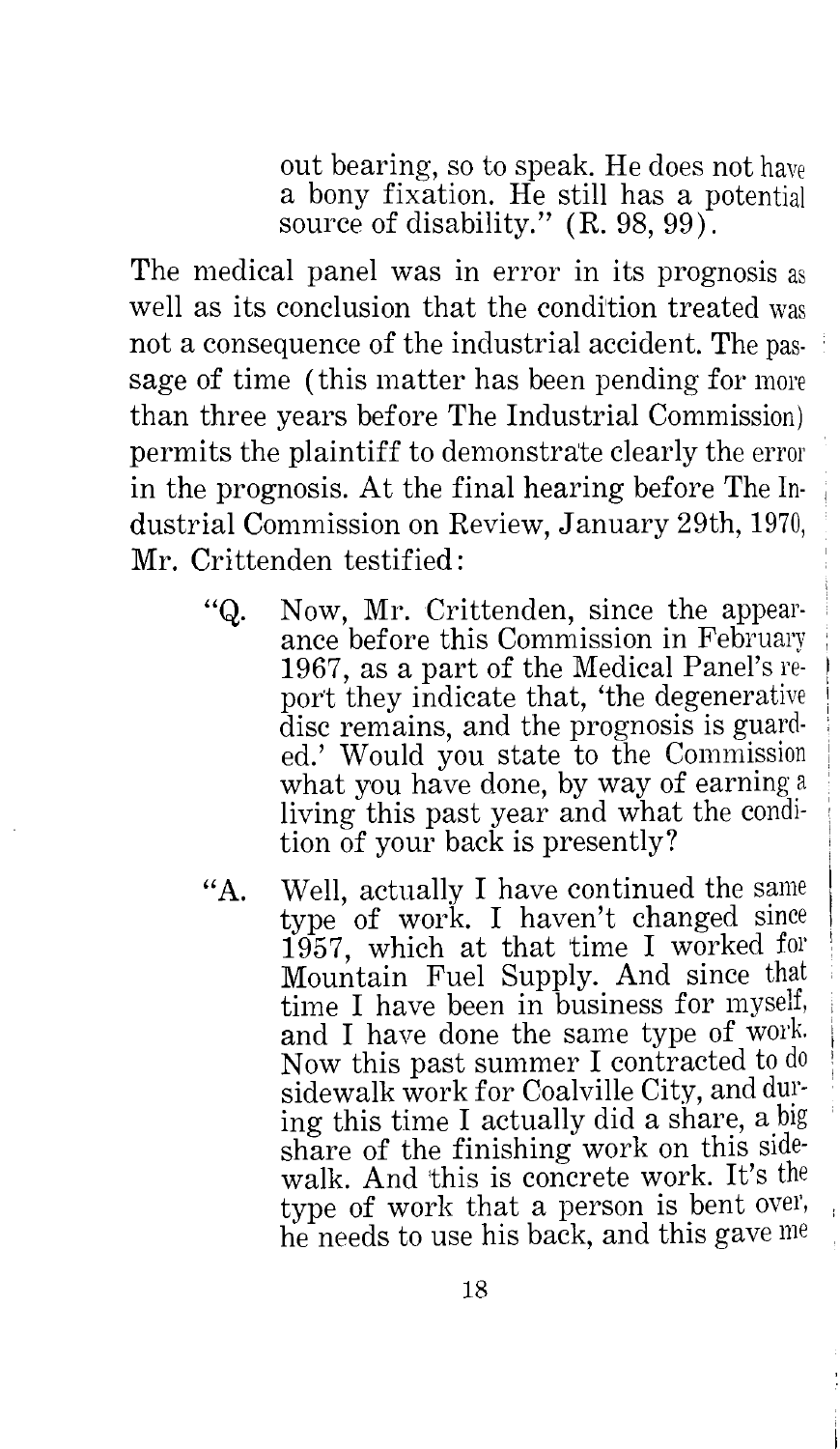no problems as far as my back was concerned, and I was able to do this work. And I have operated equipment of all types, since the operation, in this type of work." (R. 299).

Mr. Crittenden further testified that he had not seen any physician concerning his back since he last consulted Dr. Wright in March of 1967. (R. 300).

The error in the conclusion reached by the medical panel, that the Industrial Accident in which plaintiff was involved was not the cause of the subsequent prolasped disc and the corrective surgery required thereby is not so easily demonstrated. A review of the record, however, does demonstrate that:

- 1. The conclusion was not based upon credible evidence.
- 2. It ignores the testimony of the plaintiff and plaintiff's medical expert.
- 3. There is neither a factual or medical basis for the conclusion.

Starting with the initial report of the medical panel, there is a recognition therein that the plaintiff may have suffered, "possible aggravation of a preexisting degenerate L-5 disc." (R. 74 No. 2). We quote from the case of *Jones vs. California Packing Corporation,* 121 U. 612, 244 P2d 640 at page 642:

> "A pre-existing desease or other disturbed condition or defect of the body of any employee, when aggravated or lighted up by an industrial accident, is compensable under the Workmen's Compensation Act".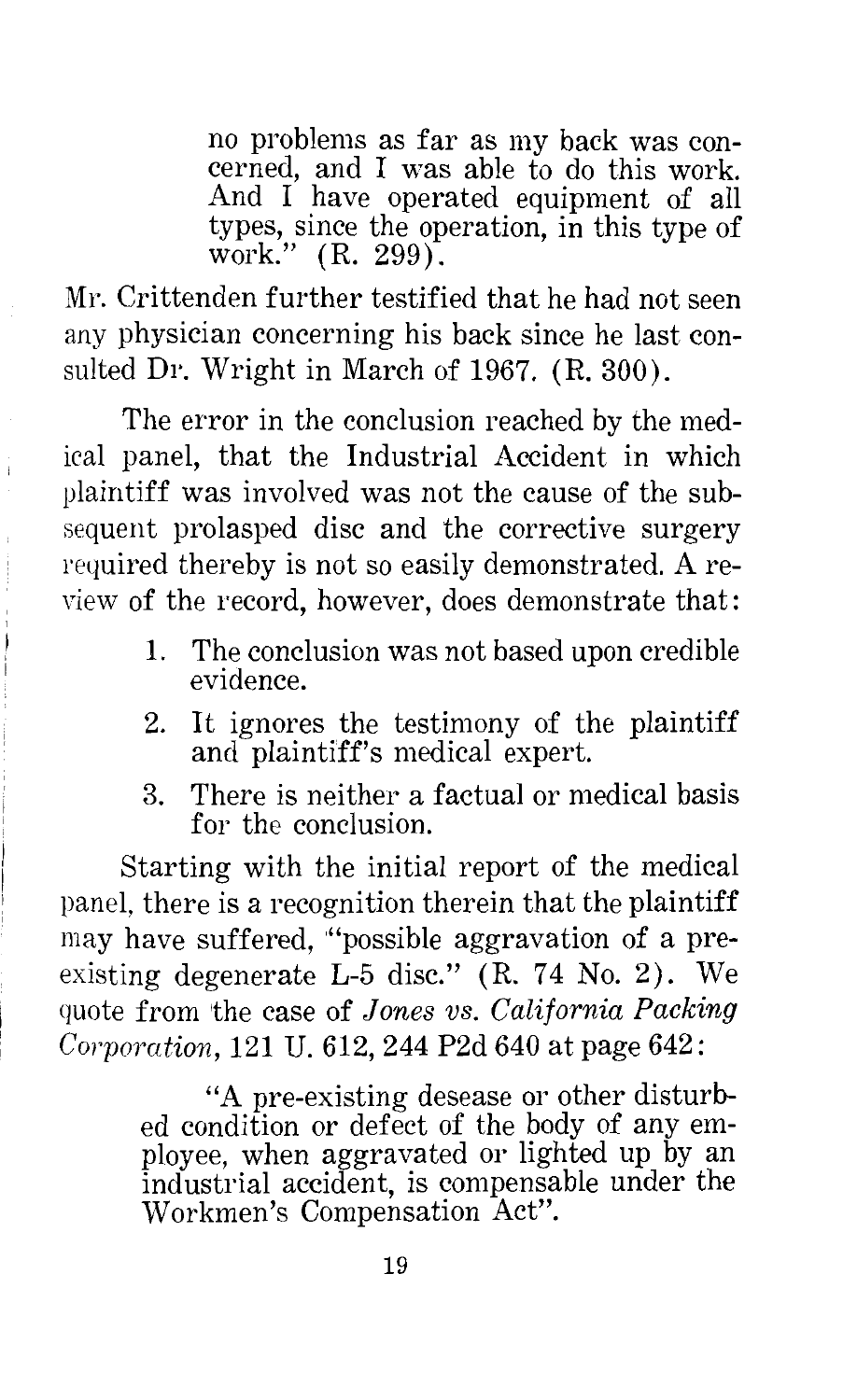The record is replete with admissions by Dr. Hess, who testified on behalf of the medical panel, that it was a medical possibility that the injury suffered by plaintiff in the industrial accident November 16, 1963 culminated in the prolapsed disc and the corrective surgery. (R. 99, 100, 102, 107, 117, 118, 121, 280). Dr. Hess testified that 'there was nothing to preclude the possibility that the industrial accident could have caused the injury complained of by the plaintiff by lighting up a degenerative process that could have been symptom free un'til the accident. (R. 99, 100, 102, 107, 117).

Despite these admissions which rather than supporting the conclusion of the medical panel, clearly refuted it, Dr. Hess said he just did not believe it was probable in this case that the accident caused the injury. (R. 108).

The interference by 'the supposedly impartial Hearing Officer with the efforts of plaintiff's counsel to ascertain the reasoning behind the medical panel's refusal to recognize the possibility of the industrial accident having caused the prolapsed disc is indicative of the arbitrary attitude of the Examiner toward the plaintiff's claim. (R. 111-114).

By persistent questioning it was finally elicited from Dr. Hess that the panel in arriving at the conclusion of no causal connection placed great weight upon the fact that Dr. Parker, the physician called to the scene of the accident, took no X-rays of Mr.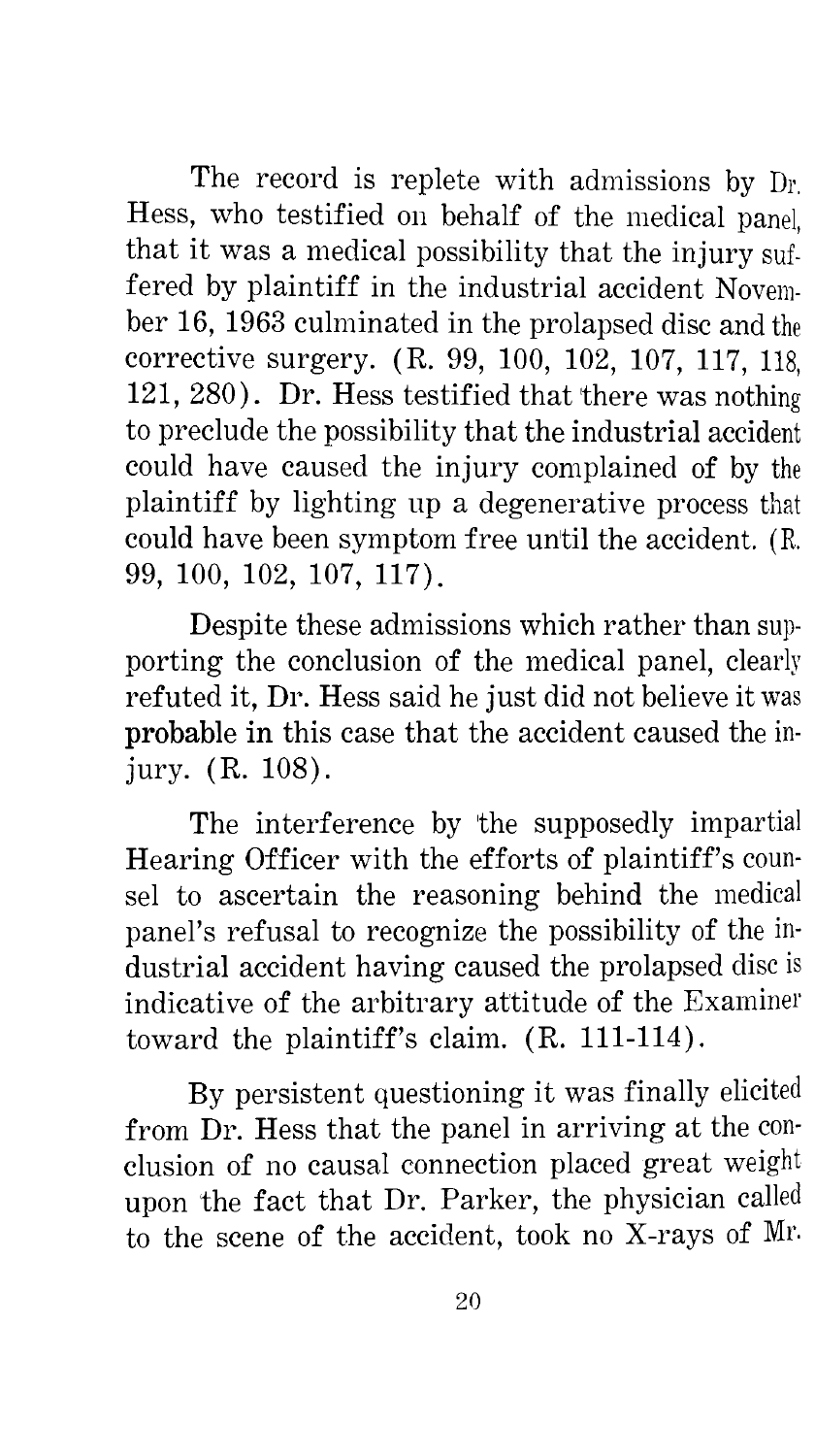Crittenden. (R. 112, 114). The fact is Dr. Parker did nothing at all for plaintiff. The Doctor violated the most elementary rules of proper procedure in handling an accident victim. (R. 18-20). Nevertheless, the panel found this persuasive and Dr. Hess testified:

> "It was not that Dr. Parker failed to do his job that it implied to the panel that this man was perhaps not injured as severely as was reported. Ordinarily X-rays are taken for very menial injuries. Here is a man who is apparently severely injured, yet was not hospitalized, had no X-rays, and was sent home." (R. 112).

At R. 114, L. 17:

- "Q.  $Well$ , what status  $-$  in the consideration of the Panel  $-$  did the fact that no roentgenological studies were made play in the determination made by this Panel, Doctor?
- "A. This indicated to the Panel that perhaps this man was not injured as severely as he perhaps thought.
- "Q. So that the panel then determines Mr. Crittenden's graduation of injury by utilizing the medical judgment of Dr. Parker, who did not undertake to have any rcentgenological studies made; is that true?
- "A. We utilized his judgment?
- "Q. Yes.

ļ

 ${}^{\prime\prime}$ A. That's all we had available, is what was reported to us."  $(R. 114-115)$ .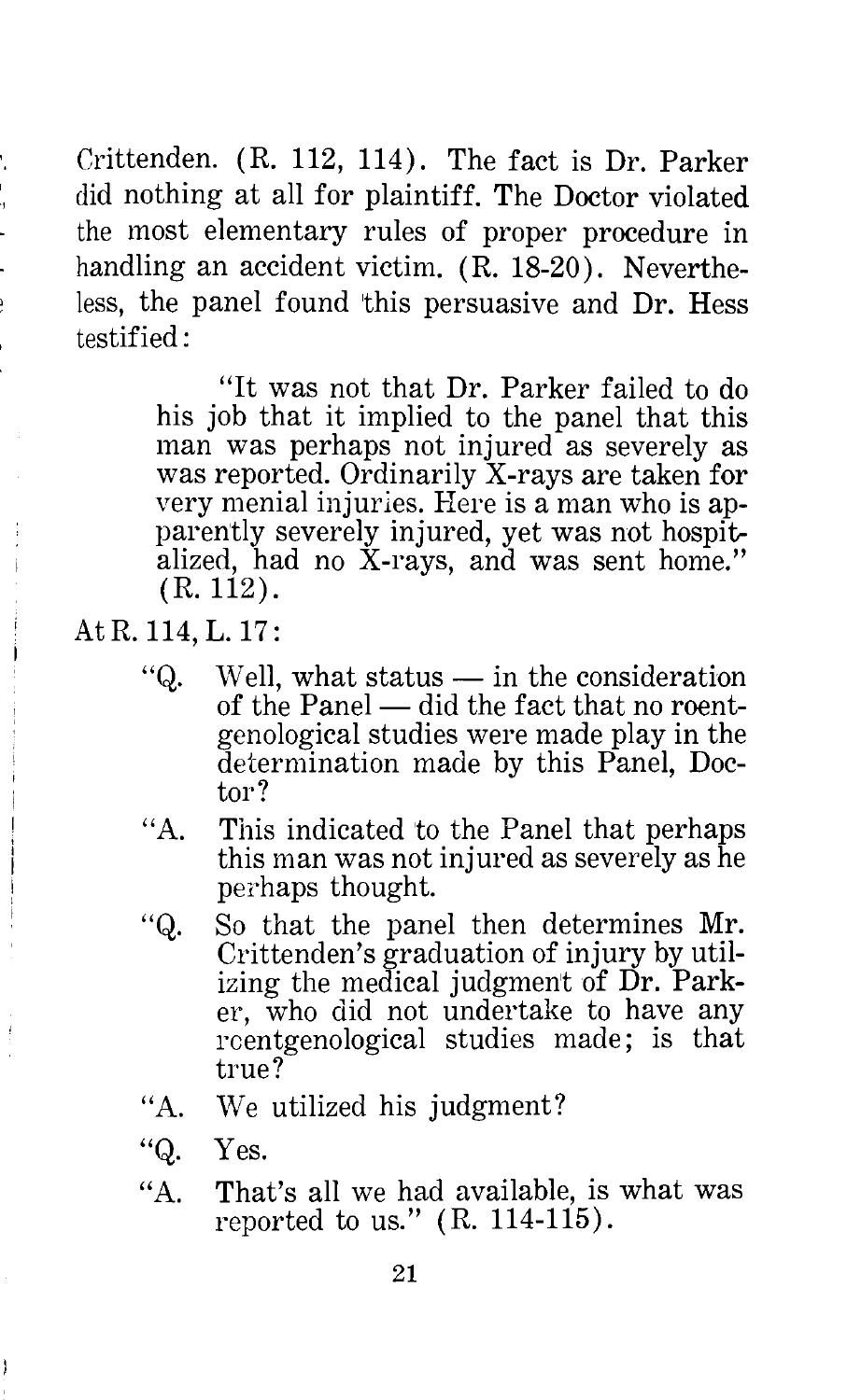Thus if Dr. Parker erred in not making radiographic studies of Mr. Crittenden (or for that matter not doing anything else for him) immediately following the accident, then by reason of his error, Mr. Crittenden is denied the benefits of the Workmen's Compensation Act. We do not believe this is a fair interpretation of the Act, nor of the duties of the medical panel in this case. Timely objection was made to the adoption of the hearsay report by Parker to Dr. Hess in the findings of the medical panel. (R. 198-199). Objection was again raised in the formal motion to dismiss the medical panel and vacate its report. (R. 209-211). Again objection was raised and the attorney for the plaintiff attempted to get a commitment from the physicians of the panel as to wether it was good medical practice to do as Dr. Parker did in not making any X-rays of Mr. Crittenden immediately following the accident. ( R. 314-315). But this examination was stopped on objection of the attorney for The State Insurance Fund and the Commissioner ruled that the question was not pertinent to the issues. (R. 315). 'The Commissioner in essence ruled that the fact that Dr. Parker did not take X-rays could be considered by the panel as a basis for determining that plaintiff was not entitled to benefits, but the question of whether or not X-rays *should* have been taken is not pertinent to the case. Dr. Wright testified with regard to the significance of X-rays with respect to this particular injury:

"Q. Doctor, specifically I call your attention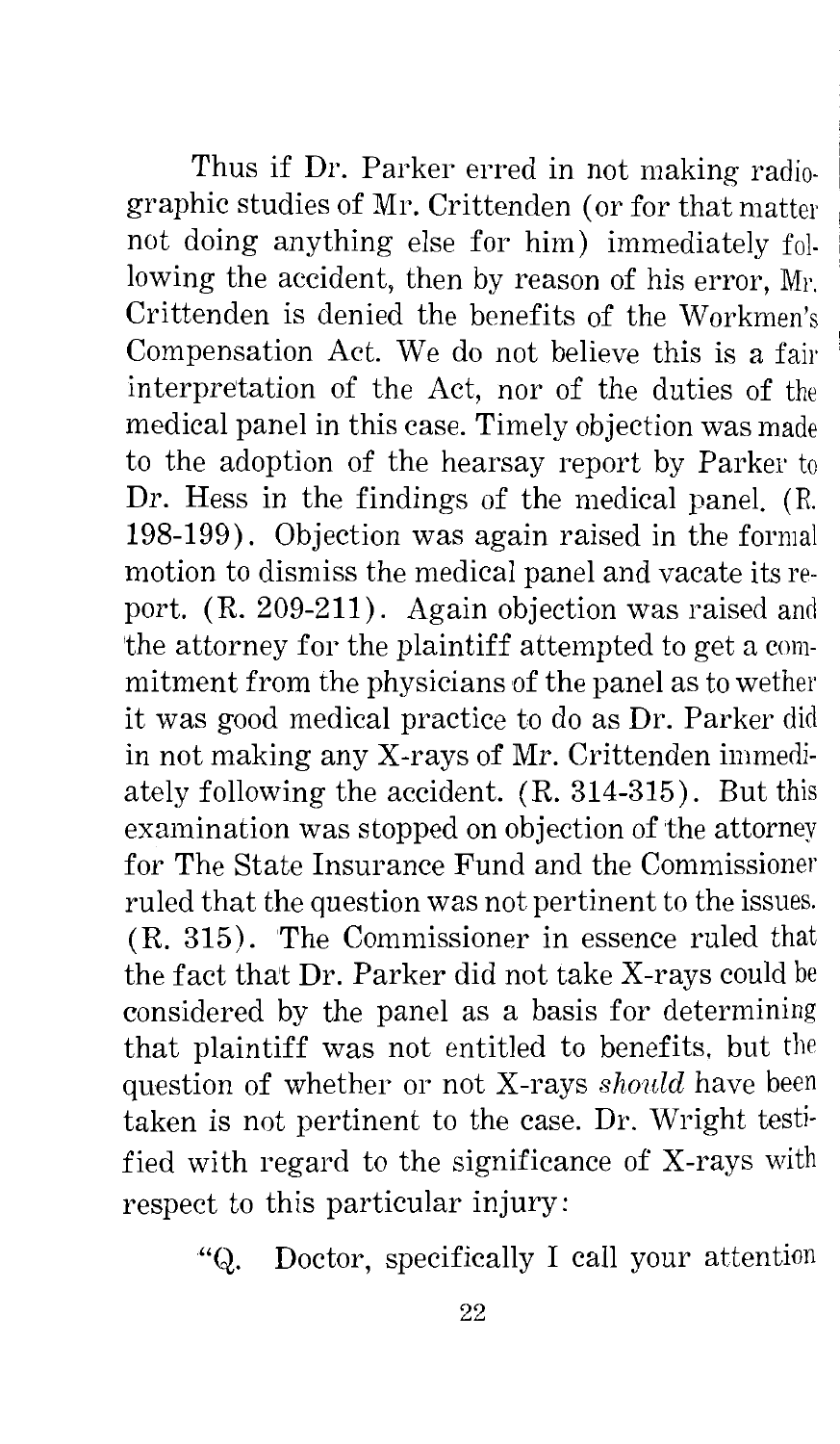to the Medical Panel's report in which there it is indicated that one of the reasons — and you have previously been here as a potential witness and heard the discussion relative to the failure of Dr. Reed Parker to take X-rays, or to have them taken. Had X-rays been taken by Dr. Parker at this time, would they have necessarily shown anything in regard to the condition that ultimately necessitated surgery?

"A. They may not  $-$  had they been made, they may very well have shown nothing at all. Because X-rays, gentlemen, don't show tears in soft tissues. You could tear ligaments in the spine, you could stretch the capsule of an intervertebra disc, and X-rays won't show this at all." (R. 166).

This unrefuted testimony by Dr. Wright further substantiates the error of the panel in placing such emphasis on Dr. Parker's omissions.

The second point on which Dr. Hess said the panel relied in support of its conclusion was the review by the panel of the X-rays which the panel had made in May 1967 after surgery.  $(R. 74$  No. 1  $(d)$ ). From these X-rays the panel concluded that Mr. Crittenden suffered from a degenerative condition which anteceded the industrial accident. (R. 74 No. 1 (d) ). There were no X-rays made prior to the accident, at the time of the accident, or before surgery. (R. 73, 111) . The panel based its opinion as to the existence of a degenerate disc on conjecture from the X-rays taken after surgery. ( R. 73). Dr. Wright was asked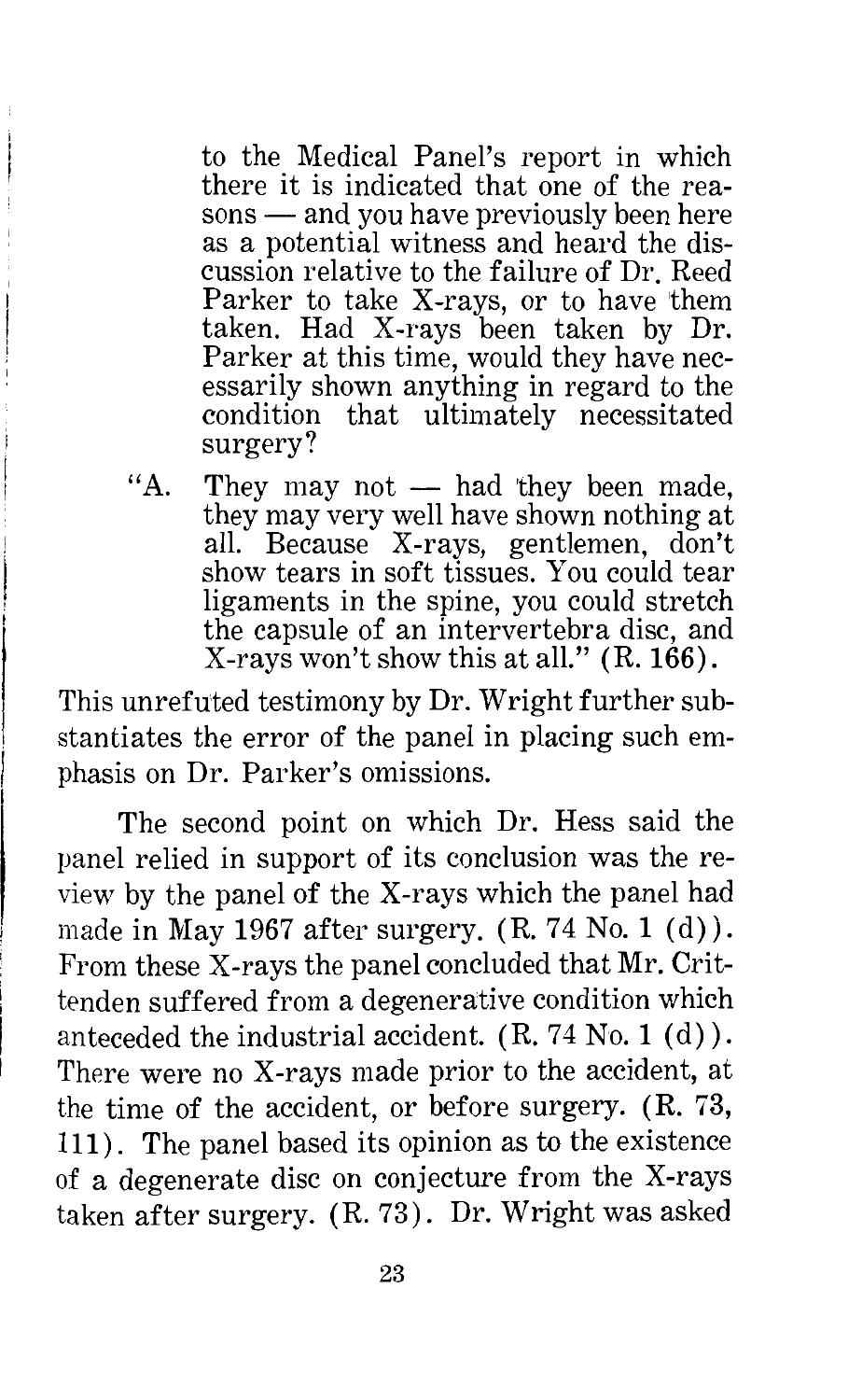about the panel's report of a degenerative condition based on the X-rays after surgery and testified:

- "And I should mention, in relation to the X-rays which you mentioned earlier. which as I recall were made in May of this  $year -$
- "Q. This is correct.
- "A.  $(Continuing)$  that the doctors in their report referred to a degenerated disc at the interspace between the fifth lumbar vertebra and the top of the sacrum. But, gentlemen, be it recalled that a little earlier in this testimony that I reported that I had essentially 100 per cent removed this disc. So they could not then be seeing a degenerated disc, but they could be seeing the results of the removal of the disc, plus the body's attempts  $-$  not attempts, but the body's healing which had occurred after the surgery. Plus, of course, effects of wear and tear on this area in the course of ordinary living, one's work and so on. But there was essentially no disc remaining, gentlemen, between the fifth lumbar 1 vertebra and the top of the sacrum. As I mentioned, I removed it at surgery." (R. 166, 167).

Dr. Hess' testimony in explaination of the panel's interpretation of the X-rays is as follows:

> "Q. Is it not true, Dr. Hess, that then based on your examination and the panel's examination of the X-rays taken May 1st, the conclusion that this shows an obvious degenerate disc at the L-5 level is not medically correct?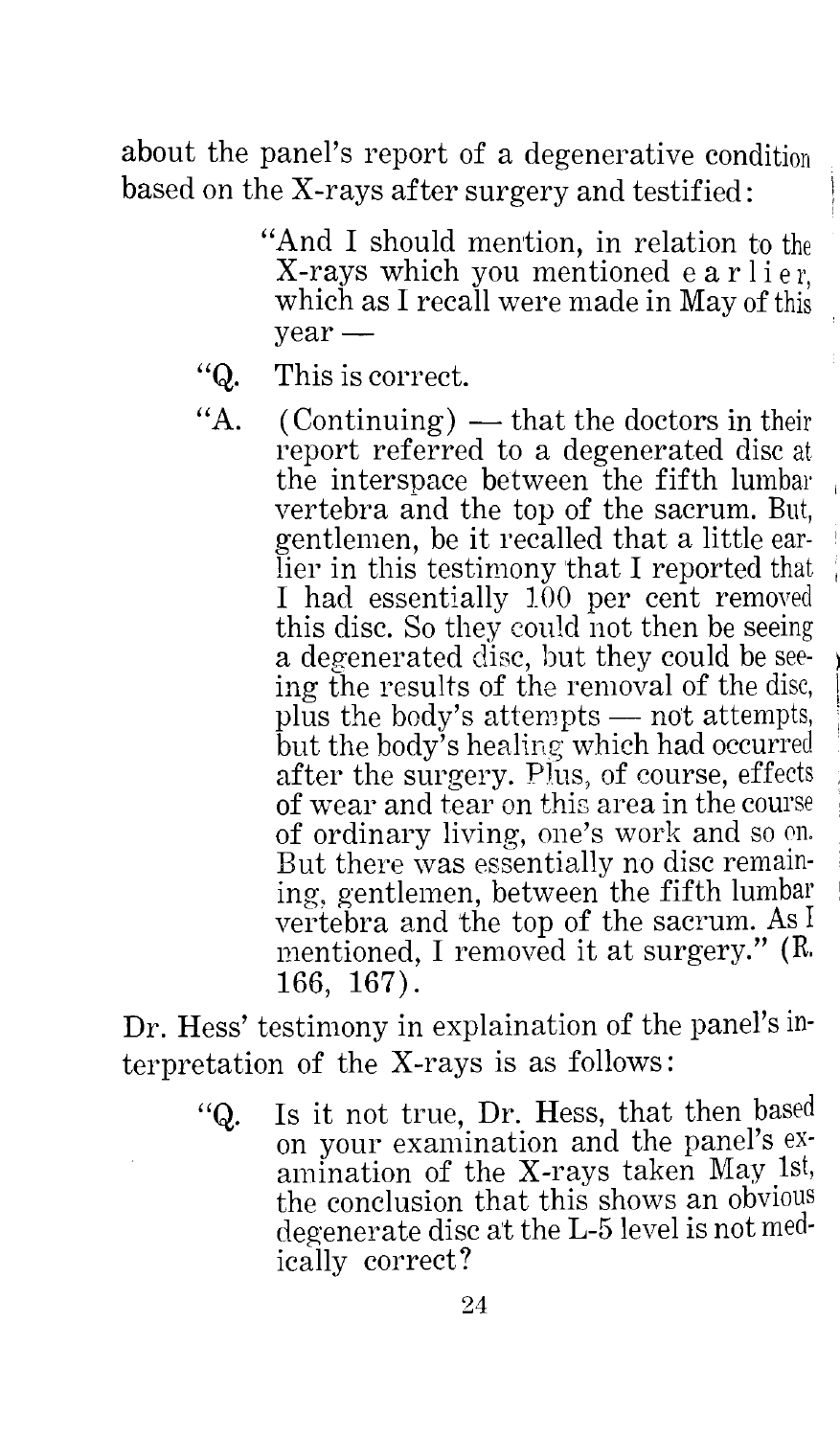- $"A$ . No, it's not my conclusion. I have no reason to change what we said in the panel report.
- "Q. The disc had been removed, had it not?
- "A. A portion of the disc.
- "Q. You made no mention of that in your report.
- ${}^{\prime\prime}$ A. There was no reason to.
- "Q. Well, the disc, if it were simply degenerate, would not be the same in appearance, would it, Doctor, as the condition that existed at the time of your X-ray?
- ''A. Say that again.

j.

ļ

ţ

- "Q. I say, by reason of the surgical intervention, the condition of the disc at the time of your X-ray would not be the same as it would had there been no surgical intervention.
- "A. That is correct.
- "Q. Why did you not make mention of this in your report?
- "A. Well, there are many things we could have mentioned in the report. We were trying to keep it brief.
- "Q. Why did you indicate that the degree of degeneration i n d i c a t e d this problem meant that it had predated the injury?
- $\mathbf{``A}$ . It was based on the experience of the panel that it would be highly unusual for the disc to collapse, a disc space to collapse to this degree and develop the degenerative changes noted in the *eight months*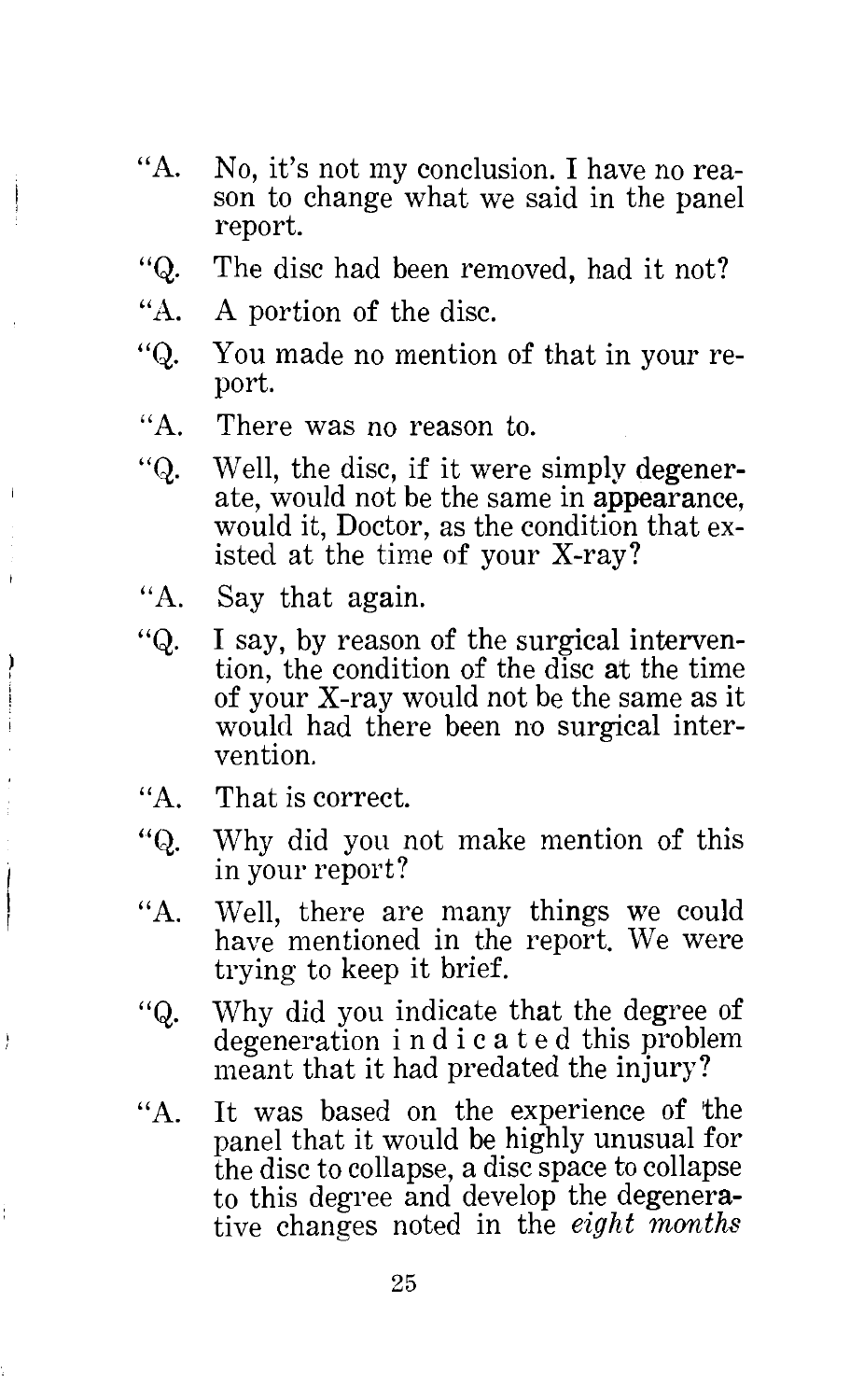from the time of his surgery." (Emphasis ours) (R. 259).

The problem which the medical panel was asked to consider was not the change from the time of the surgery in August 1966, but the change between the accident in 1963 and the time of the examination by Dr. Wright in 1966, a space of 2 years 9 months. This same erroneous or immaterial finding is incorporated into the ultimate discision of The Industrial Commission and we refer to the decision of The Industrial Commission (R. 323, paragraph No. 4 on that page) where it is stated:

> "Highley unlikely for a disc to degenerate to the degree indicated in a period of eight months."

The myelograms taken immediately prior to surgery do not support the panel's diagnosis as shown by the reading of the roentgenologist who read the myelograms:

> "The pantopaque contrast medium was injected into the lumbar subarachnoid space through the needle inserted at the 3rd lumbar disc level. A large extradural defect is seen centrally and extending bilaterally at the 5th lurnbosarcral disc space. No other defm1tely significant defects are identified in the lumbar or lower thoracic areas.

> "At the completion of examination all the contrast medium was removed. IMPRESSION contrast medium was removed. IMPRESSION<br>— Large central type extradural defect at the lumbosacral disc level which extends bilater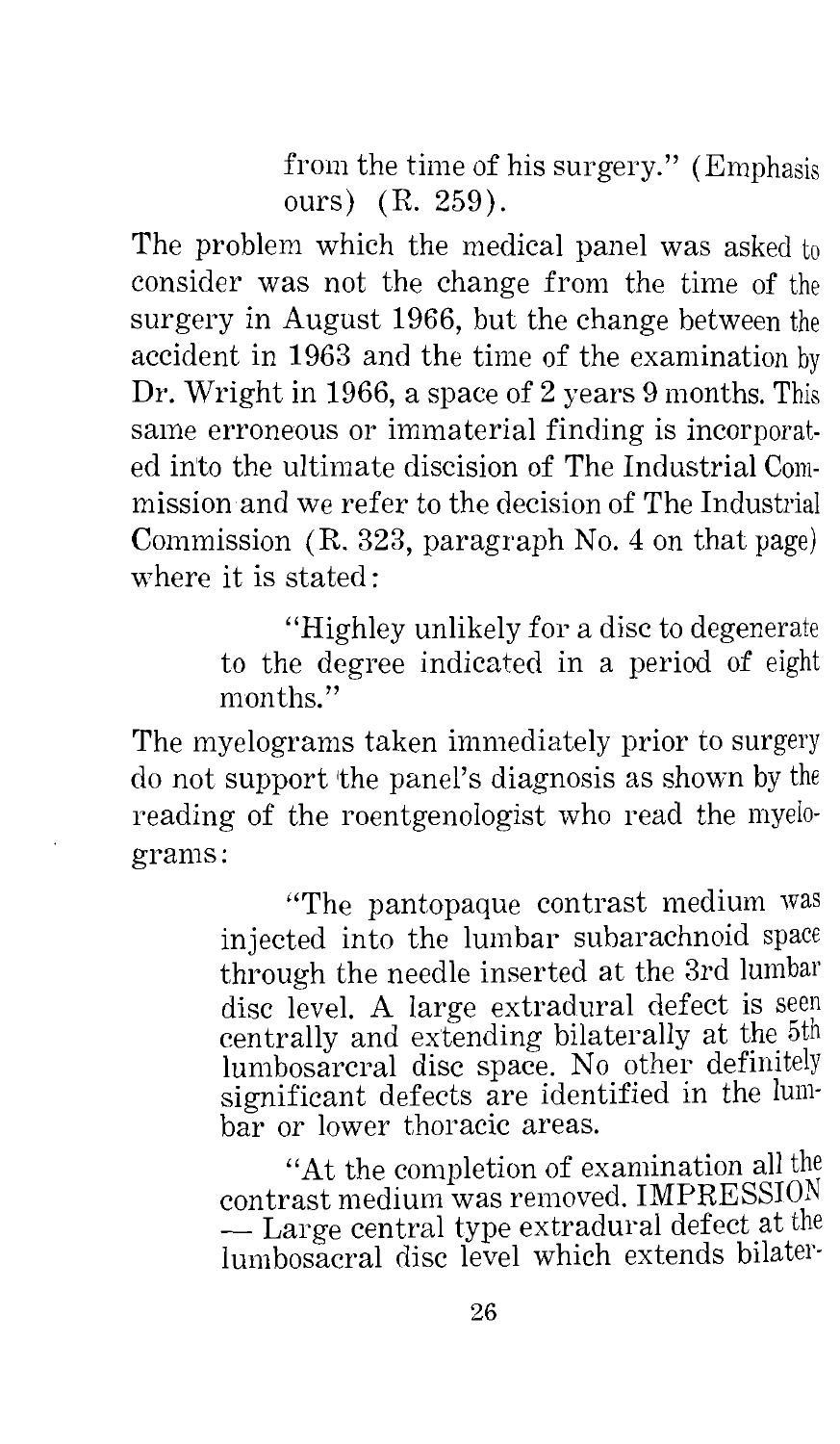ally and slightly more on the left than the right." (R. 217).

The panel ignored the testimony of Mr. Crittenden that he had never suffered any trouble with his back prior to the accident.  $(R. 24)$ . The testimony was substantiated by his partner, Doug Jones, brother, Kay Crittenden, and a fellow employee and neighbor, Keith Black, all of whom had known the plaintiff long prior to the accident and testified they had never known him to have trouble with his back until the accident, but that he had continuous trouble thereafter.  $(R. 44, 45)$ .

The third ground upon which the panel relied in reaching its conclusion of no causual connection between the industrial accident and the prolapsed disc was the fact that Mr. Crittenden was not under the care of a physician from the time of the accident until he went back to Dr. Parker and was referred by him to Dr. Wright. In support of this facit of the panel's conclusions Dr. Hess testified:

"Q. Well, if I understand you correctly, Dr. Hess, your conclusion is that had he seen a physician periodically, from the time of this accident until the time he went to see Dr. Wright, there wouldn't be any question in the panel's mind?

 $"A$ . That is absolutely correct." (R. 283).

The medical panel offered no explanation for the fact that Mr. Crittenden continually suffered pain from the accident until surgery. The panel simply ig-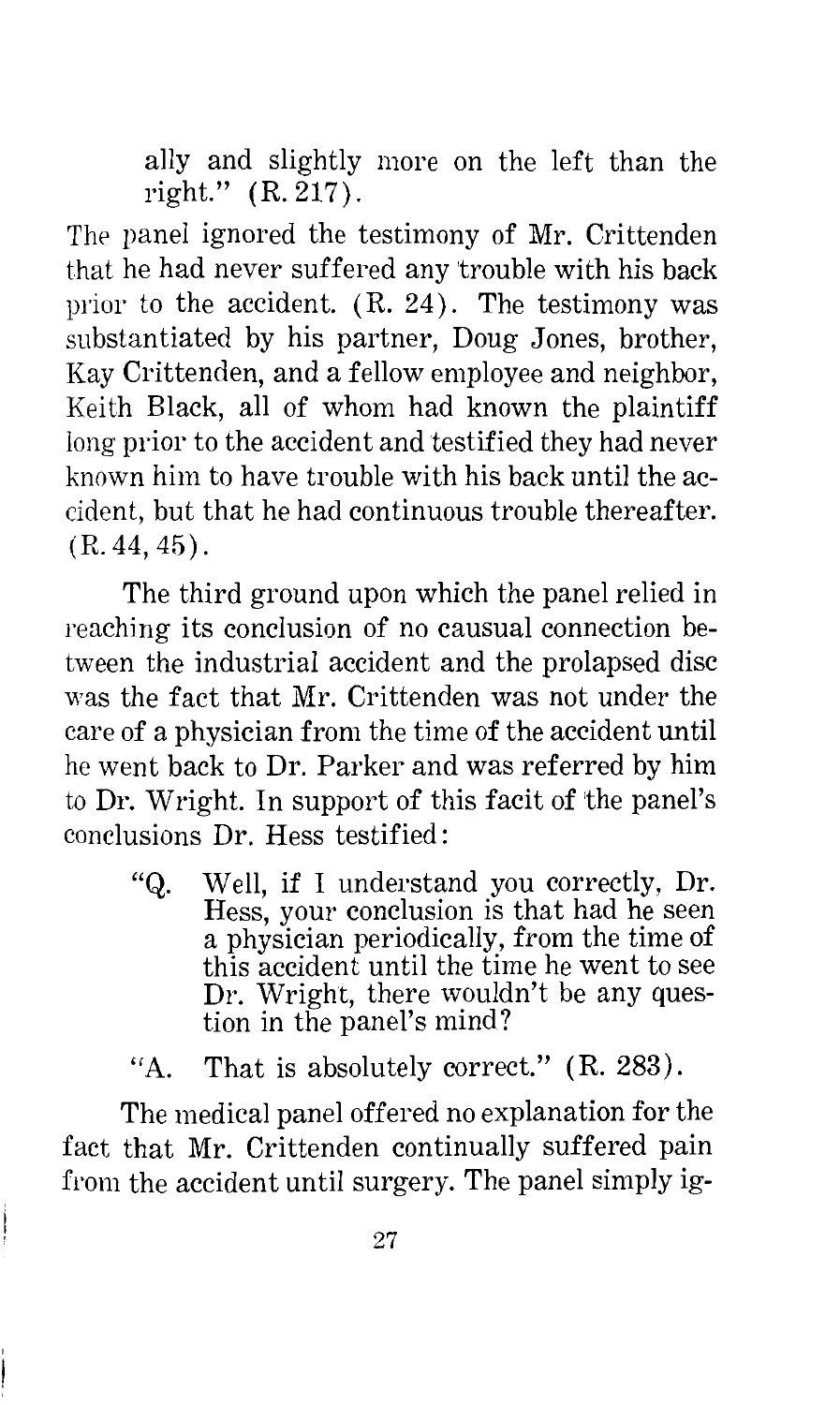nored this testimony and because Mr. Crittenden continued to work despite his handicap concluded that he was cured and that the prolapse treated by Dr. Wright was an entirely new and separate cause. (R. 282).

In contrast Dr. Wright offered a plausible, understandable explanation of the injury received at the time of the industrial accident and its ultimate development to the point that surgical intervention was required. Dr. Wright, in his testimony before the Examiner, testified specifically that he considered the industrial accident the cause of Mr. Crittenden's ruptured disc. (R. 153). Dr. Wright offered the following medical hypothesis of what happened to Mr. Crittenden :

- "Q. Now, Doctor, such a condition as you describe, would this necessarily occur instantaneously, if there were an industrial accident such as Mr. Crittenden gave you in his history?
- "A. Oh no, In my experience, the vast majority of discs do not occur instantaneously as a result of an injury. Some do, but they are very few in my experience. What hap· pens is that the ligaments and the capsule around the disc are injured. They are often stretched, they are somewhat torn, and hence they are weakened. And over a period of time further stretching and further weakening and further tearing, further thin n in g of the capsule around the disc and to the ligaments which help to guard it occurs and finally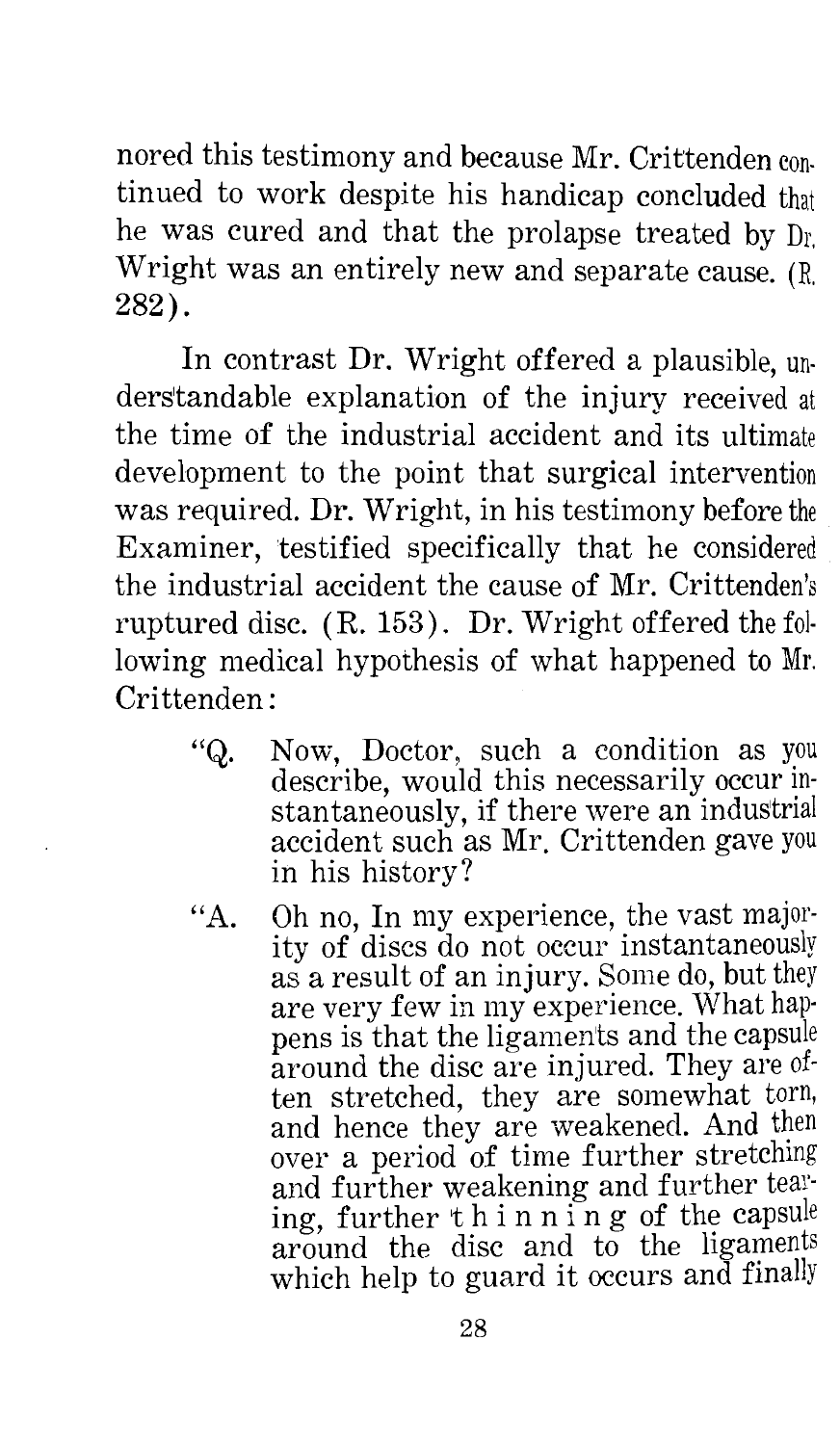the capsule will rupture, as it did in this case. And this may occur weeks, it may occur months, it may occur even a few years after the original injury which started the problem by weakening the capsule and the surrounding ligaments. I could give you a comparison if it would be helpful. In driving my automobile, I might hit a rock with a tire, or I might hit a cement gutter with a tire, and I bruise the tire, so to speak, I weaken it. I tear some of the cords in it. It does not immediately blow out. It is weakened and eventually in just the normal course of driving at a reasonable speed, the tire will blow out in that specific spot where it has been previously injured. And this injury, caused by striking a rock or a gutter, has been the ultimate cause of that blowout. Now, this to my mind, is a reasonable comparison of what can and does happen with a disc, and I think most likely occurred, most probably occurred with Mr. Crittenden."

- "Q. Now, Dr. Wright, in your experience, would you say that the lapse of time between November 1963, when this injury, or when this accident, industrial accident occurred, and Mr. Crittenden's consultation with you August 1, 1966, is such a period as would preclude the possibility of the accidental origin of the injury which you found and treated?
- "A. Not at all
- "Q. Would the fact that Mr. Crittenden during this intervening period, November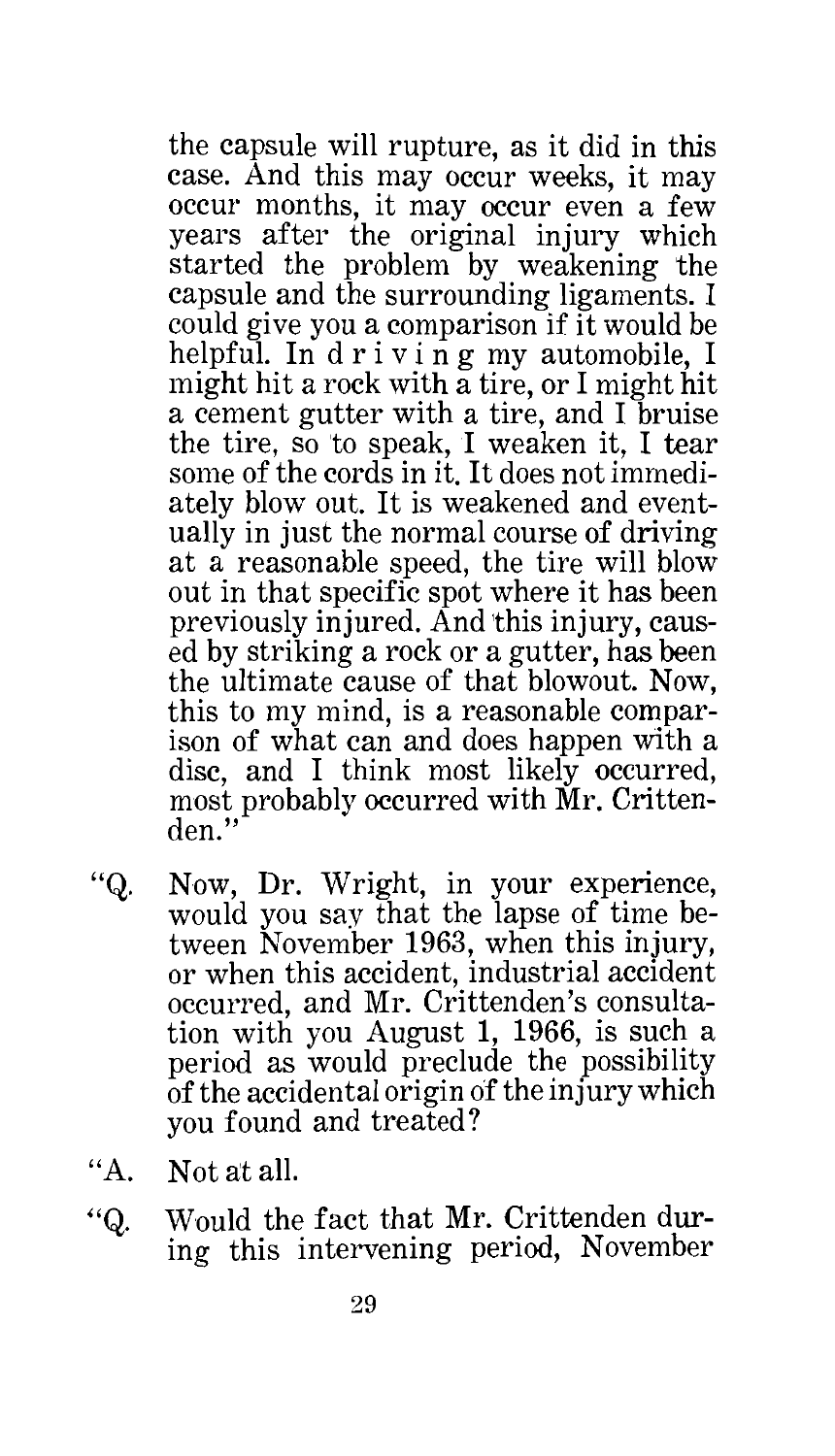many people, thank goodness, are like that."  $(R. 165)$ .

Dr. Wright characterized Mr. Crittenden as follows:

"Mr. Crittenden was always very cool and calm and collected, and I believe that every word he told me was the truth. That was the impression that I got of the man." (R. 165).

Dr. Wright specifically stated that a protruded disc in his experience generally resulted from an injury ( R. 188) . Dr. Wright was asked on cross examination as to when he thought the disc material which he referred to as having been found in the spinal column had actually projected into that spinal canal, and he answered as follows:

- $"A$ . This occurred, in my opinion, approximately two weeks prior to my seeing Mr. Crittenden. And I am basing this opinion upon the fact that at that time his condition worsened very markedly and if I remember correctly he stated he had been home in bed for almost two weeks prior to the time he saw me and I think that it was at the time of this great disability, approximately two weeks before he saw me, that this capsule finally ruptured and his ligaments finally ruptured, which let so much of th disc material escape from the interspace into the spinal canal.
- "Q. Then it would be a fair statement that in your opinion the dramatic bursting away of this material into the channel did not occur directly when the man was injured in November 1963. Is that correct?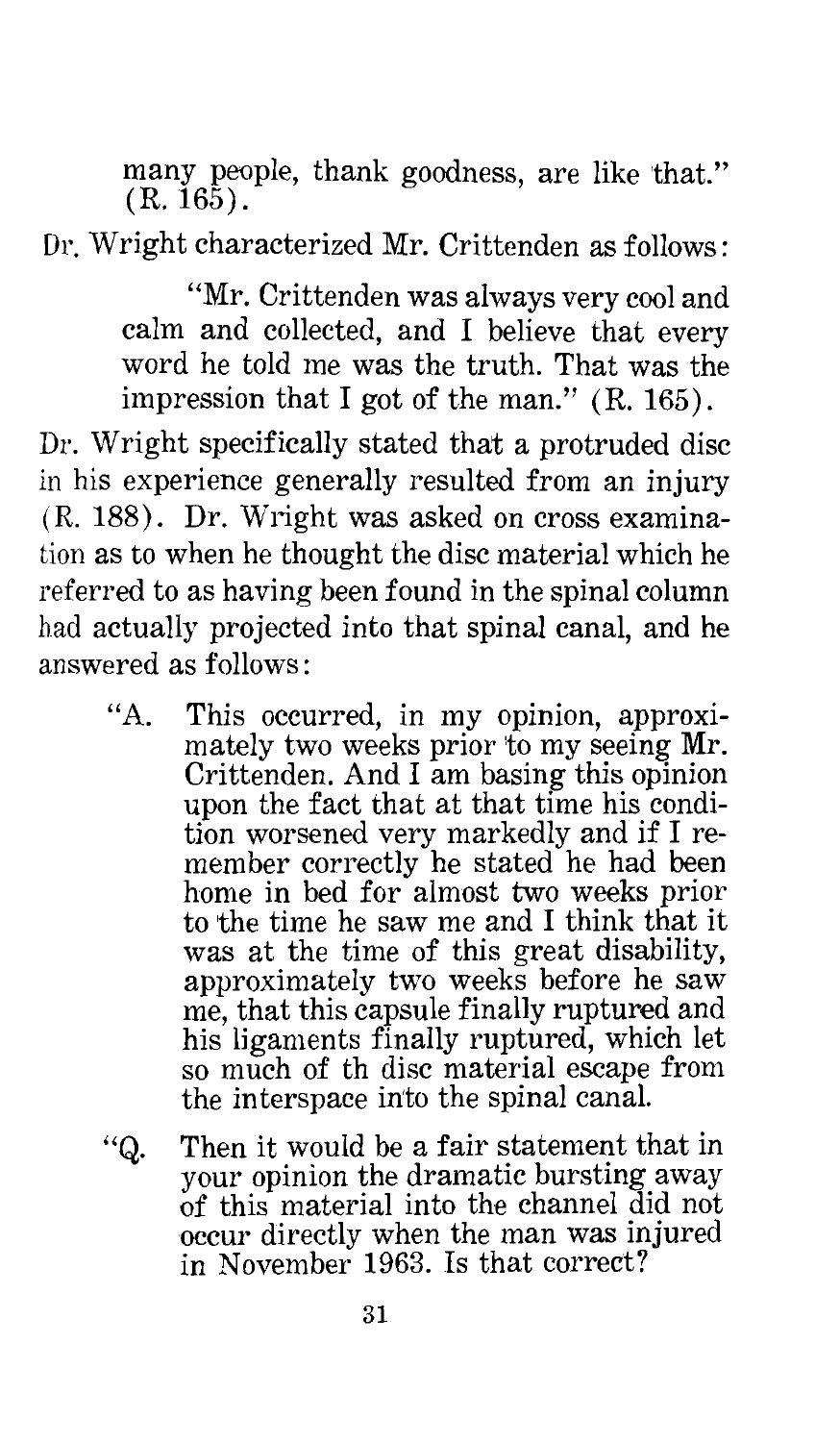1963 to August 1966, was able to seek and work at his employment which is that of working heavy duty equipment, necessarily indicate that he could not have suffered this injury as a result of the industrial accident?

"A. No, not in my opinion. It often occurs in the history of a protruded disc that there is an injury, the patient will then improve, he will 'then worsen, he will improve for varying lengths of time, and he will worsen. And this may occur several times over a period of years. And then eventually he may do no more than lean over to tie his shoes, and these ligaments will, and capsule will finally give way, and the capsule will push out at once then, and give very, very severe pain and cause an acute condition."  $(R. 160-162$  inc.).

Dr. Wright specifically took issue with 'the findings of the medical panel (R. 164) and stated that there was no reason that the medical panel could logically conclude that the industrial accident did not cause the condition for which surgery was required. (R. 165). Dr. Wright pointed out that the mere fact that the patient did not continue to consult a physician after the original injury would not be indicative of the fact that he was not hurt. He stated specifically:

> "And this would be especially true that he wouldn't need, anyone with this type of condition, would not need further care, especially if the individual is a non-complainer, and if he is gritty, and if he is willing, for the sake of his work, to go along and stand discomfort and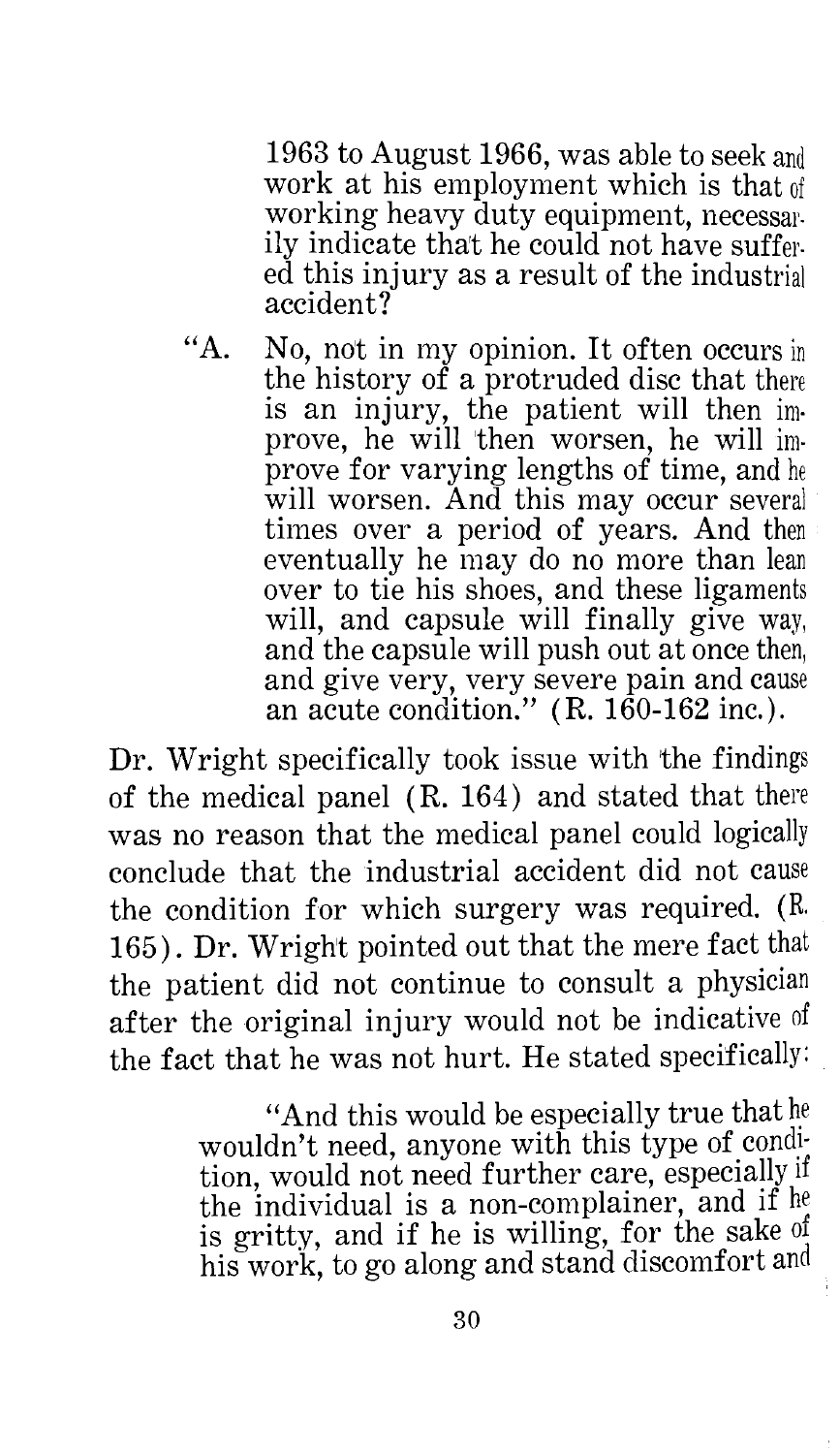tire. I think we all use similies in trying to explain things to people, but there is a lot of difference involved.

- $"Q.$ Well, I understand that.
- "A. I agree, basically.
- "Q. But is there anything unsound medically in what he has said here, and eliminating the illustration of the tire, but going back to his medical explanation, which he tried to simplify for we laity, is there anything incorrect in his stating that the ligaments could be stretched, torn and so forth  $-$  is there anything medically unsound in that?
- "A. No, I agree. This is the way discs degenerate.
- "Q. So that there is nothing, in your opinion, that would absolutely preclude the causal connection between the tractor incident and the ultimate fate that Mr. Crittenden had?
- "A. No. I would still have to say it is possible." (R. 280).

In the face of all of the positive testimony of Dr. Wright and the admission by Dr. Hess of the medical panel that the industrial accident could be the cause of the prolapsed disc, the Commission nevertheless reaffirmed and supported the findings of the Hearing Examiner. (R. 324).

The bias and prejudice, and arbitrary and capricious action of the Examiner for the Commission is fairly apparent in his opinon as well as in the con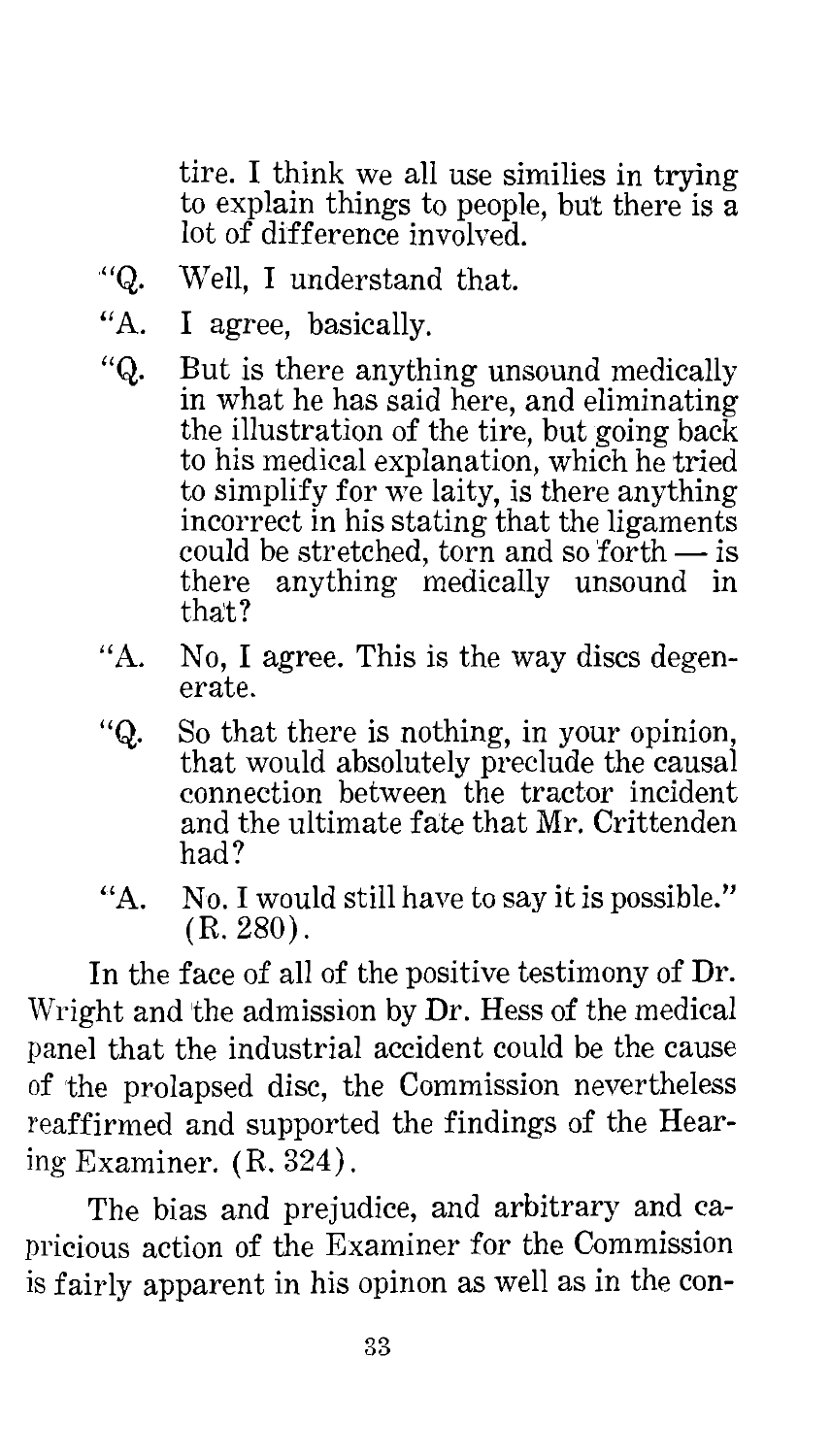"A. This would be correct. I previously indicated I think that in my opinion the struc. tures were damaged and weakened and that over a period of time they gradually got up to the point where much of the disc did burst through the capsule and liga. ments." (R. 187).

Dr. Wright was asked, at the final hearing on this matter before Commissioner Hadley on cross examination by Mr. Moore:

- "Q. Everyone's spine is going through a degenerative process, isn't it?
- "A. Well, I think one would have to say yes to that because we are all aging, and all tissues of the body  $g r a d u a$  if y do go through a degenerative process. But we might keep in mind by the same token, that of the billions of men who are gradually degenerating in all areas of their bodies, the vast majority of them do not get protruded discs. If they did there wouldn't be enough doctors in the United States, for example, to take care of only discs alone. The vast majority don't have disc troubles." (R. 293, 294).

Dr. Hess was asked to comment upon the testimony of Dr. Wright given at the previous hearing wherein he compared the situation to one involving a tire weakened by striking an object and ultimately blowing out. Dr. Hess was asked:

- "Q. Now, do you disagree with Dr. Wright's statement in this regard?
- "A. Well, only that a disc is a far cry from  $a$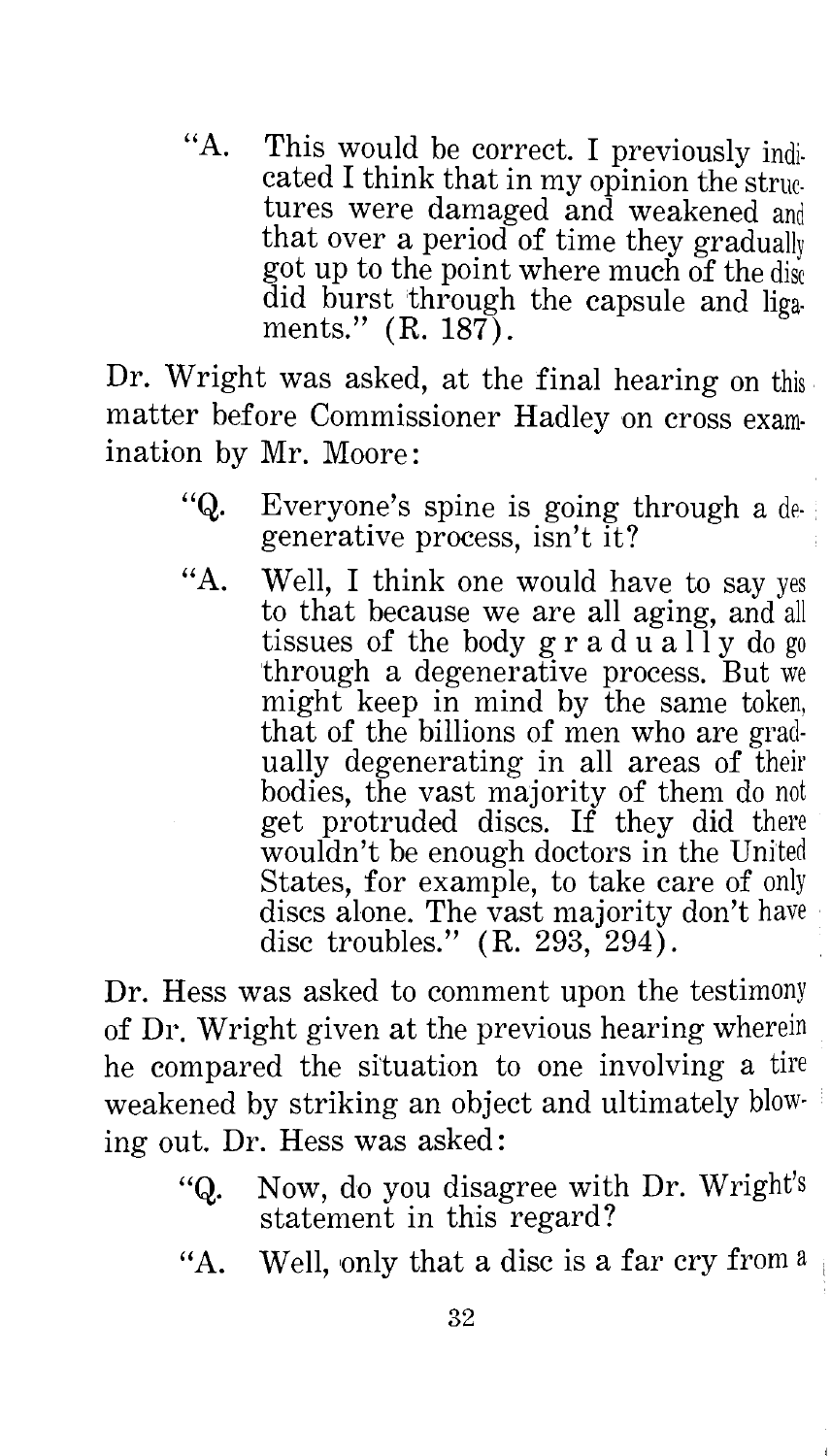lenged testimony of the plaintiff and plaintiff's witnesses who appeard before him in behalf of the plaintiff, states:

> "One gets the impression that the creation of the case that was heard was developed considerably from hindsight  $-$  an attempt to find a solution after the problem was created." (R. 226).

Such an unwarranted attack on the veracity of plaintiff, whose integrity has not otherwise been attacked, and on the medical doctor who appeared before the Industrial Commission in behalf of plaintiff is not justified and stems solely from the bias and prejudice of the Examiner.

The picture as presented by a fair analysis of the testimony before The Industrial Commission is that of a man who has made his livelihood at all times driving heavy industrial equipment of one type or another. He has never had any type of back problem until this tractor fell on him. From that time on he had back problems resulting in the surgery. To imply that because he finally had to have the intervention of surgery to correct the condition and made claim under the Workmen's Compensation Act was an attempt to fictionalize the entire situation, and from hindsight build a case, is not a justified finding or comment on the part of the Hearing Examiner, and reflects the arbitrary and capricious attitude exhibited by this Examiner from the beginning to the end of these proceedings. Throughout he justified and upheld the medical panel. He flatly ignores the compe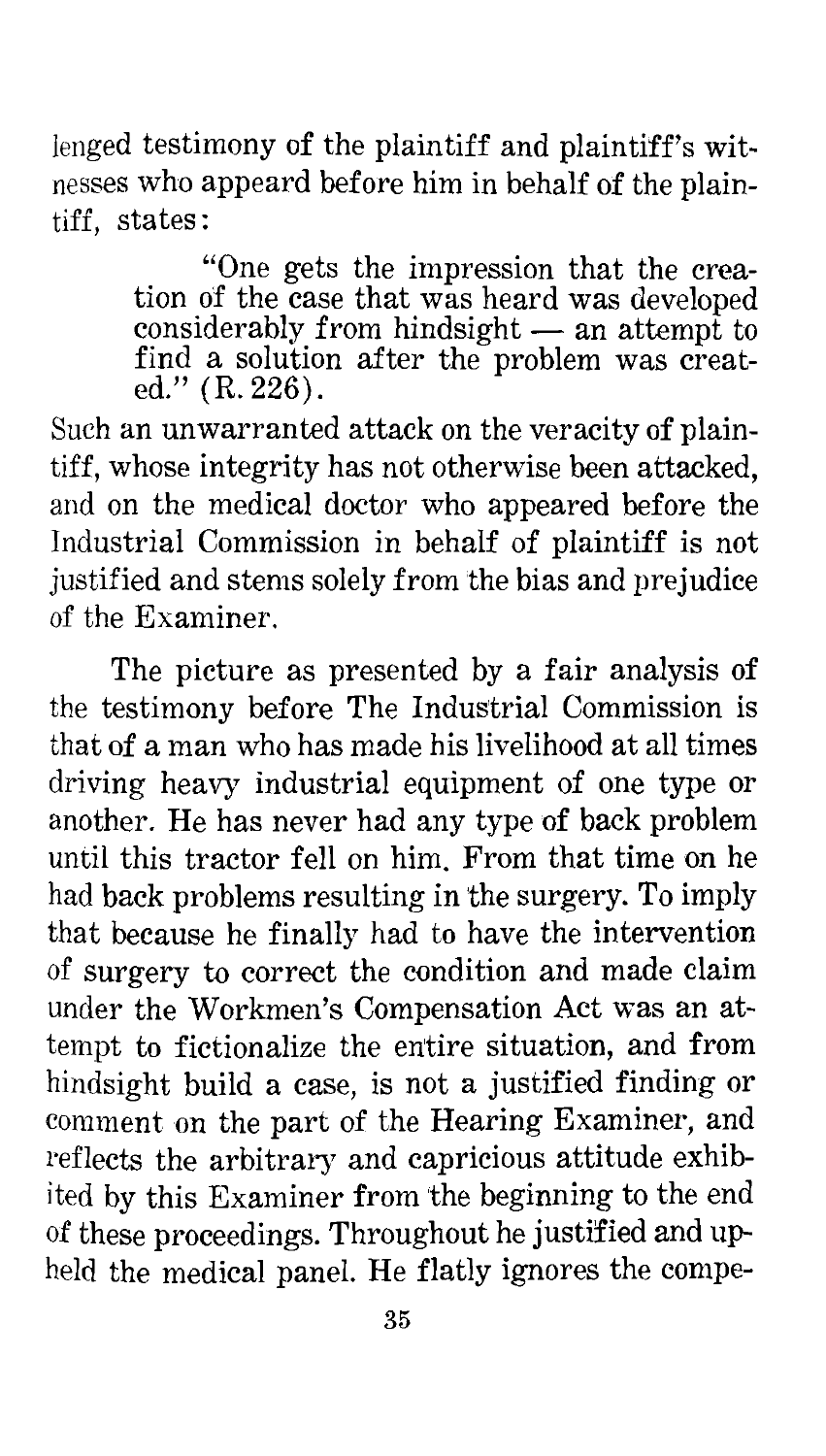duct during the hearing, previously referred to in this brief.

> "The Hearing Examiner concludes that the whole case boils down to either which one do you believe or can their supposed irreconcilable positions be reconciled. I think the latter is time and the former need not be resolved."  $(R. 225)$ .

Plaintiff finds this an unintelligible statement.

The Examiner's opinion continues:

"Dr. Wright's theory essentially is that the injury occurred in 1963. Three years later a dramatic somewhat large herniation of the disc occurs two weeks prior to surgery. It is diagnosed, operated upon and the patient convalesces. Dr. Hess' theory is that the applicant had an injury in 1963, convalesced, recovered and returned to work. Three years later there was a dramatic herniation two weeks prior to surgery. The patient was operated on and recovered. It seems to the Hearing Examiner that those doctors are saying in substance the same thing, except that Dr. Wright relates the dramatic herniation to the event three years before, and Dr. Hess does not. The Hearing Examiner is inclined to believe the latter over the former for the very reason stated by the panel in reaching their conclusion. The long interval between the accident and the total disability requiring surgery  $-1963$  to 1966. The limited or lack of treatment during this period, the type of work performed in the and somewhate questionable, the radiographic findings in the myelography. (R. 225).

The Hearing Examiner, ignoring the unchal-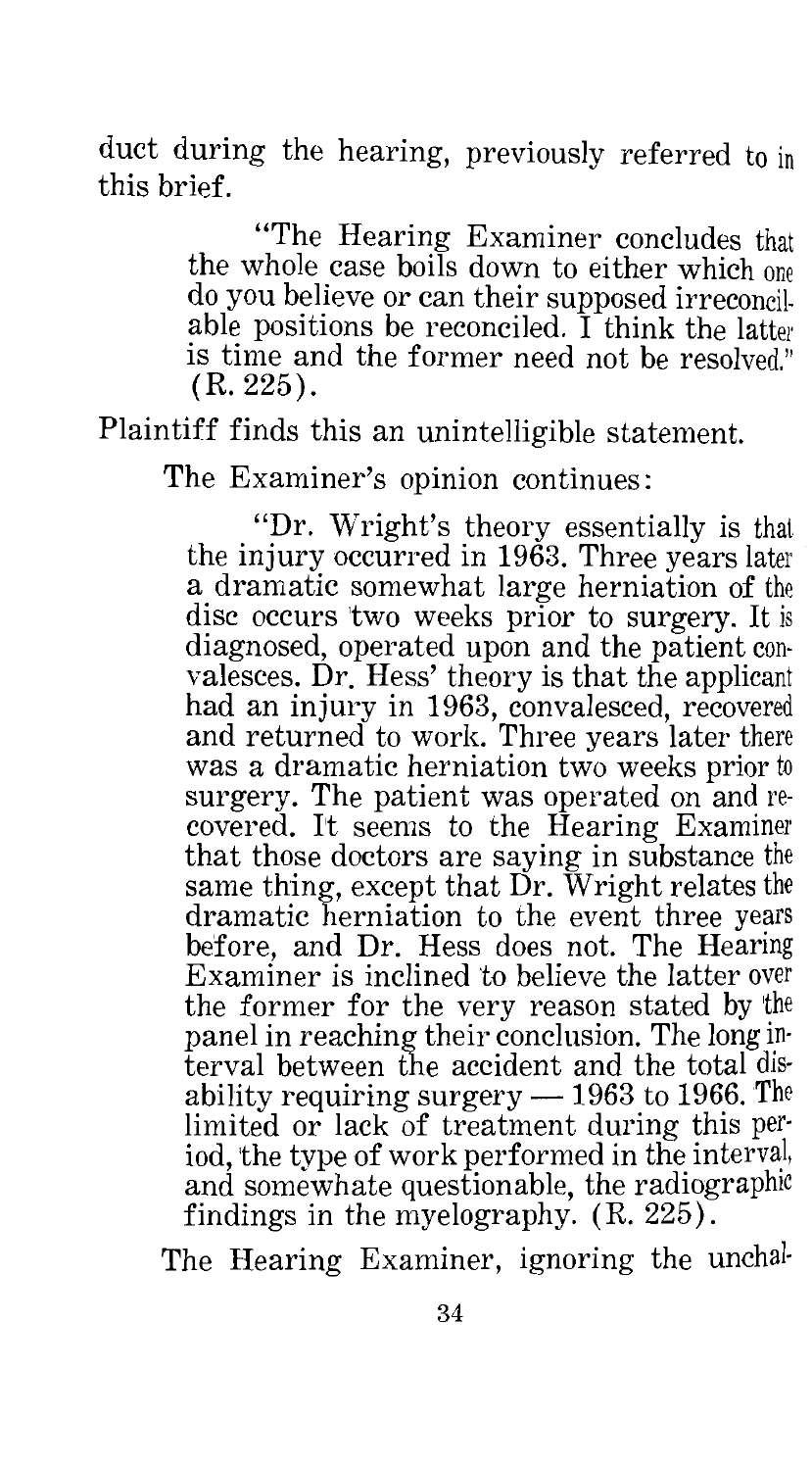the law as interpreted by this court. First, this court has on repeated occasions stated that where there is doubt respecting the right to compensation, such doubt should be resolved in favor of the employee. *Chandler vs. The Industrial Commission,* 55 Utah 213, 184 P. 1020, 8 A.L.R. 930. In the case of *M* & *K Corporation vs. The Industrial Commission, 112* U. 488, 189 P. 2d 132, this court stated:

> "We have also repeatedly felt that this statute should be liberally construed and if there is any doubt respecting the right to compensation, it should be resolved in favor of the recovery."

This is likewise the law in other jurisdictions. In the case of *Mullins vs. Tanksleary* (Oklahoma) 376, P.2d 590, decided in 1962, the Oklahoma Supreme court held that any reasonable doubt as to whether an injury arose out of employment should be resolved in favor of the workman. In the case of *Baker vs. lndustriial Commission,* 17 U.2d 141, 405 P.2d 613, the court states:

> "This court is committed to the rule that as a matter of law the Commission may not, without any reason or cause, arbitrarily or capriciously ref use to believe and act upon substantial competent and credible evidence which is uncontradicted."

We point out that plaintiff's situation is clearly distinguishable from the case of *William C. Jensen*  <sup>vs.</sup> United States Fuel Company and The Industrial *Cornniission of Utah* ( 1967) 18 U2d. 414, 424 P2d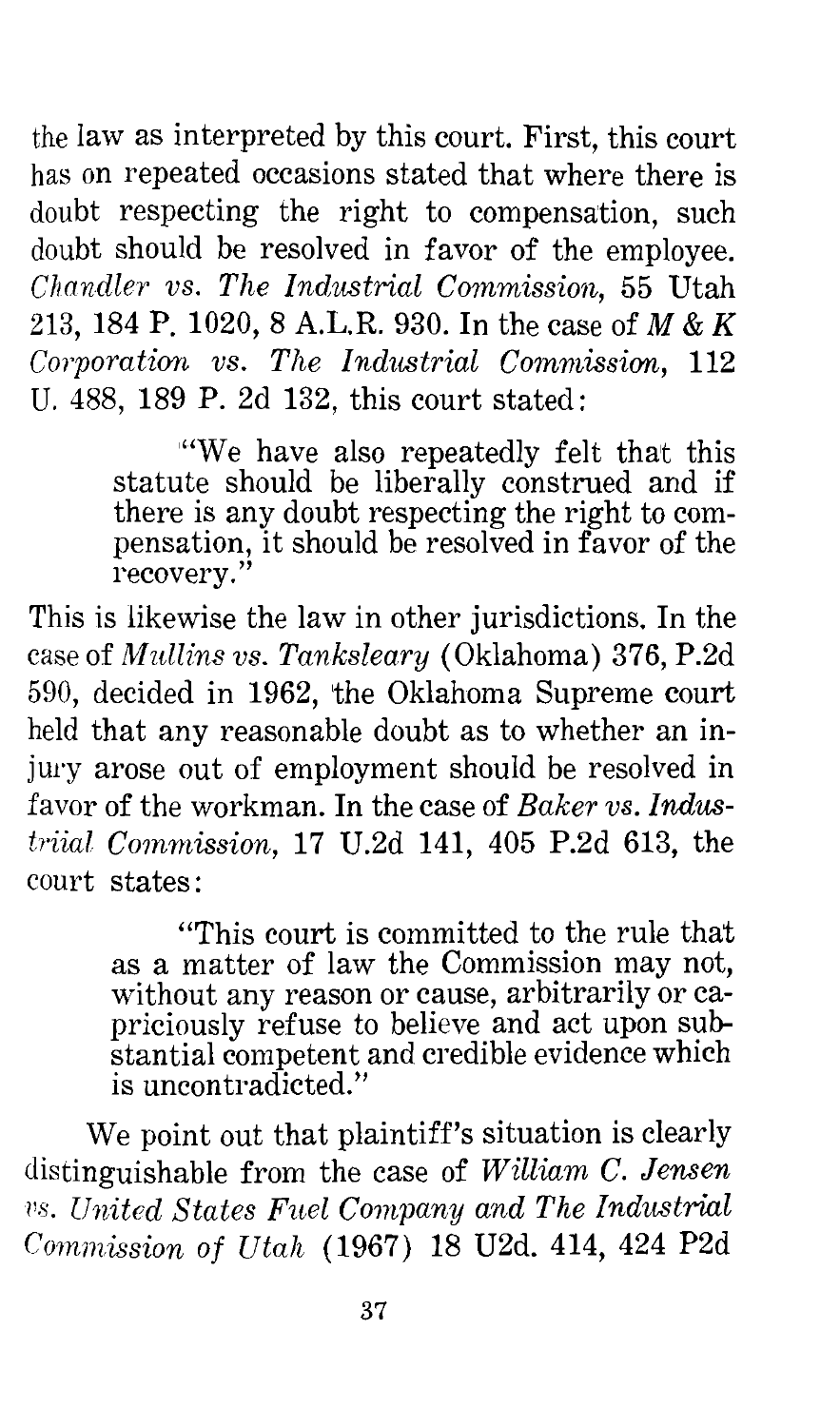tent testimony introduced before him which was not contradicted by the medical panelists in examination, only in their unjustified conclusion. To admit, as Dr. Hess did, the validity of the illustration of the damaged tire and the fact that this could have very likely happened, and yet flatly refuse to recognize the causal relationship between the accident and the ultimate result, is a non sequitur explicable only by the prejudice and bias that the panel has shown throughout and which was adopted and inculcated in this case by the Examiner and from the Examiner to the Commission itself.

The Commission in its ultimate conclusion states:

> "The attending physician (Dr. Wright) in concluding there is a causal relationship, is in our opinion making a determination of how far the range of compensable consequences may be carried once a primary injury is causally connected with the employment. He gives very little credence, if any, to the effect of the additional activities for a thiry-three (33) month period. The panel stated, from a medi· cal viewpoint the time lapse creates a medical improbability of causal relationship. This im· probability, coupled with the attending phy· sician's statement the applicant had trouble, then improved, leads us to conclude the claim of causal relationship has been broken and the range of compensable consequences cannot ex· tend to allow benefits to Mr. Crittenden." (R. 324).

The action of the Commission is in violation of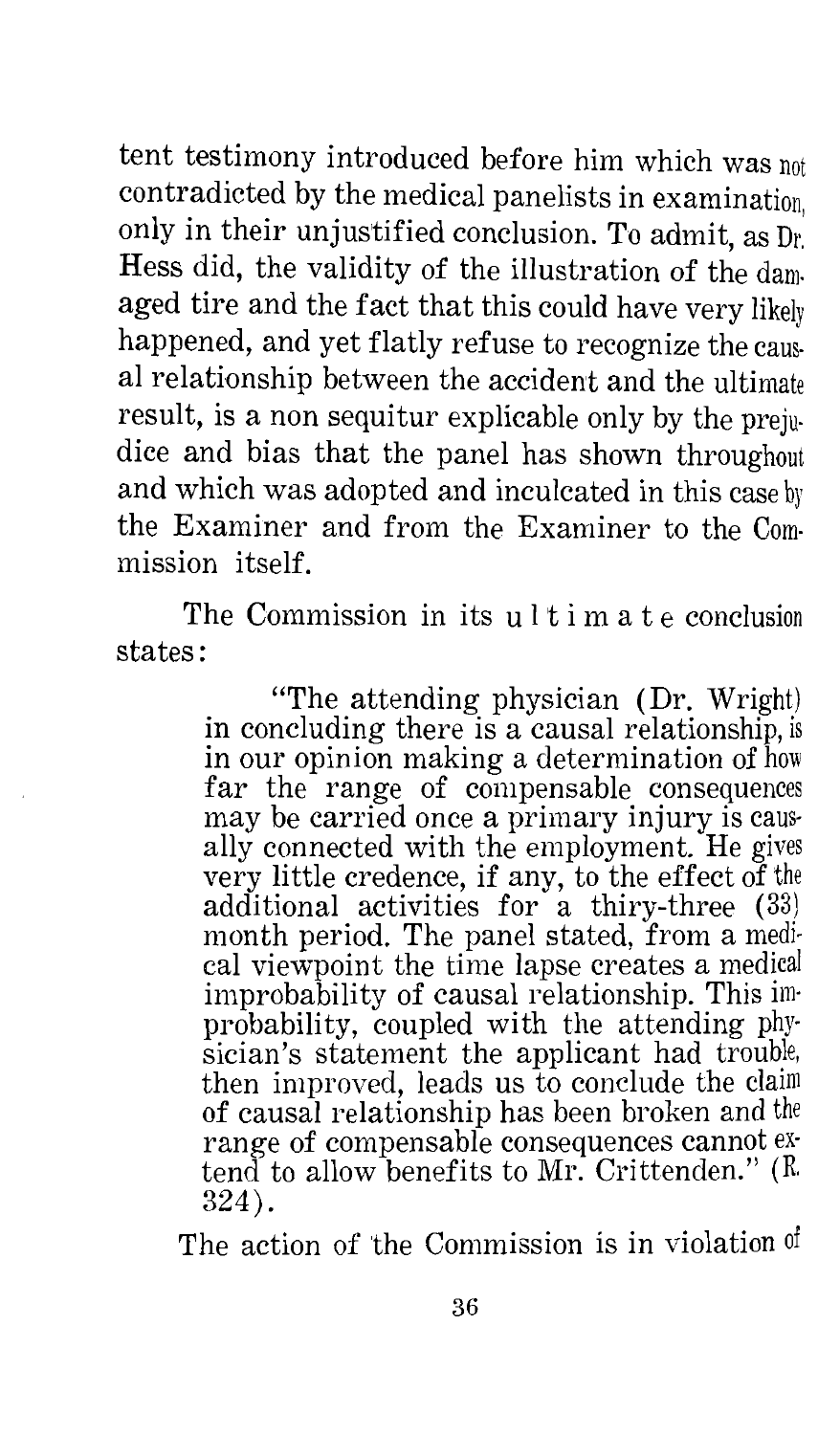pressed the hope that all of the members of the panel could be present before the Commission at the final hearing on review in January 1970,

> "I don't suppose it is practical for all to testify; but certainly with the three of us present in the room listening to all the testimony, I believe it will be a more *impressive performance.*" (R. 244) (Emphasis ours).

If the Examiner concurred that this would be a ''more impressive performance" the Examiner was to call the other members of the panel. (R. 244).

At the hearing Dr. Beck appeared with Dr. Hess, though Dr. Noonan failed to come. The performance was indeed impressive. Dr. Hess had succeeded in obtaining from a cadaver the portion of the spine involved in this case and donning rubber gloves made an erudite, illustrated lecture on the problem. (R. 268-270). But finally in response to a question by counsel 'for plaintiff admitted the long discussion before the Commission that morning had nothing to do with the matter the panel was to consider:

"Q. Dr. Hess, the long discussion we have had this morning, with regard to whether Dr. Wright removed all of the degenerate material or whether he didn't, really has nothing to do with the Medical Panel's actual job of determining whether or not injury we hen the tractor fell resulted in the condition, does it?

If the "impressive performance" of the panel

<sup>&</sup>quot;A. That's right. (R. 276, 277).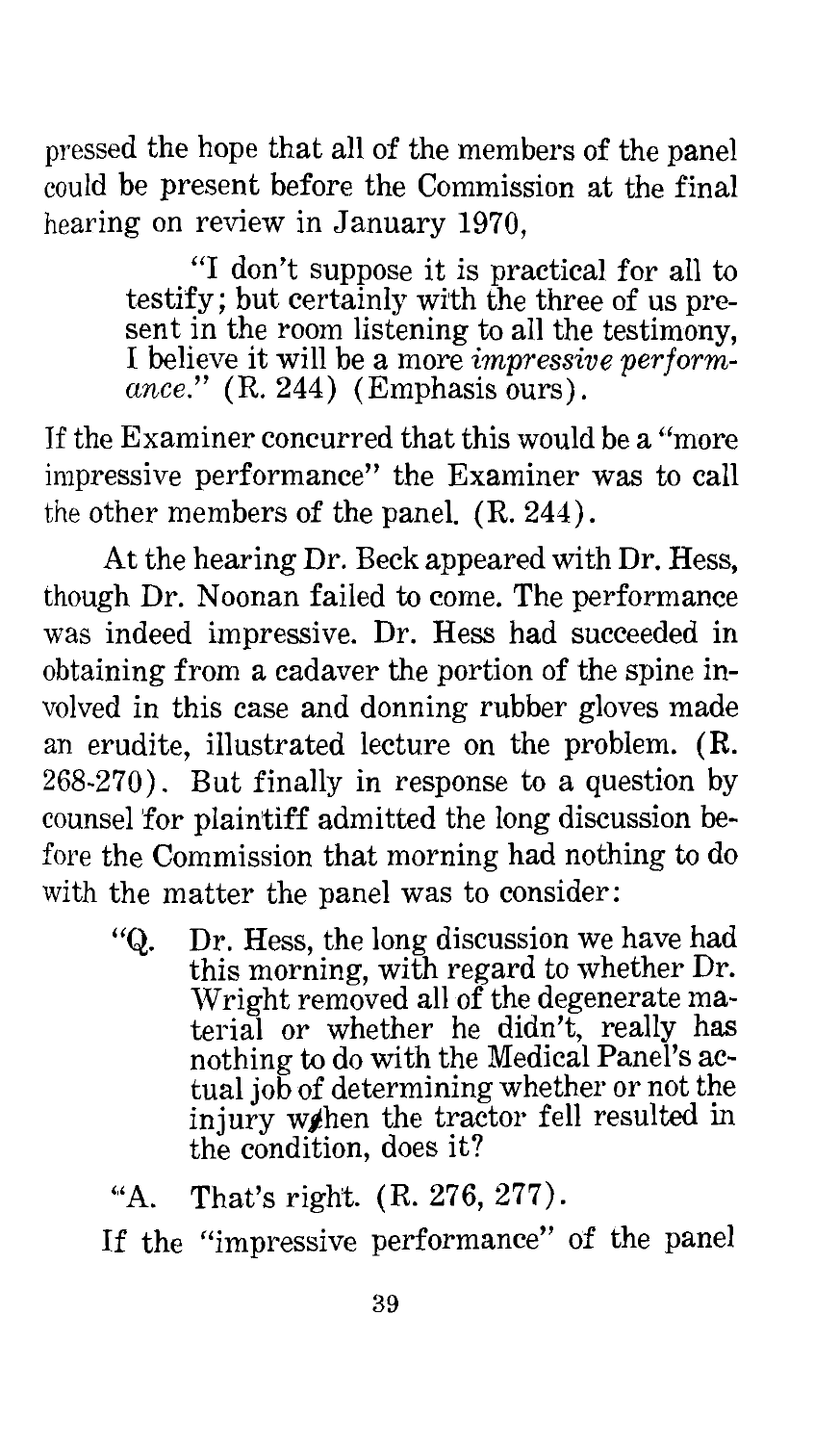440. In that case the applicant was denied benefits. The injury was the same as in the Crittenden case, an intervertebral disc, but the factual situation was entirely distinct. The claimant bumped himself on a piece of equipment. No one saw the accident. He told some fellow employees about it but did not report the accident to his foreman for some three weeks. He continued work with only one day's absence and worked from August 25th to October 23rd. He bent over at home on the 25th of October and developed the pain in his back and down his leg. The panel concluded in that case there was no causal connection between the bumping of his back and the ruptured disc and the Commission so found. Furthermore, in the Jensen case there was no proof of an industrial accident save the word of the claimant. No one saw him bump him· self. There was no medical testimony in support of claimant's theory. No doctor testified to the possibil· ity of a connection between the bump and the ruptur· ed disc. That is to be contrasted with Mr. Crittenden's case where the industrial accident is admitted and Dr. Wright testified that the accident caused the pro· lapsed disc, and the medical panel chairman admitted this possibility.

In one final display of disregard for the realities of the duty it was by law to perform, the chairman of the medical panel in a letter to the Hearing Officer of The Industrial Commission, Mr. Robert Shaugh· nessy, exhibited concern not for the verity and authenticity of the panel's findings and conclusions but ex·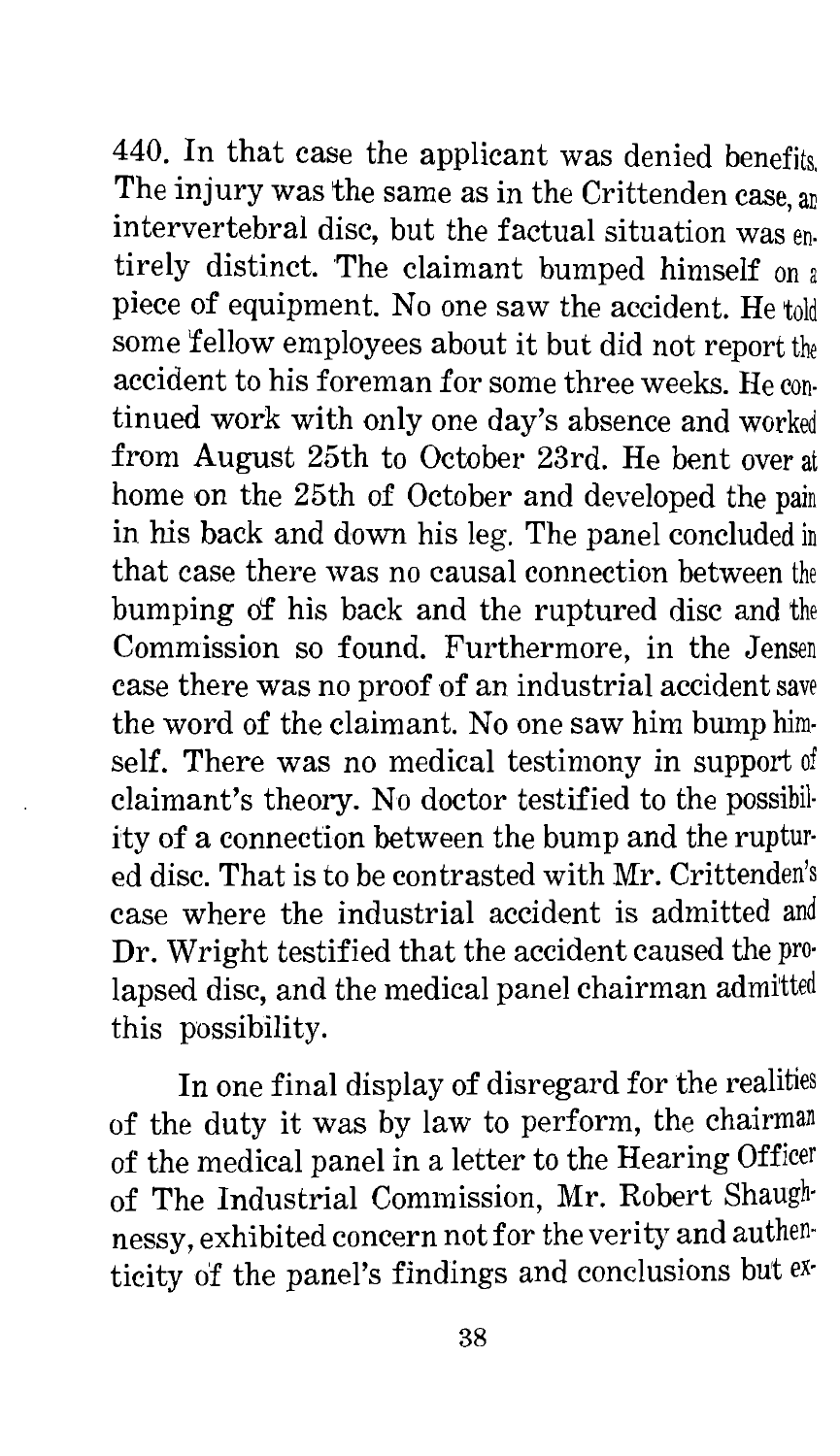was intended to intimidate Dr. Wright, plaintiff's expert, it failed for he adhered steadfastly to his pre. vious testimony :

- "Q. Dr. Wright, do you recall your previous testimony given August 31, 1967, before this Commission on examination?
- ''A. Yes.
- "Q. You are the attending physician and surgeon who performed surgical service for Mr. Crittenden?
- $"A$ . Yes.
- "Q. You expressed your opinion at that time, Doctor  $-$  and I refer to your testimony of August 31,  $1967$  — that the surgical condition which you treated was causally connected to an incident wherein a trac· tor fell on Mr. Crittenden in November of 1963?
- ''A. Yes.
- "Q. Do you still en'tertain that opinion, des· pite the opinion of Dr. Hess that has been expressed here today?
- "A. Yes.
- "Q. You were present here this morning, when I read your previous testimony giving an illustration of how you believed this matter occurred, both medically and in lay language. Do you wish in any way to revise or correct that testimony at this time?
- "A. No. But only to state further that, ed that a disc is not an automobile tire, still each of those items is subject to in·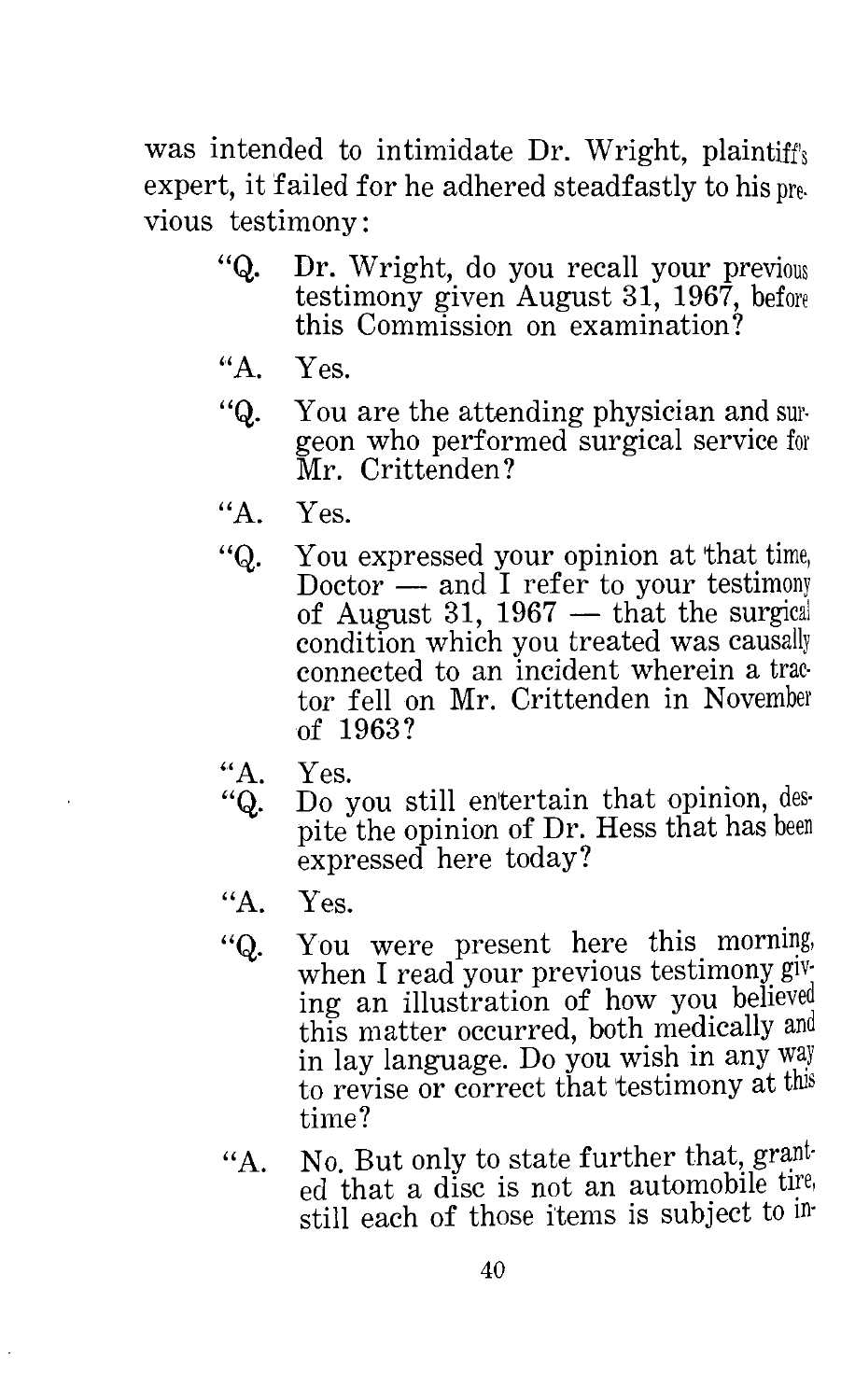jury. And the illustration was purely to try to help all of us better understand what I was trying to explain. That I thought that, at the time of the tractor falling on Mr. Crittenden, there was injury to the disc, there was injury most probably to the ligaments which helped support the disc, and keep it in place and keep it in normal condition.

"Q. And do you think that the ultimate condition which you saw, and reported surgically to this Commission, was then proximately caused by this injury?

"A. Yes. If I may refer to my history, which I personally wrote. This is a copy of what is on the hospital chart at St. Mark's Hospital.

> "The patient complained of 'trouble with my back and hips and right leg.' He said he had quite a bit of pain, especially when he sits or stands." Then he volunteered that: "In the fall of 1963 a tractor fell on me, and pinned me across my hips. No Xrays. Treated at home with pills for pain and muscle spasm. To work in one week. Back continued to bother. Worse, then better. Past three or four days pain appeared in right lower extremity, and goes to lower calf. Numbness and tingling appeared in right toes 2, 3, 4, 5 at same time. Back and leg pain worse with cough and sneeze. I have to hold tight."

> "The point I am making is that from the time of this injury Mr. Crittenden had trouble with his back, and this is typical in my experience of disc problems. That

> > 41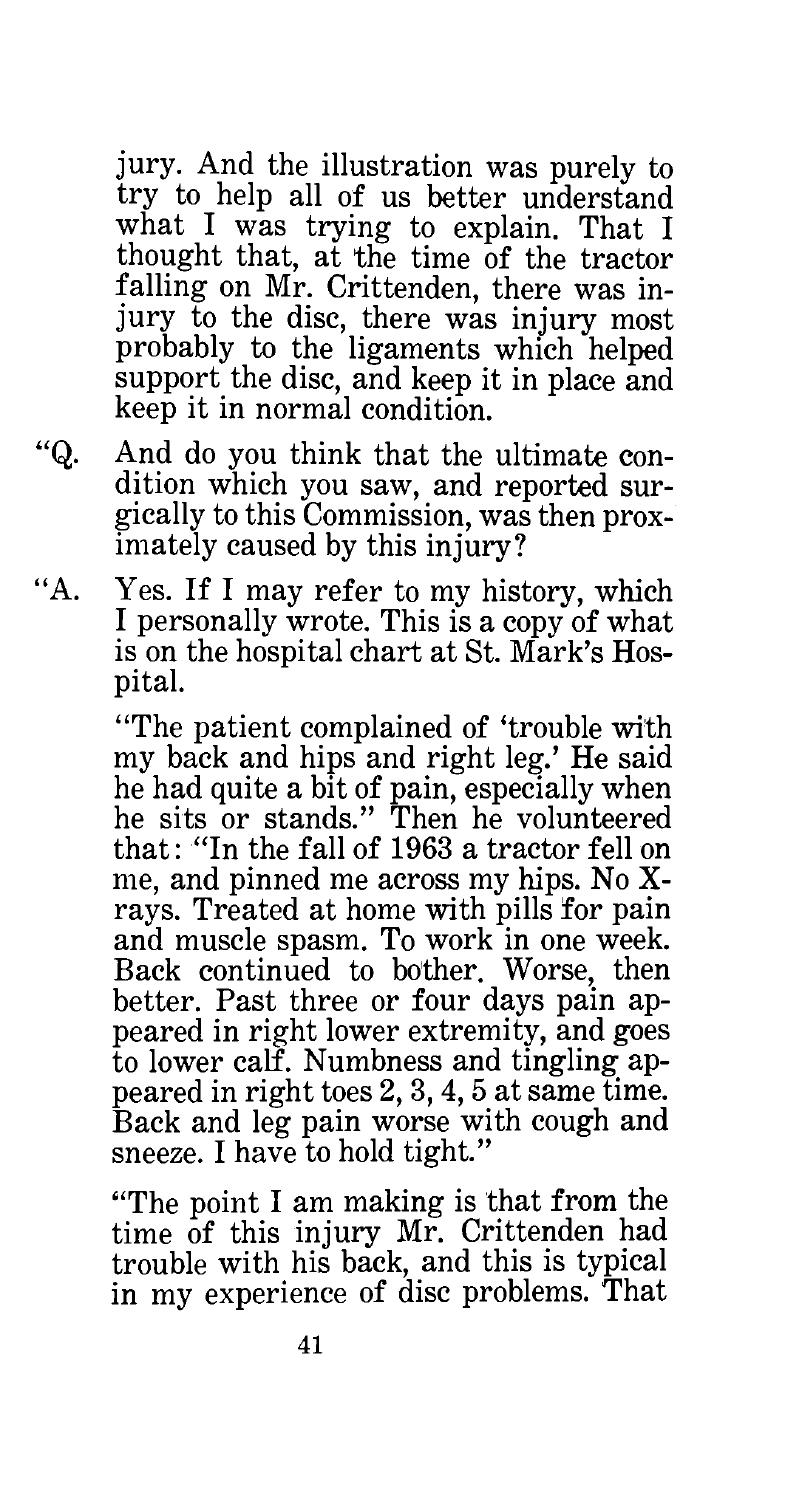by the Industrial Commission Examiner. Such is the quality of Administrative Justice. We pray that this Court may right the wrong done plaintiff and Order the Industrial Commission to grant to plaintiff the Award to which he is so clearly entitled under any unbiased view of the evidence submitted.

Respectfully submitted,

#### ALLEN H. TIBBALS

604 El Paso Natural Gas Building 315 East Second South Street Salt Lake City, Utah 84111 *Attorney for Plaintiff*